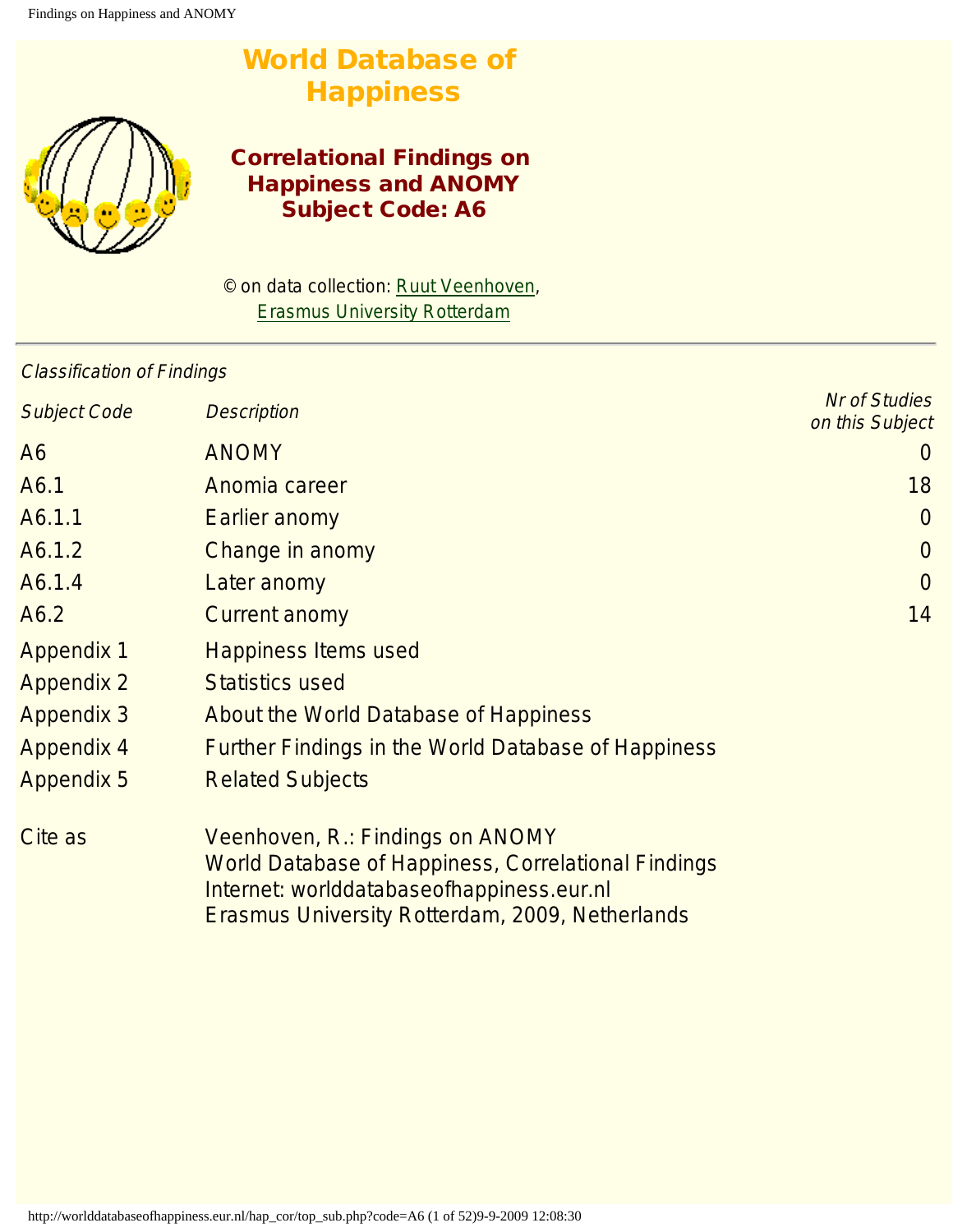# Correlational finding on Happiness and Anomia career Subject code: A6.1

# Study **ABRAM 1972** Reported in: Abrams, M.; Hall, J. The Condition of the British People: Report on a Pilot Survey using Self-Rating Scales. Unpublished paper, Social Science Research Council, 1972, London, UK. Page in Report: 21 Population: 15+ aged, general public, Britain, 1971 Sample: Non-Response: N: 213

#### **Correlate**

Authors label: Anomy (1)

Our classification: Anomia career, code A6.1

Measurement: 13-item index of statements rated on 5-point agree-disagree scales, measur- ing anomy and alienation (modified Srole - Cristie scale; see Srole et al., 1962). Typical items are:' the average man is probably better off to-day than he ever was', 'most people don't really care what happens to the next person', and 'if you try hard enough you can usually get what you want'.

## Observed Relation with Happiness

| <b>Happiness</b> | <b>Statistics Elaboration/Remarks</b> |
|------------------|---------------------------------------|
| <b>Measure</b>   |                                       |

[O-SLW/c/sq/l/11/b](#page-43-0) [r=-.32](#page-45-0)

# Correlational finding on Happiness and Anomia career Subject code: A6.1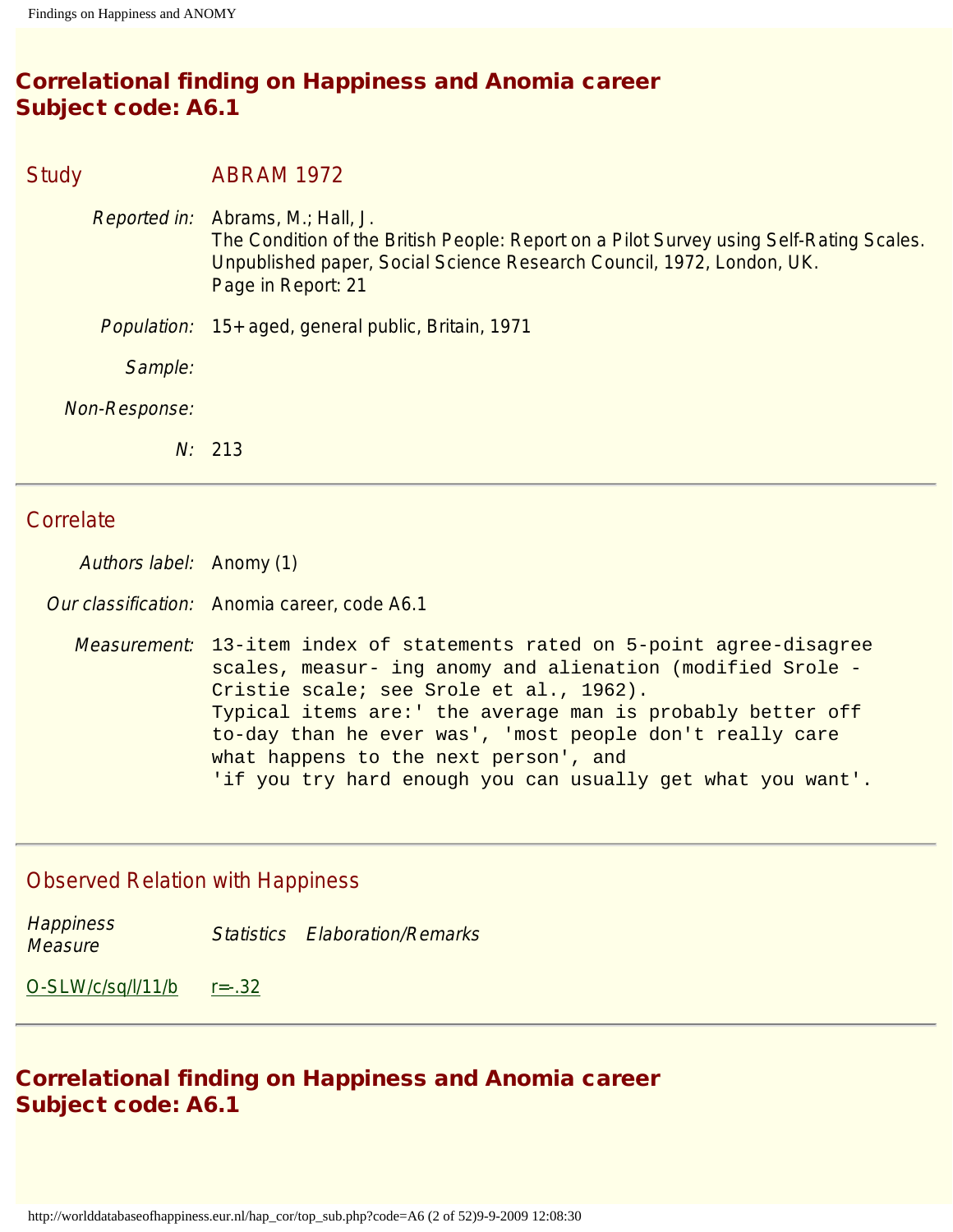| <b>Study</b>      | <b>ANDRE 1976/3</b>                                                                                                                                                                                        |
|-------------------|------------------------------------------------------------------------------------------------------------------------------------------------------------------------------------------------------------|
|                   | <i>Reported in:</i> Andrews, F.M.; Withey, S.B.<br>Social Indicators of Well-being: Americans' Perceptions of Life Quality<br>Plenum Press, 1976, New York, USA. ISBN 0 306 30935 1<br>Page in Report: 113 |
|                   | Population: 18+ aged, general public, non institutionalized, USA, 1972/11                                                                                                                                  |
| Sample:           |                                                                                                                                                                                                            |
| Non-Response: 38% |                                                                                                                                                                                                            |
|                   | N: 1072                                                                                                                                                                                                    |

#### **Correlate**

|  |  | Authors label: Satisfaction with standards and values of society (1) |  |  |  |  |
|--|--|----------------------------------------------------------------------|--|--|--|--|
|--|--|----------------------------------------------------------------------|--|--|--|--|

Our classification: Anomia career, code A6.1

Measurement: Closed question: "How do you feel about the standards and value of today's society?" Rated on a 7-point scale: terrible/ unhappy/ mostly dissatisfied/ mixed/ mostly satisfied/ pleased/ delighted

#### Observed Relation with Happiness

**Happiness Measure Statistics Elaboration/Remarks**<br>Measure

 $O-DT/u/sqt/v/7/a$   $E^2=+.26$ 

### Correlational finding on Happiness and Anomia career Subject code: A6.1

#### Study **COHEN 1982**

Reported in: Cohen, P.; Struening, E.L.; Muhlin, G. L.; Genevie, L. E; et al Community Stressors, Mediating Conditions and Well-Being in Urban Neighbourhoods. Journal of Community Psychology, 1982, Vol. 10, 377 - 391 Page in Report: 384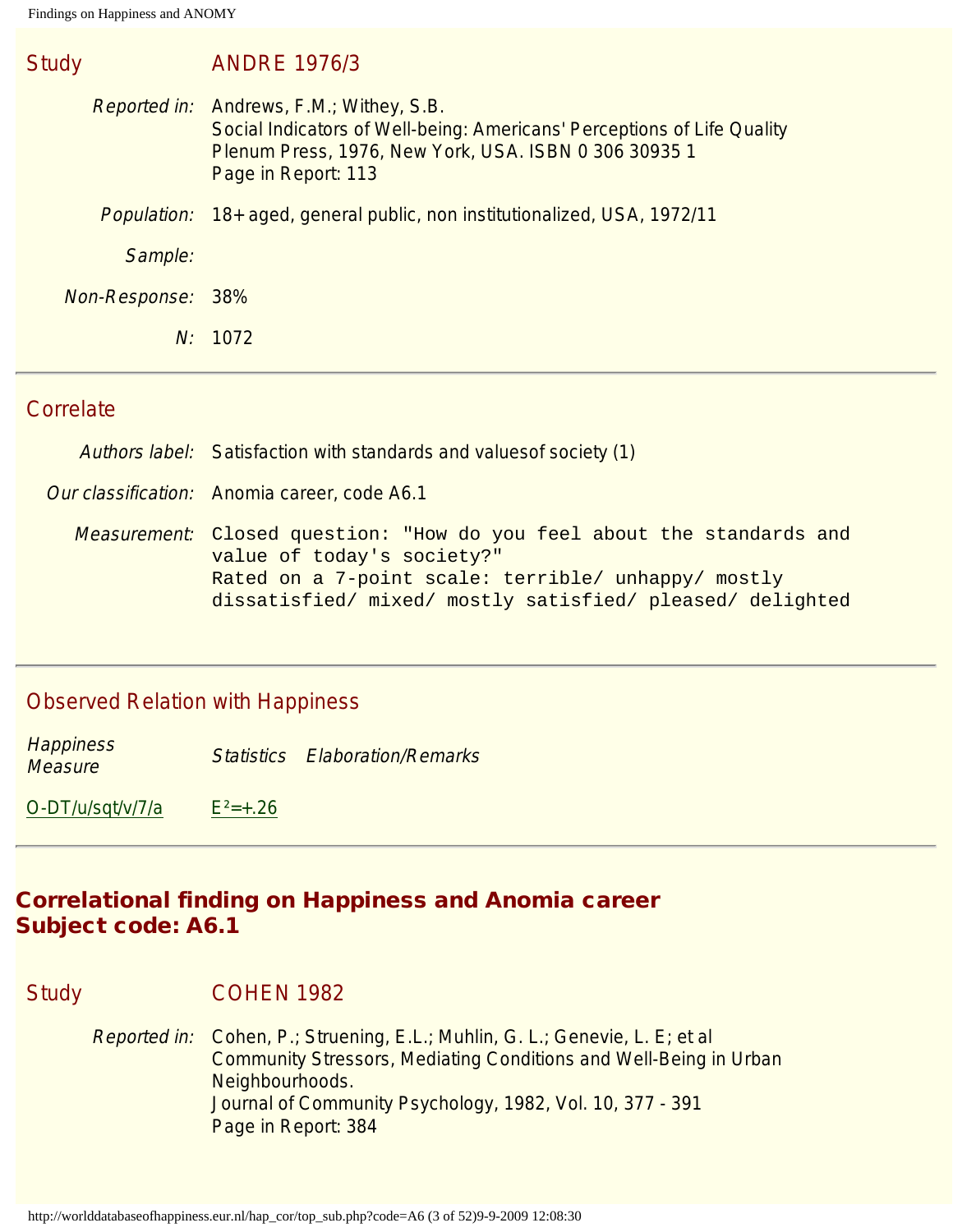Population: 18-55 aged, general public, New York City, 1979

Sample:

Non-Response:

N: 602

# **Correlate**

| Authors label: Anomia (1) |                                                                                                                                                                                                                                                                                                                                                                                                                                                                                                                                                                                                                                                                                                                                                                                                                                                                                                                                            |  |
|---------------------------|--------------------------------------------------------------------------------------------------------------------------------------------------------------------------------------------------------------------------------------------------------------------------------------------------------------------------------------------------------------------------------------------------------------------------------------------------------------------------------------------------------------------------------------------------------------------------------------------------------------------------------------------------------------------------------------------------------------------------------------------------------------------------------------------------------------------------------------------------------------------------------------------------------------------------------------------|--|
|                           | Our classification: Anomia career, code A6.1                                                                                                                                                                                                                                                                                                                                                                                                                                                                                                                                                                                                                                                                                                                                                                                                                                                                                               |  |
|                           | Measurement: 8-item index of questions on locus of control, pessimism<br>and distrust:<br>1: it is hard to figure out who you can<br>really trust<br>these days.<br>2: the life of teh average person in<br>this neighborhood is getting worse.<br>3: making it is more dependent on luck<br>than real ability.<br>4: these days a person doesn't know he<br>can count on.<br>5: there are so many ideas about what<br>is right or wrong these days that<br>it is hard to figure out how to<br>live your life.<br>6: too many people in this neighborhood<br>are just out for themselves and<br>don't really care for anyone else.<br>7: many people in this neighborhood are<br>lonely and unrelated to other human<br>beings.<br>8: it is almost impossible for one<br>person to really understand the<br>feelings of another.<br>Responses rated on a 4-point scale<br>ranging from "strongly disagree" (1)<br>to "strongly agree" (0). |  |
|                           |                                                                                                                                                                                                                                                                                                                                                                                                                                                                                                                                                                                                                                                                                                                                                                                                                                                                                                                                            |  |

# Observed Relation with Happiness

**Happiness** 

**Measure Statistics Elaboration/Remarks**<br>Measure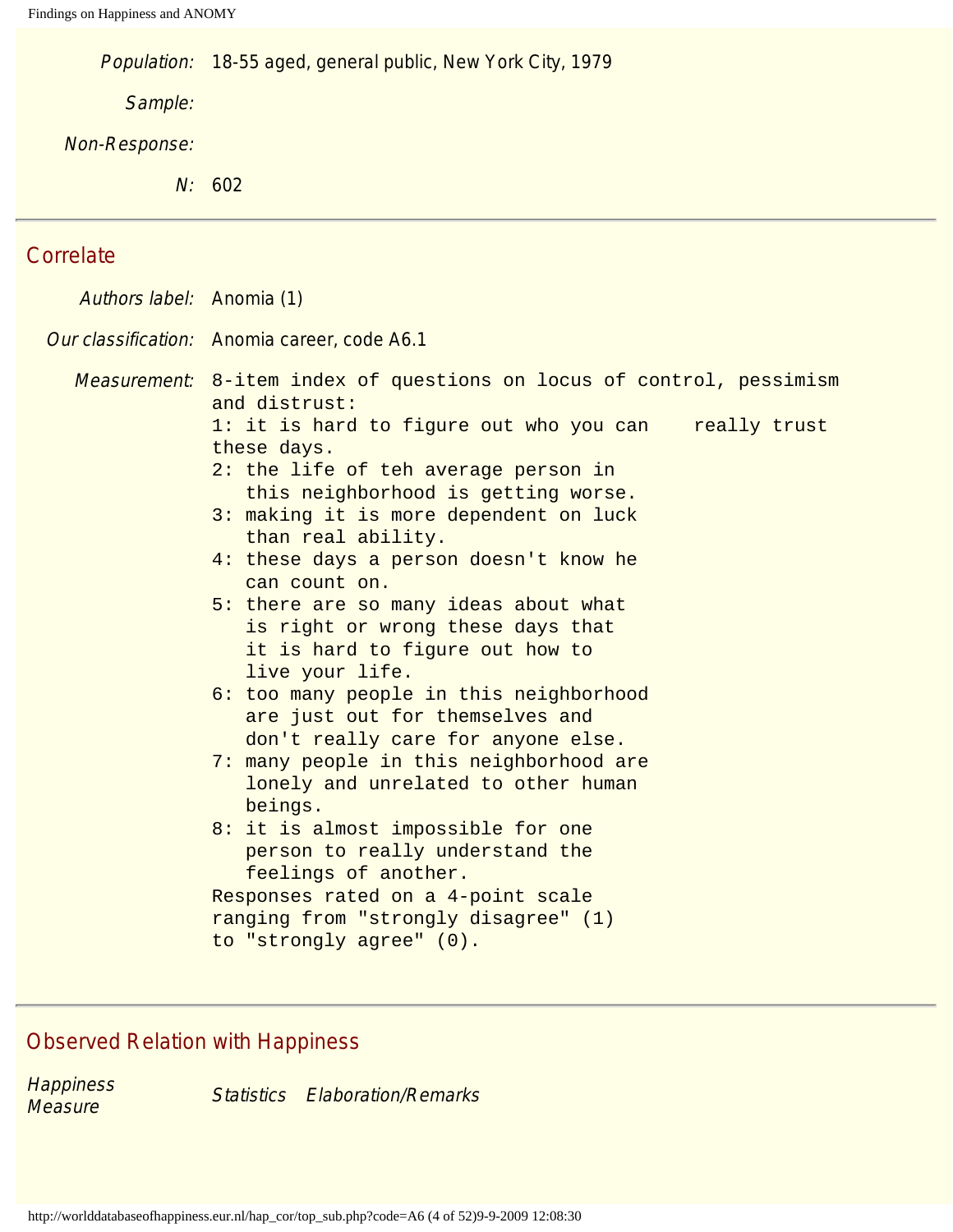$A-BC/cm/mq/v/4/a$   $r=-.32$ [p<.01](#page-45-0)

# Correlational finding on Happiness and Anomia career Subject code: A6.1

| <b>Study</b> |                    | <b>LEISU 1980/1</b>                                                                                                                                                                                                            |
|--------------|--------------------|--------------------------------------------------------------------------------------------------------------------------------------------------------------------------------------------------------------------------------|
|              |                    | <b>Reported in:</b> The Leisure Development Center<br>Survey of Values in 13 Countries.<br>Table book for the 1980 International Conference on Human Values. The Leisure<br>Development Center, Tokyo.<br>Page in Report: 41/5 |
|              | <i>Population:</i> | 18+ aged, general public, Australia, 1979                                                                                                                                                                                      |
|              | Sample:            |                                                                                                                                                                                                                                |
|              | Non-Response:      |                                                                                                                                                                                                                                |
|              | N:                 | 1104                                                                                                                                                                                                                           |

# **Correlate**

| Authors label: Anomy (1) |                                                                                                                                                                                                                                                          |  |
|--------------------------|----------------------------------------------------------------------------------------------------------------------------------------------------------------------------------------------------------------------------------------------------------|--|
|                          | Our classification: Anomia career, code A6.1                                                                                                                                                                                                             |  |
|                          | <i>Measurement</i> : Single direct question: "How much emptiness, lack of<br>meaning or vanity do you feel in this world?"<br>1. not feel it at all<br>2. not much feel it<br>3. neither feel nor opposite<br>4. fairly fewel it<br>5. very much feel it |  |

## Observed Relation with Happiness

**Happiness Trappriless**<br>Measure **Statistics Elaboration/Remarks** [O-HL/c/sq/v/5/e](#page-41-0) [G=-.05](#page-45-2)  [p<.05](#page-45-2)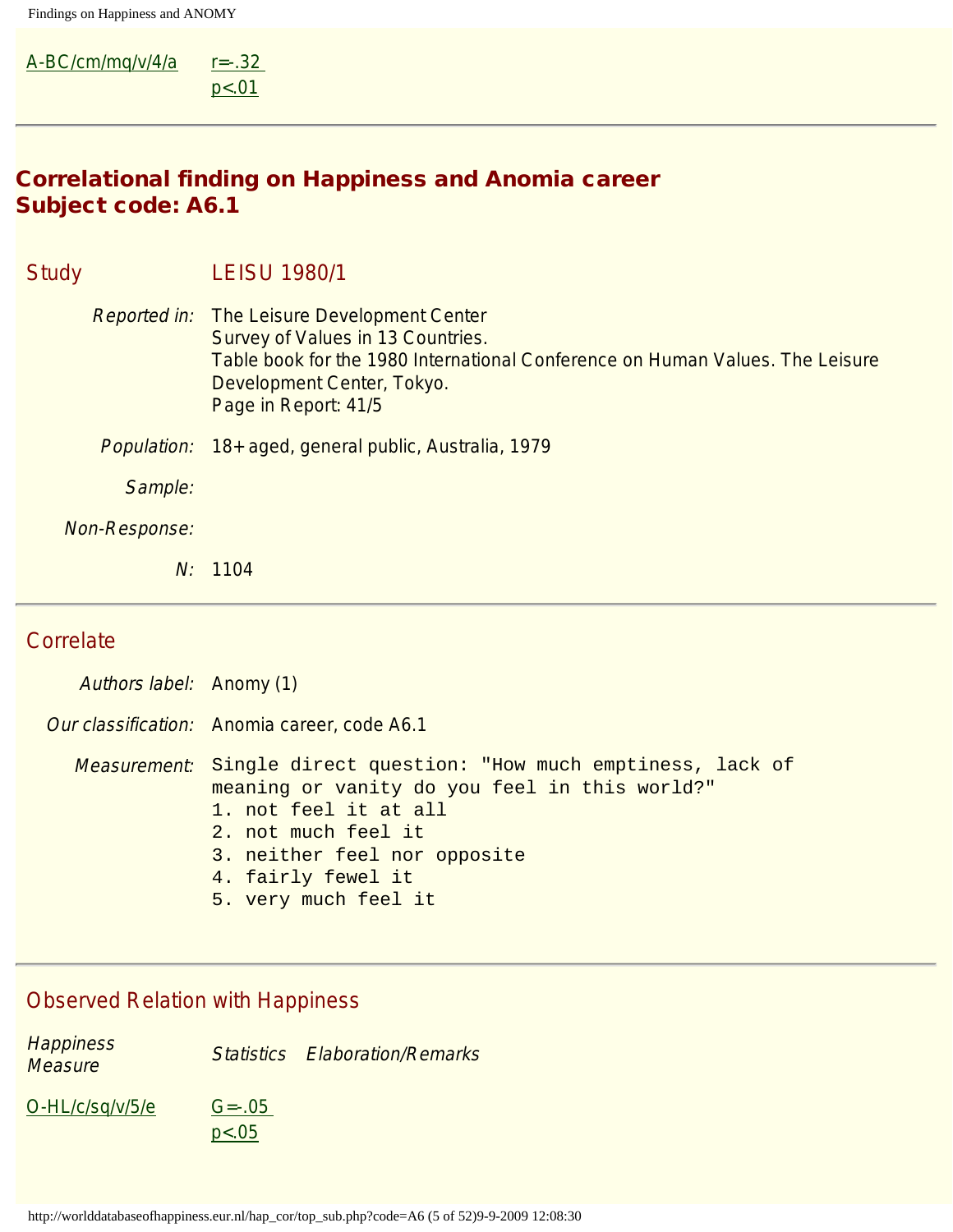| O-SLu/c/sq/v/5/a | $G = -0.08$<br>p < .01                  |
|------------------|-----------------------------------------|
| O-SLu/c/sq/v/5/a | $tb = -04$<br>p < .01                   |
| O-HL/c/sq/v/5/e  | $tb = -03$<br>$\underline{\mathsf{ns}}$ |

### Correlational finding on Happiness and Anomia career Subject code: A6.1

| <b>Study</b>       | <b>LEISU 1980/10</b>                                                                                                                                                                                                   |
|--------------------|------------------------------------------------------------------------------------------------------------------------------------------------------------------------------------------------------------------------|
|                    | Reported in: The Leisure Development Center<br>Survey of Values in 13 Countries.<br>Tablebook for the 1980 International Conference on Human Values. The Leisure<br>Development Center, Tokyo<br>Page in Report: 563/7 |
| <i>Population:</i> | 18+ aged, general public, urban areas, South Korea, 1972                                                                                                                                                               |
| Sample:            |                                                                                                                                                                                                                        |
| Non-Response:      |                                                                                                                                                                                                                        |
|                    | 997<br>$N$ :                                                                                                                                                                                                           |

## **Correlate**

| Authors label: Anomy (1) |  |
|--------------------------|--|
|                          |  |

Our classification: Anomia career, code A6.1

Measurement: Single direct question: "How much emptiness, lack of meaning or vanity do you feel in this world?" 1. not feel it at all

- 2. not much feel it
- 3. neither feel nor opposite
- 4. fairly fewel it
- 5. very much feel it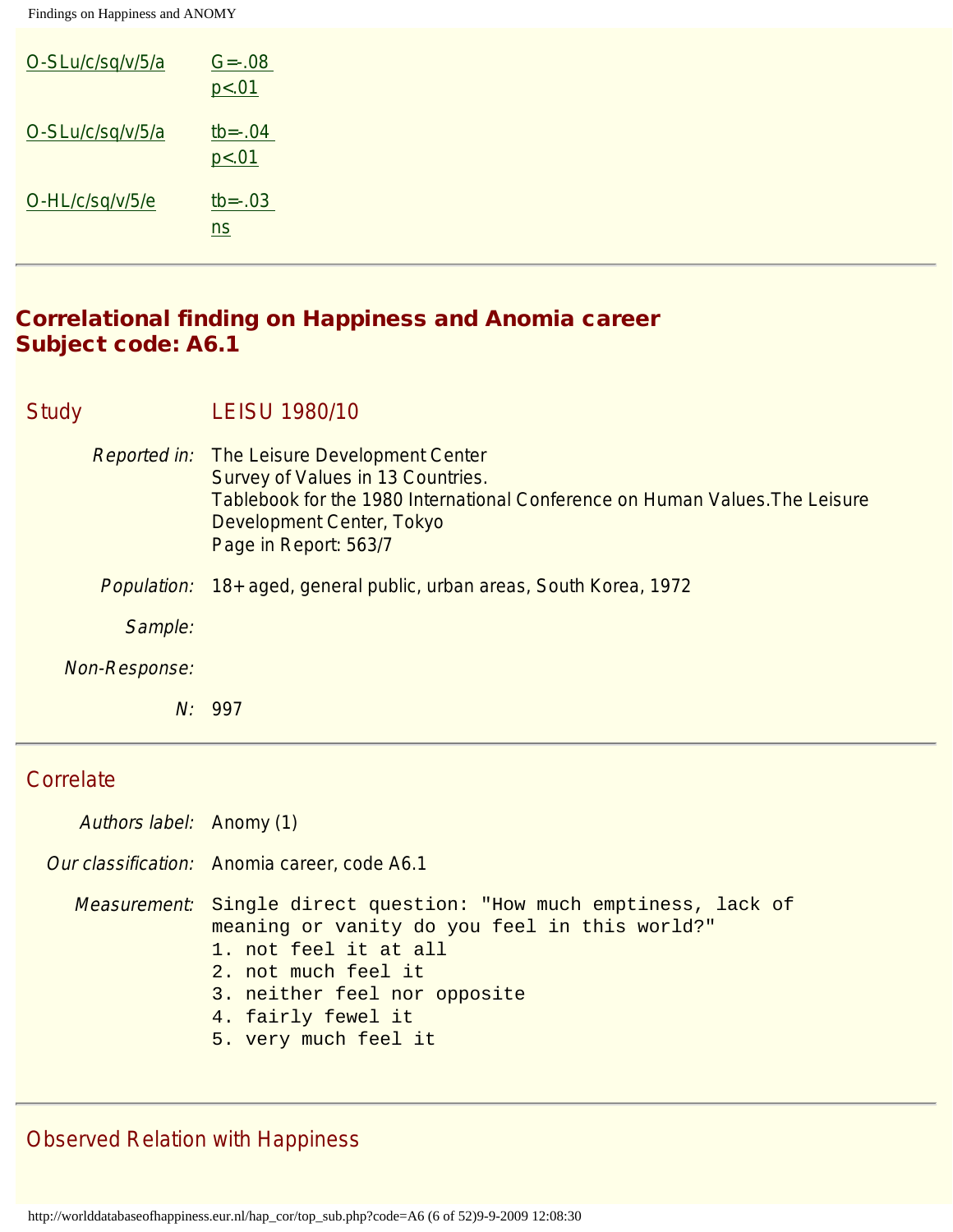| <b>Happiness</b><br><b>Measure</b> | <b>Statistics</b>       | <b>Elaboration/Remarks</b> |
|------------------------------------|-------------------------|----------------------------|
| O-SLu/c/sq/v/5/a                   | $G = -24$<br>p < .01    |                            |
| O-HL/c/sq/v/5/e                    | $G = -20$<br>p < .01    |                            |
| O-HL/c/sq/v/5/e                    | $tb = -0.12$<br>p < .01 |                            |
| O-SLu/c/sq/v/5/a                   | $tb = -0.15$<br>p < .01 |                            |

# Correlational finding on Happiness and Anomia career Subject code: A6.1

| <b>Study</b> |               | <b>LEISU 1980/11</b>                                                                                                                                                                                                            |
|--------------|---------------|---------------------------------------------------------------------------------------------------------------------------------------------------------------------------------------------------------------------------------|
|              |               | <i>Reported in:</i> The Leisure Development Center,<br>Survey of Values in 13 Countries.<br>Table book for the 1980 International Conference on Human Values. The Leisure<br>Development Center, Tokyo<br>Page in Report: 621/5 |
|              | Population:   | 18+ aged, general public, United Kingdom, 1972                                                                                                                                                                                  |
|              | Sample:       |                                                                                                                                                                                                                                 |
|              | Non-Response: |                                                                                                                                                                                                                                 |
|              | N:            | 987                                                                                                                                                                                                                             |

# **Correlate**

Authors label: Anomy (1)

Our classification: Anomia career, code A6.1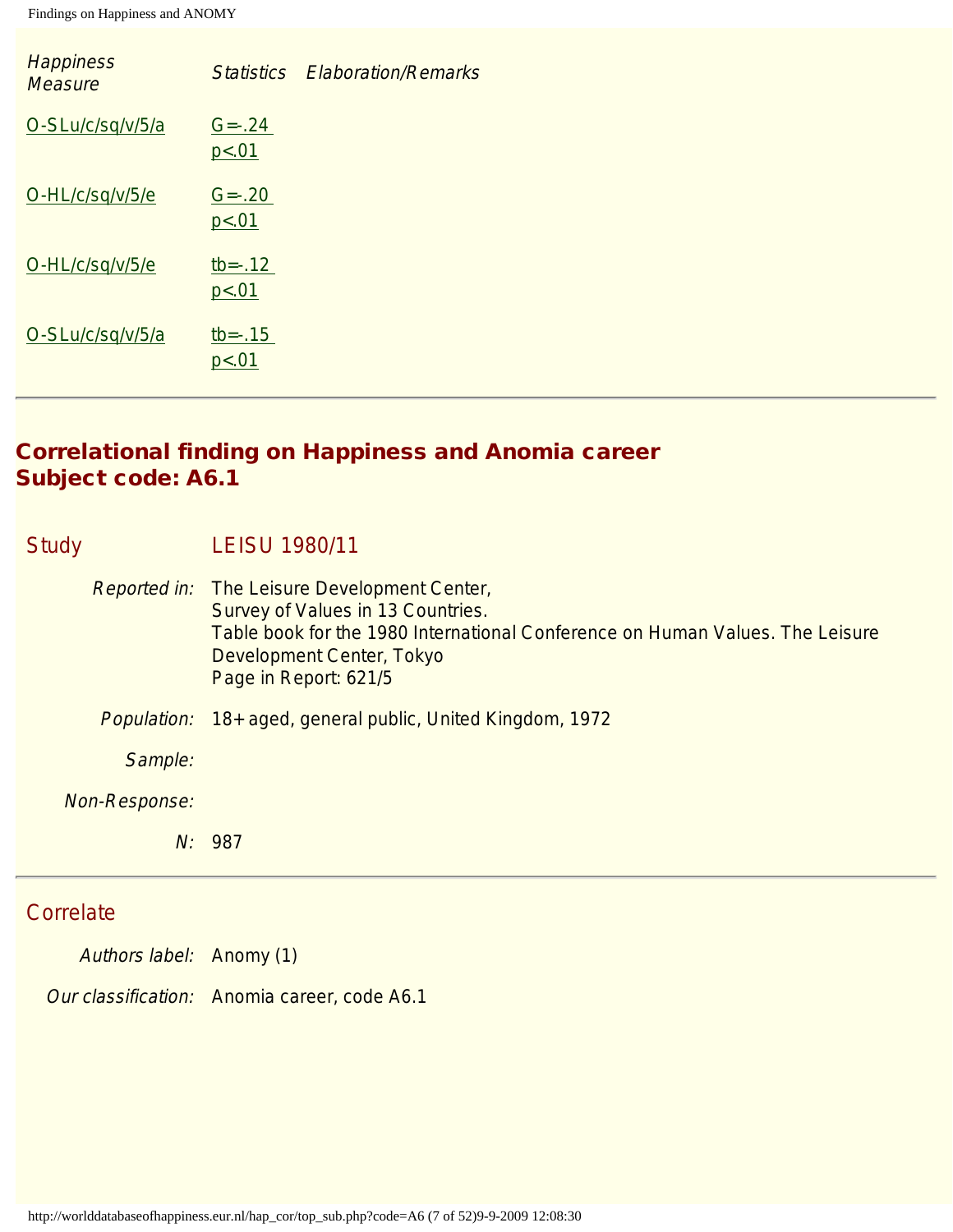```
Measurement: Single direct question: "How much emptiness, lack of 
meaning or vanity do you feel in this world?"
1. not feel it at all
2. not much feel it
3. neither feel nor opposite
4. fairly fewel it
5. very much feel it
```
#### Observed Relation with Happiness

| <b>Happiness</b><br><b>Measure</b> |                        | <b>Statistics Elaboration/Remarks</b> |
|------------------------------------|------------------------|---------------------------------------|
| O-HL/c/sq/v/5/e                    | $G = -0.00$<br>ns      |                                       |
| O-SLu/c/sq/v/5/a                   | $G = -0.08$<br>p < .01 |                                       |
| O-SLu/c/sq/v/5/a                   | $tb = -.05$<br>p<.01   |                                       |
| O-HL/c/sq/v/5/e                    | $tb = -.00$<br>ns      |                                       |

## Correlational finding on Happiness and Anomia career Subject code: A6.1

#### Study LEISU 1980/12

- Reported in: The Leisure Development Center Survey of Values in 13 Countries. Table book for the 1980 International Conference on Human Values. The Leisure Development Center, Tokyo Page in Report: 679/83
- Population: 18+ aged, general public, USA, 1979

Sample:

Non-Response:

N: 1127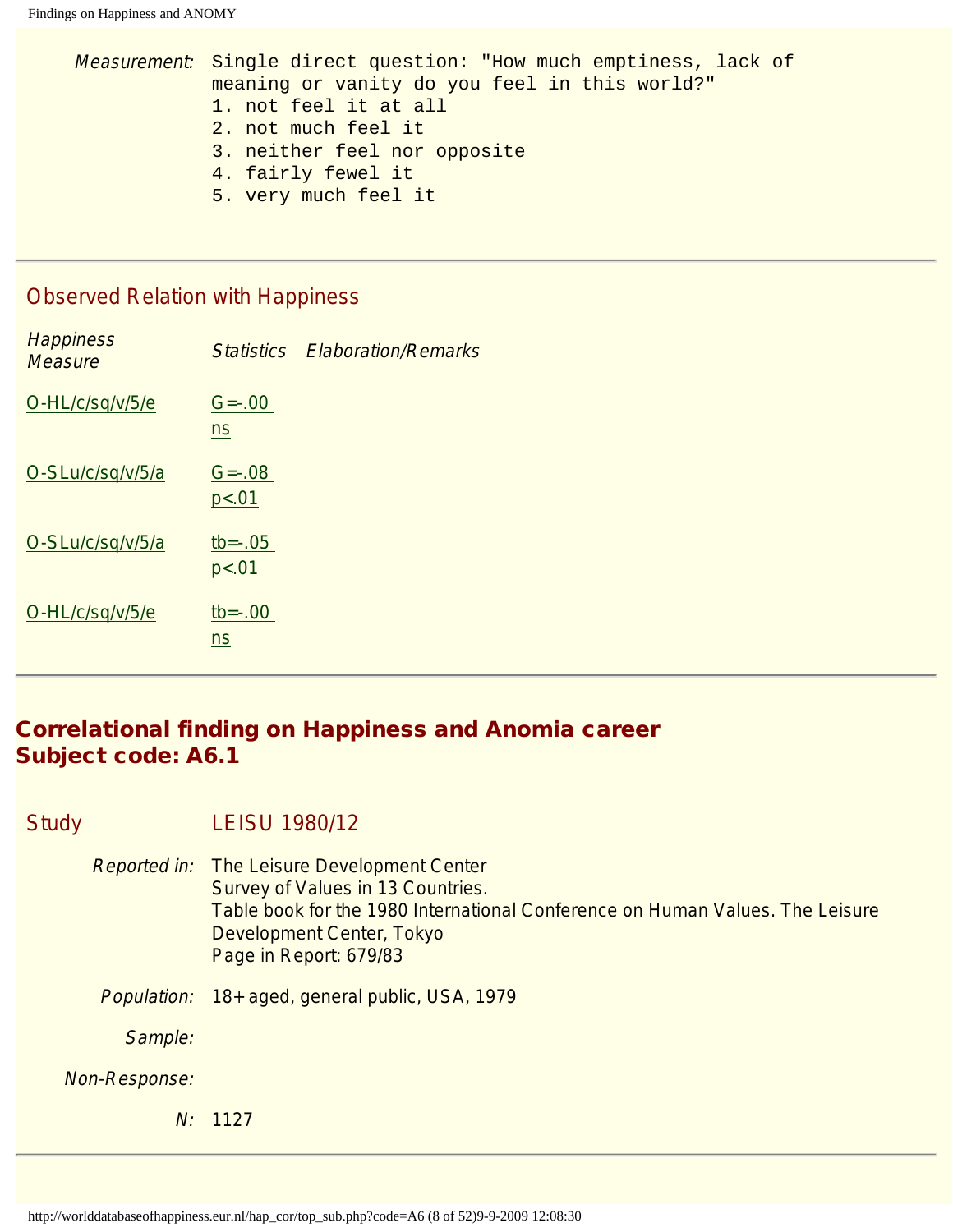#### **Correlate**

Authors label: Anomy (1) Our classification: Anomia career, code A6.1 Measurement: Single direct question: "How much emptiness, lack of meaning or vanity do you feel in this world?" 1. not feel it at all 2. not much feel it 3. neither feel nor opposite 4. fairly fewel it 5. very much feel it

## Observed Relation with Happiness

|                        | <b>Statistics Elaboration/Remarks</b> |
|------------------------|---------------------------------------|
| $G = -0.10$<br>p<.01   |                                       |
| $G = -0.08$<br>p < .01 |                                       |
| $tb = -.06$<br>p < .01 |                                       |
| $tb = -.07$<br>p<.01   |                                       |
|                        |                                       |

# Correlational finding on Happiness and Anomia career Subject code: A6.1

Study LEISU 1980/13

Reported in: The Leisure Development Center Survey of Values in 13 Countries. Table book for the 1980 International Conference on Human Values. The Leisure Development Center, Tokyo Page in Report: 737/41

Population: 18+ aged, general public, West Germany, 1979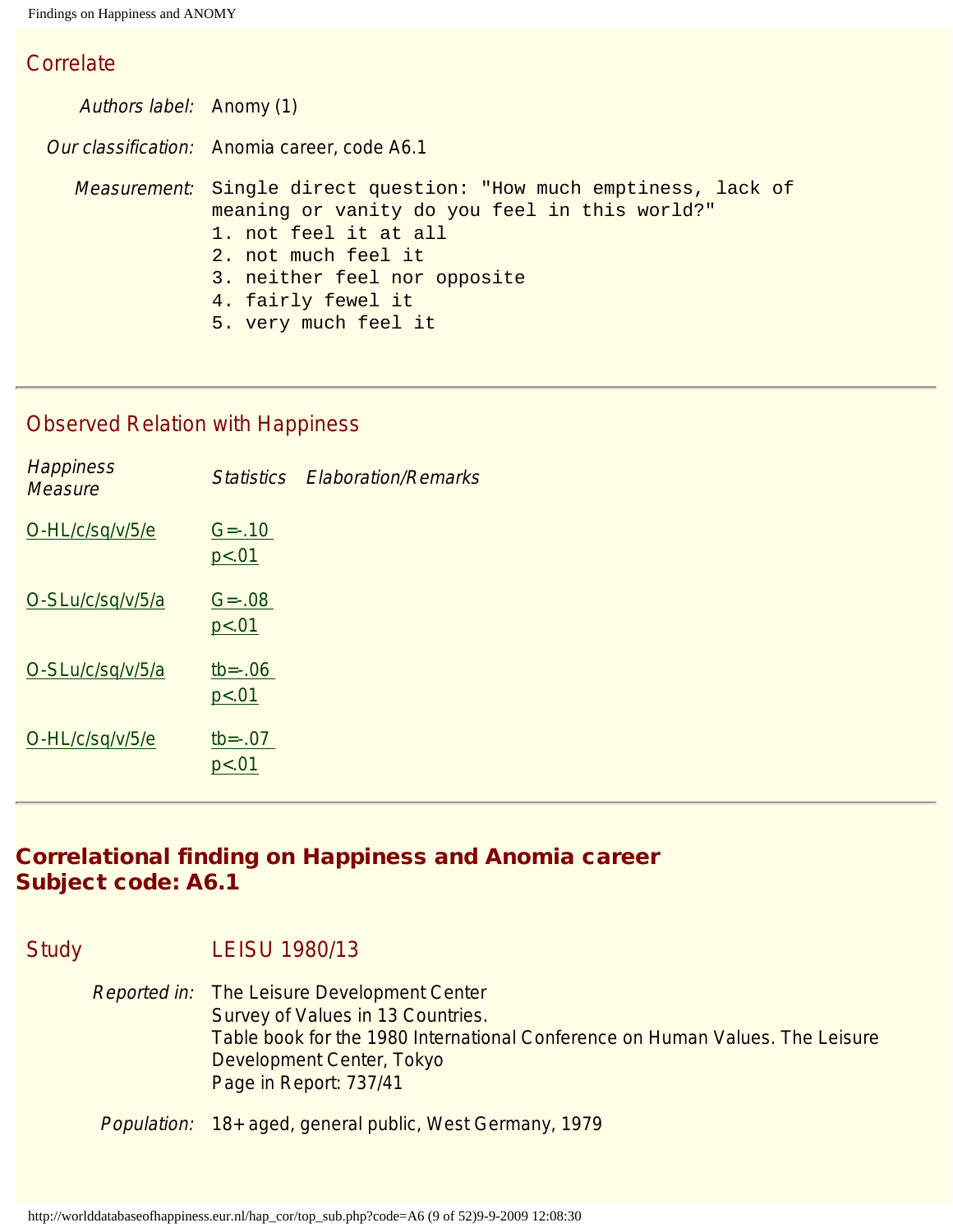Sample:

Non-Response:

N: 1020

#### **Correlate**

Authors label: Anomy (1) Our classification: Anomia career, code A6.1 Measurement: Single direct question: "How much emptiness, lack of meaning or vanity do you feel in this world?" 1. not feel it at all 2. not much feel it 3. neither feel nor opposite 4. fairly fewel it 5. very much feel it

#### Observed Relation with Happiness

| <b>Happiness</b><br><b>Measure</b> | <b>Statistics</b>       | <b>Elaboration/Remarks</b> |
|------------------------------------|-------------------------|----------------------------|
| O-SLu/c/sq/v/5/a                   | $G = -0.33$<br>p < .01  |                            |
| O-HL/c/sq/v/5/e                    | $G = -0.35$<br>p < .01  |                            |
| O-SLu/c/sq/v/5/a                   | $tb = -0.21$<br>p < .01 |                            |
| O-HL/c/sq/v/5/e                    | $tb = -0.23$<br>p < .01 |                            |

## Correlational finding on Happiness and Anomia career Subject code: A6.1

Study LEISU 1980/2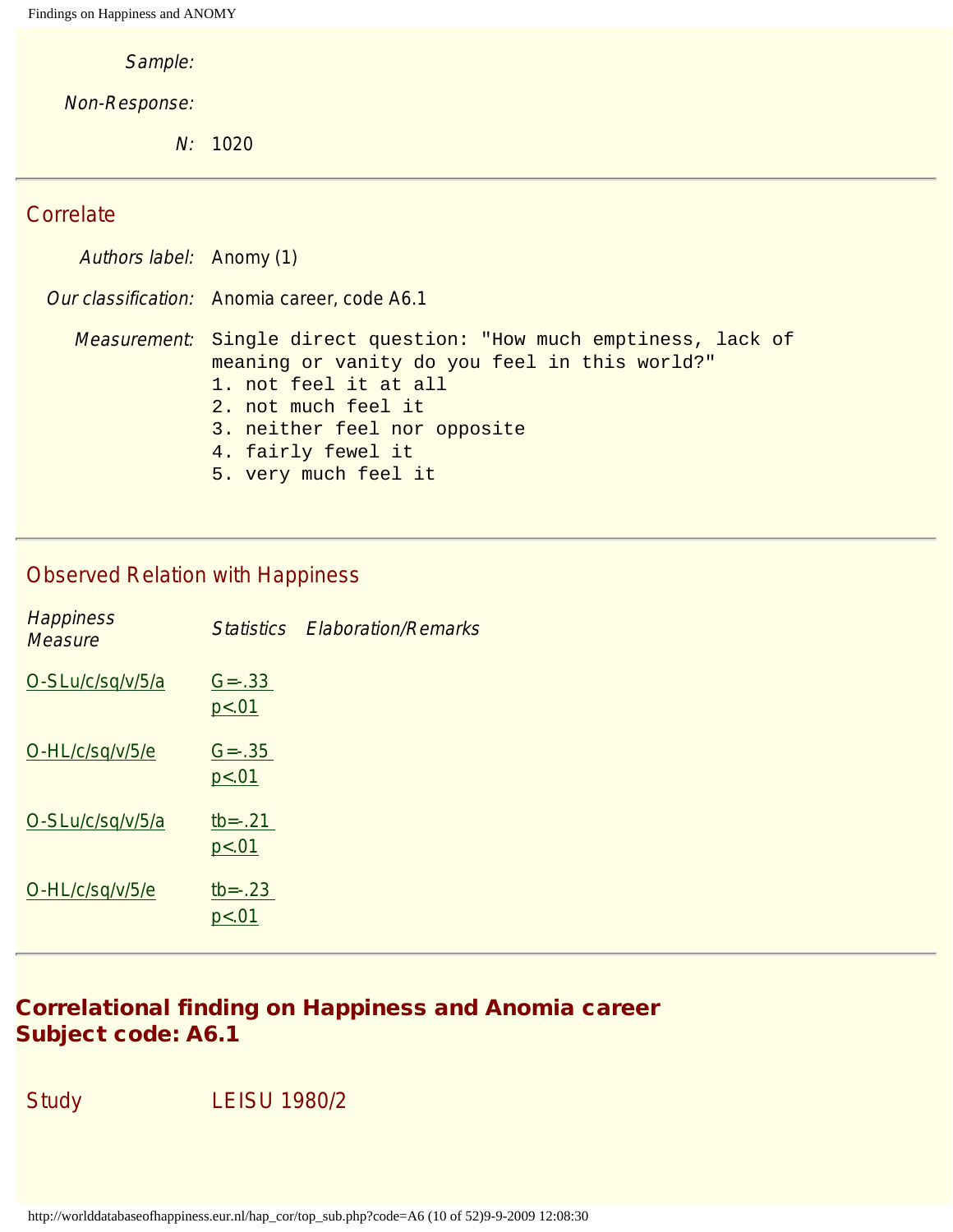|                    | <i>Reported in:</i> The Leisure Development Center<br>Survey of Values in 13 Countries.<br>Table book for the 1980 International Conference on Human Values. The Leisure<br>Development Center, Tokyo<br>Page in Report: 99/103 |
|--------------------|---------------------------------------------------------------------------------------------------------------------------------------------------------------------------------------------------------------------------------|
| <i>Population:</i> | Adult, general public, metropolitan areas Brazil, 1979                                                                                                                                                                          |
| Sample:            |                                                                                                                                                                                                                                 |
| Non-Response:      |                                                                                                                                                                                                                                 |
| N:                 | 1000                                                                                                                                                                                                                            |

#### **Correlate**

Authors label: Anomy (1)

Our classification: Anomia career, code A6.1

Measurement: Single direct question: "How much emptiness, lack of meaning or vanity do you feel in this world?" 1. not feel it at all

- 2. not much feel it
- 3. neither feel nor opposite
- 4. fairly fewel it
- 5. very much feel it

| <b>Happiness</b><br><b>Measure</b> |                      | <b>Statistics Elaboration/Remarks</b> |
|------------------------------------|----------------------|---------------------------------------|
| O-HL/c/sq/v/5/e                    | $G = -0.12$<br>p<.01 |                                       |
| O-SLu/c/sq/v/5/a                   | $G = -0.10$<br>p<.01 |                                       |
| O-SLu/c/sq/v/5/a                   | $tb = -.07$<br>p<.01 |                                       |
| O-HL/c/sq/v/5/e                    | $tb = -.08$<br>p<.01 |                                       |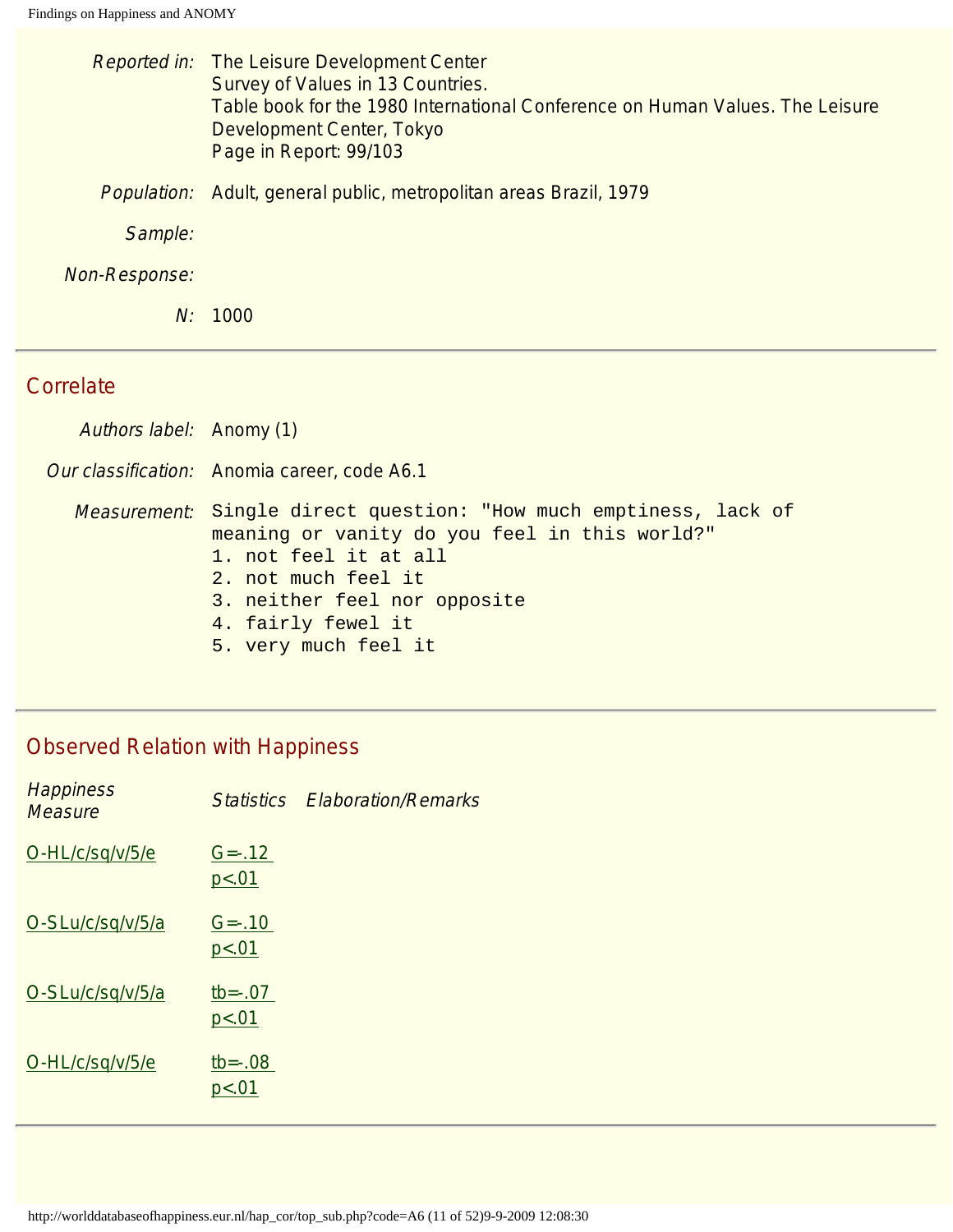# Correlational finding on Happiness and Anomia career Subject code: A6.1

## Study LEISU 1980/3

Reported in: The Leisure Development Center. Survey of Values in 13 Countries. Table book for the 1980 International Conference on Human Values, The Leisure Development Center, Tokyo Page in Report: 157/161 Population: 18+ aged, general public, Canada, 1979 Sample: Non-Response:

N: 1012

### Correlate

Authors label: Anomy (1)

Our classification: Anomia career, code A6.1

Measurement: Single direct question: "How much emptiness, lack of meaning or vanity do you feel in this world?" 1. not feel it at all 2. not much feel it 3. neither feel nor opposite 4. fairly fewel it 5. very much feel it

| <b>Happiness</b><br><b>Measure</b> |                        | <b>Statistics Elaboration/Remarks</b> |
|------------------------------------|------------------------|---------------------------------------|
| O-SLu/c/sq/v/5/a                   | $G = -0.04$<br>p<.05   |                                       |
| O-HL/c/sq/v/5/e                    | $G = -0.04$<br>p < .05 |                                       |
| O-SLu/c/sq/v/5/a                   | $tb = -03$<br>ns       |                                       |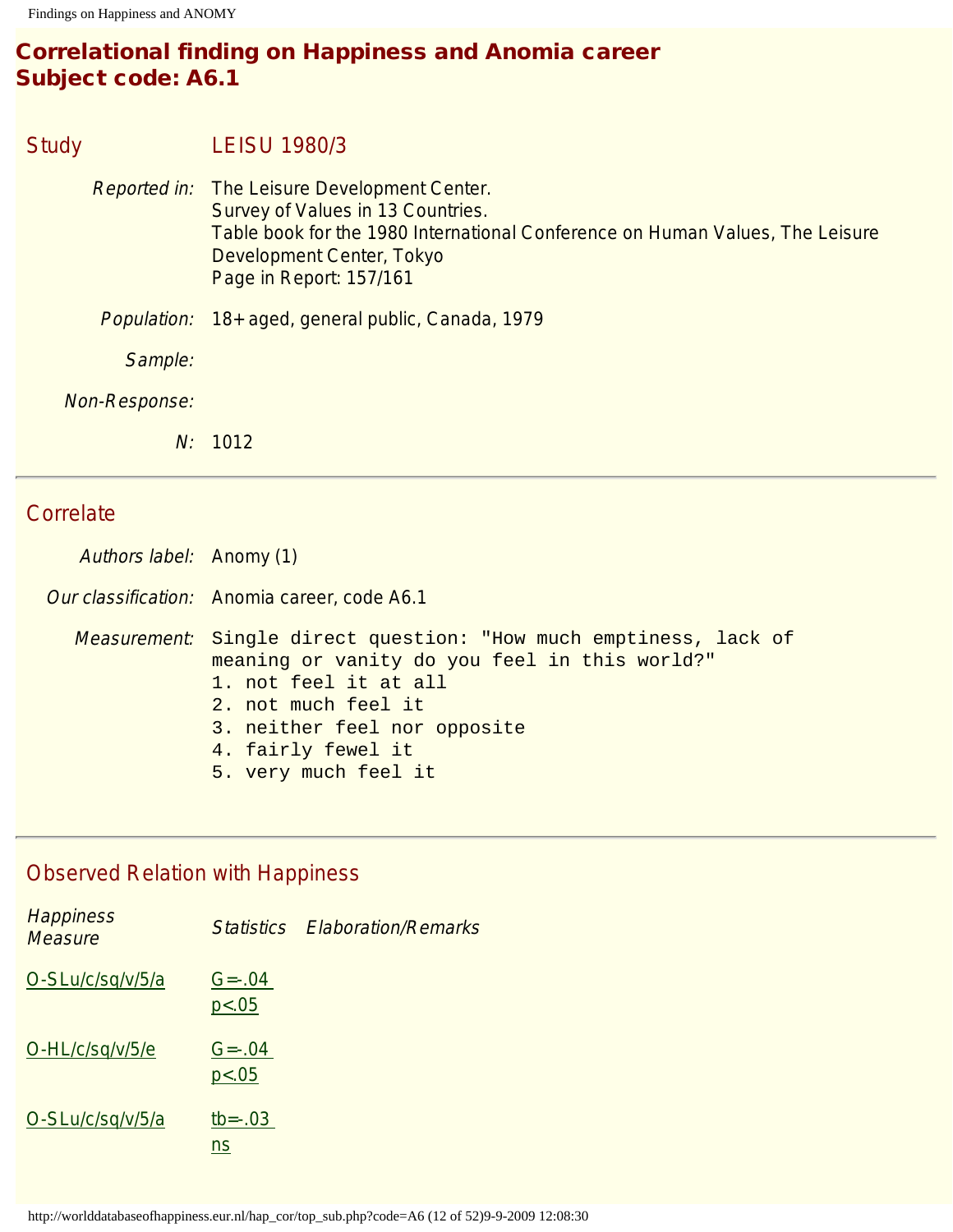| O-HL/c/sq/v/5/e | tb= $-.03$ |
|-----------------|------------|
|                 | ns         |

# Correlational finding on Happiness and Anomia career Subject code: A6.1

| <b>Study</b>  |         | <b>LEISU 1980/4</b>                                                                                                                                                                                                           |
|---------------|---------|-------------------------------------------------------------------------------------------------------------------------------------------------------------------------------------------------------------------------------|
|               |         | <i>Reported in:</i> The Leisure Development Center<br>Survey of Values in 13 Countries.<br>Tablebook for the 1980 International Conference on Human Values. The Leisure<br>Development Center, Tokyo<br>Page in Report: 215/9 |
| Population:   |         | 18+ aged, general public, France, 1979                                                                                                                                                                                        |
|               | Sample: |                                                                                                                                                                                                                               |
| Non-Response: |         |                                                                                                                                                                                                                               |
|               | N:      | 1000                                                                                                                                                                                                                          |

# **Correlate**

| Authors label: Anomy (1) |                                                                                                                                                                                                                                                          |
|--------------------------|----------------------------------------------------------------------------------------------------------------------------------------------------------------------------------------------------------------------------------------------------------|
|                          | Our classification: Anomia career, code A6.1                                                                                                                                                                                                             |
|                          | <i>Measurement</i> : Single direct question: "How much emptiness, lack of<br>meaning or vanity do you feel in this world?"<br>1. not feel it at all<br>2. not much feel it<br>3. neither feel nor opposite<br>4. fairly fewel it<br>5. very much feel it |

## Observed Relation with Happiness

**Happiness Measure Statistics Elaboration/Remarks**<br>Measure  $O-HL/c/sq/v/5/e$   $G=-.36$  $p < .01$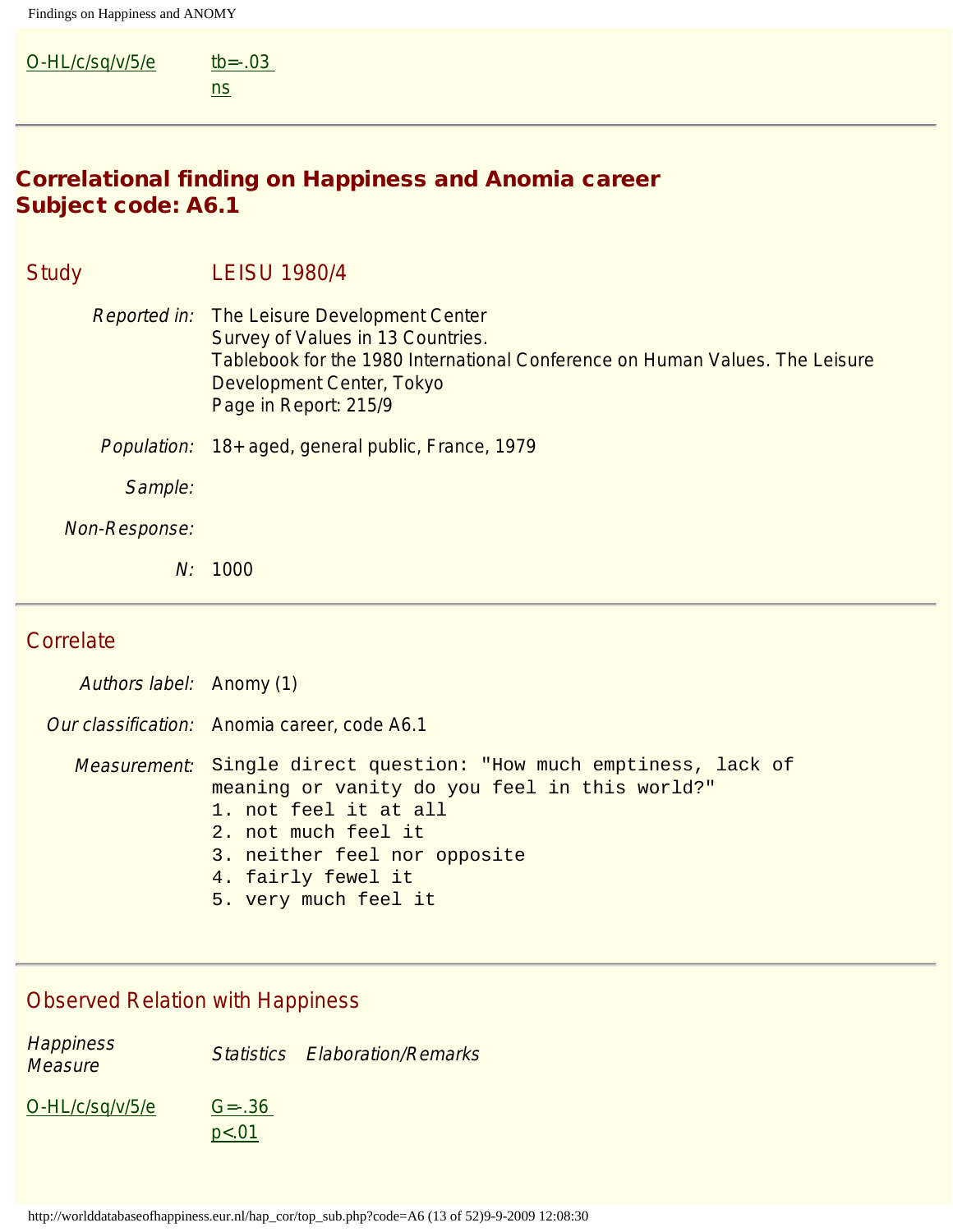| O-SLu/c/sq/v/5/a | $G=+.32$<br>p < .01     |
|------------------|-------------------------|
| O-SLu/c/sq/v/5/a | $tb=+.20$<br>p < .01    |
| O-HL/c/sq/v/5/e  | $tb = -0.23$<br>p < .01 |

#### Correlational finding on Happiness and Anomia career Subject code: A6.1

| Study | <b>LEISU 1980/5</b> |
|-------|---------------------|
|-------|---------------------|

- Reported in: The Leisure Development Center Survey of Values in 13 Countries. Table book for the 1980 International Conference on Human Values. The Leisure Development Center, Tokyo. Page in Report: 273/7
- Population: 18+ aged, general public, India, 1979

Sample:

Non-Response:

N: 1000

#### **Correlate**

Authors label: Anomy (1)

Our classification: Anomia career, code A6.1

Measurement: Single direct question: "How much emptiness, lack of meaning or vanity do you feel in this world?" 1. not feel it at all

- 2. not much feel it
- 3. neither feel nor opposite
- 4. fairly fewel it
- 5. very much feel it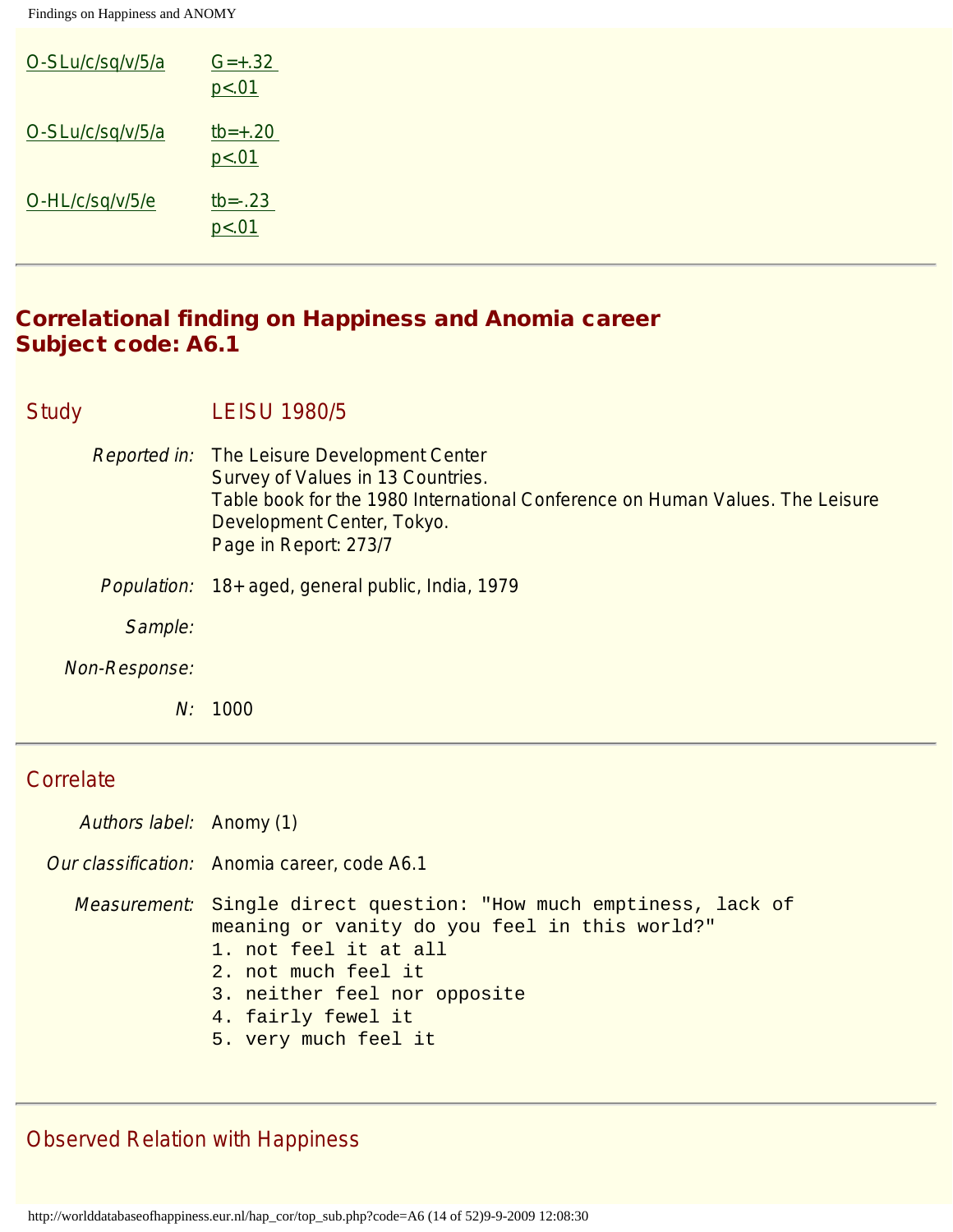| <b>Happiness</b><br><b>Measure</b> | <b>Statistics</b>       | <b>Elaboration/Remarks</b> |
|------------------------------------|-------------------------|----------------------------|
| O-HL/c/sq/v/5/e                    | $G = -.30$<br>p < .01   |                            |
| O-SLu/c/sq/v/5/a                   | $G = 28$<br>p < .01     |                            |
| O-HL/c/sq/v/5/e                    | $tb = -0.21$<br>p < .01 |                            |
| O-SLu/c/sq/v/5/a                   | $tb = -0.19$<br>p < .01 |                            |

# Correlational finding on Happiness and Anomia career Subject code: A6.1

| <b>Study</b> |               | <b>LEISU 1980/6</b>                                                                                                                                                                                                           |
|--------------|---------------|-------------------------------------------------------------------------------------------------------------------------------------------------------------------------------------------------------------------------------|
|              |               | <b>Reported in:</b> The Leisure Development Center<br>Survey of Values in 13 Countries.<br>Tablebook for the 1980 International Conference on Human Values. The Leisure<br>Development Center, Tokyo<br>Page in Report: 331/5 |
|              | Population:   | 18+ aged, general public, Italy, 1979                                                                                                                                                                                         |
|              | Sample:       |                                                                                                                                                                                                                               |
|              | Non-Response: |                                                                                                                                                                                                                               |
|              | N:            | 1042                                                                                                                                                                                                                          |

# **Correlate**

Authors label: Anomy (1)

Our classification: Anomia career, code A6.1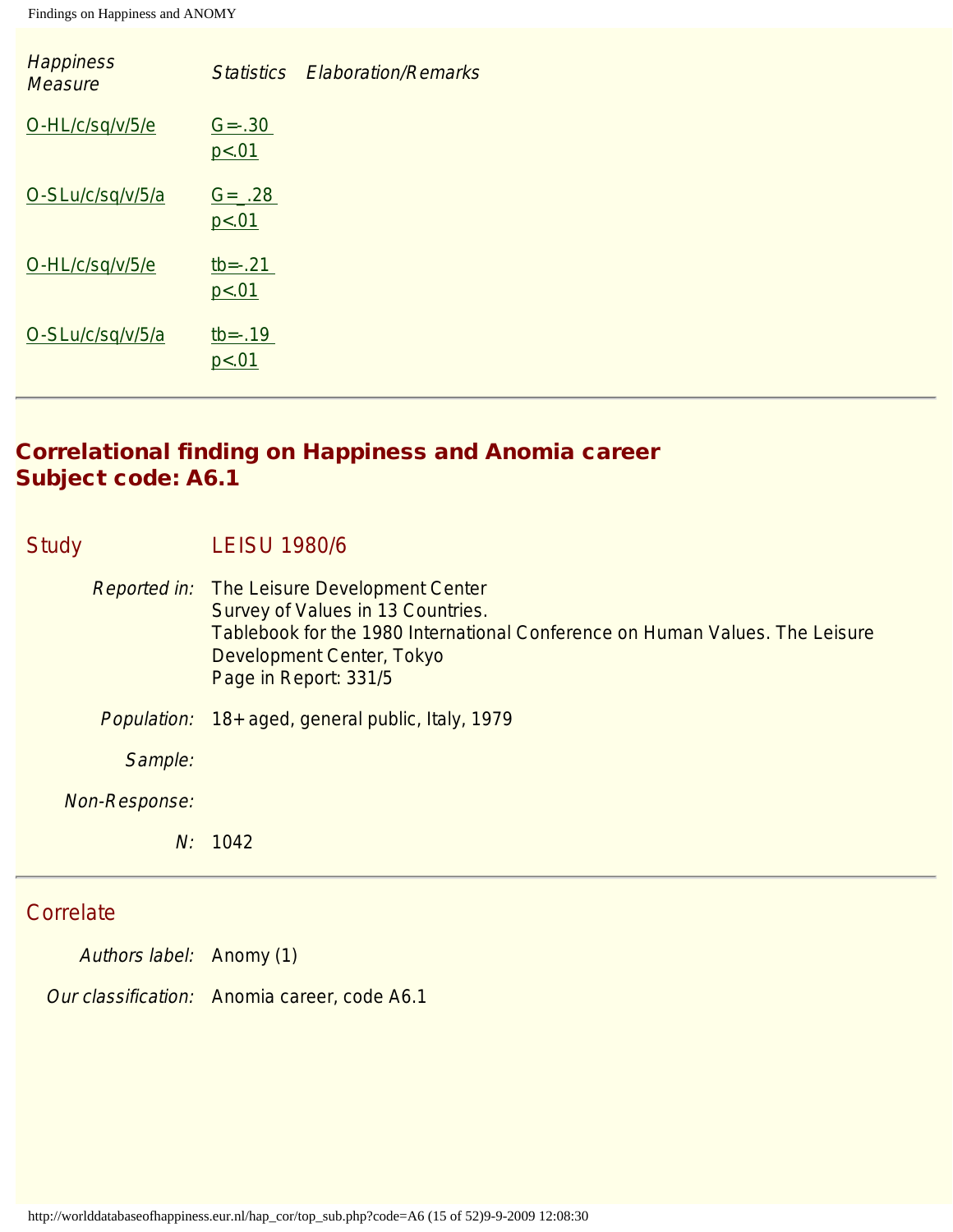```
Measurement: Single direct question: "How much emptiness, lack of 
meaning or vanity do you feel in this world?"
1. not feel it at all
2. not much feel it
3. neither feel nor opposite
4. fairly fewel it
5. very much feel it
```
#### Observed Relation with Happiness

| <b>Happiness</b><br><b>Measure</b> |                         | <b>Statistics Flaboration/Remarks</b> |
|------------------------------------|-------------------------|---------------------------------------|
| O-SLu/c/sq/v/5/a                   | $G = -0.38$<br>p<.01    |                                       |
| O-HL/c/sq/v/5/e                    | $G = -0.39$<br>p<.01    |                                       |
| O-HL/c/sq/v/5/e                    | $tb = -0.27$<br>p < .01 |                                       |
| O-SLu/c/sq/v/5/a                   | $tb = -.26$<br>p<.01    |                                       |

# Correlational finding on Happiness and Anomia career Subject code: A6.1

#### Study LEISU 1980/7

- Reported in: The Leisure Development Center Survey of Values in 13 Countries. Tablebook for the 1980 International Conference on Human Values. The Leisure Development Center, Tokyo Page in Report: 389/93
- Population: 18+ aged, general public, Japan, 1979

Sample:

Non-Response:

N: 1574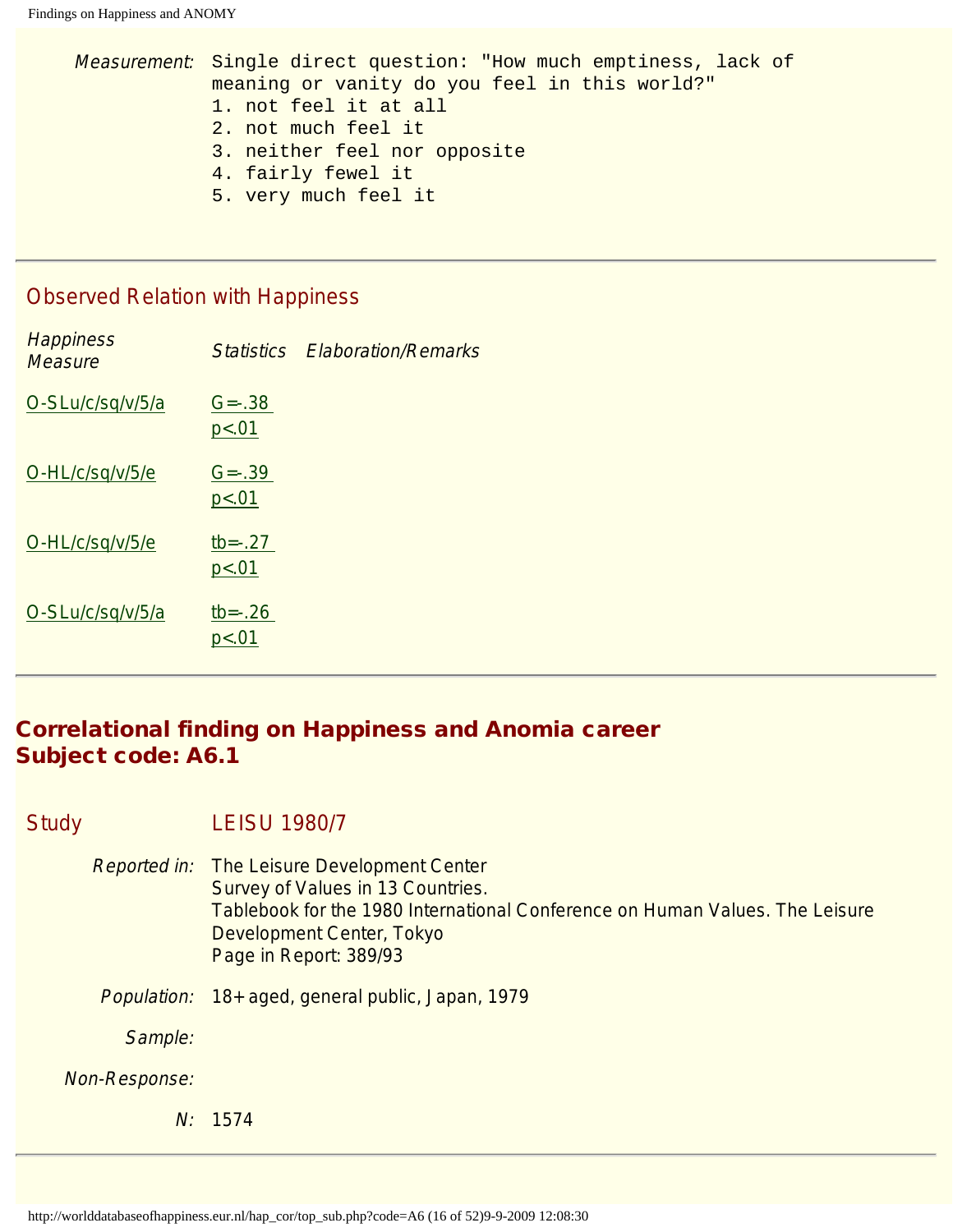#### **Correlate**

Authors label: Anomy (1) Our classification: Anomia career, code A6.1 Measurement: Single direct question: "How much emptiness, lack of meaning or vanity do you feel in this world?" 1. not feel it at all 2. not much feel it 3. neither feel nor opposite 4. fairly fewel it 5. very much feel it

### Observed Relation with Happiness

|                       | <b>Statistics Elaboration/Remarks</b> |
|-----------------------|---------------------------------------|
| $G = -21$<br>p < .01  |                                       |
| $G = -28$<br>p < .01  |                                       |
| $tb = -.18$<br>p<.01  |                                       |
| $tb = -0.14$<br>p<.01 |                                       |
|                       |                                       |

# Correlational finding on Happiness and Anomia career Subject code: A6.1

Study LEISU 1980/8

Reported in: The Leisure Development Center Survey of Values in 13 Countries. Table book for the 1980 International Conference on Human Values. The Leisure Development Center, Tokyo Page in Report: 447/51

Population: 18+ aged, general public, Phillippines, 1979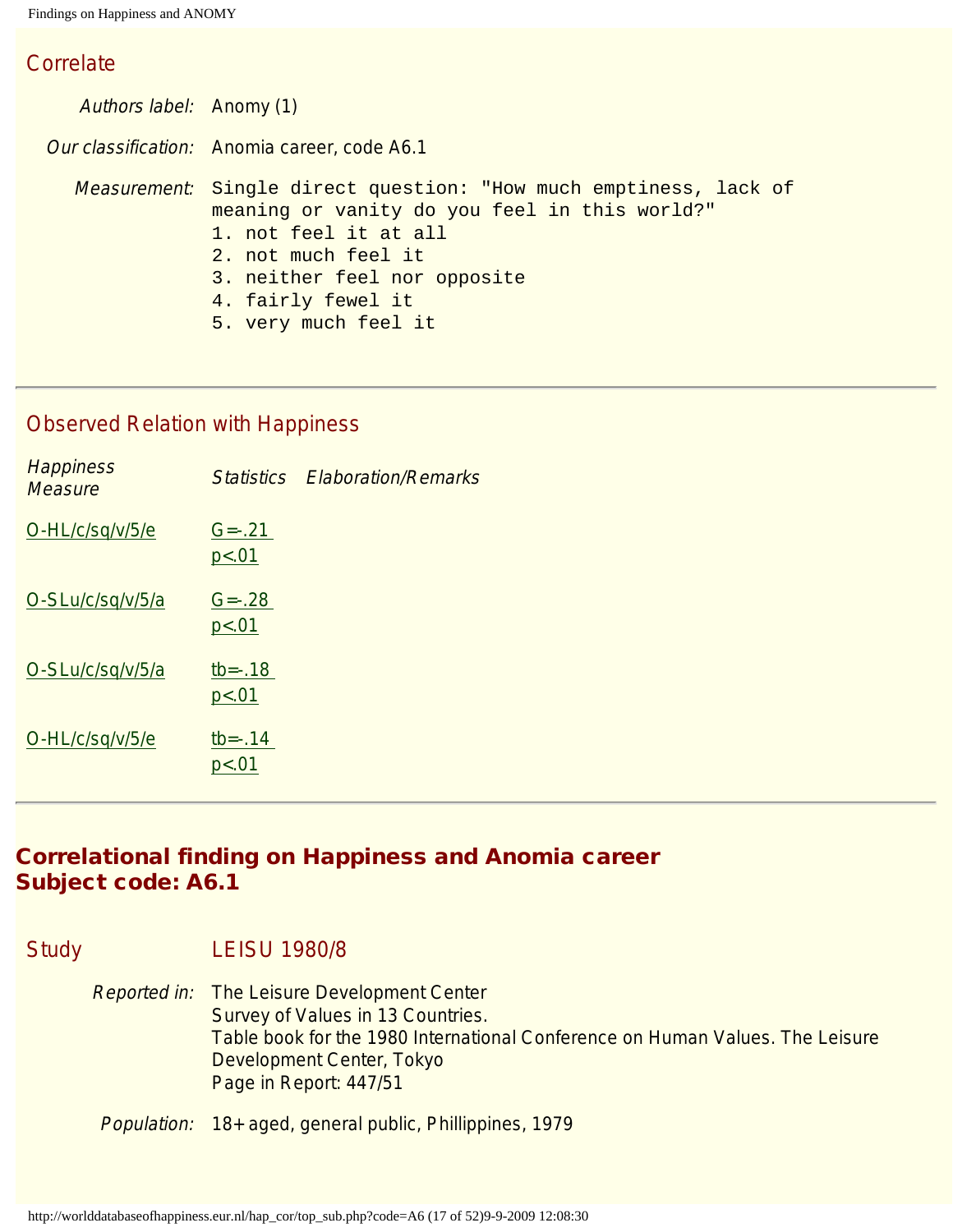Sample:

Non-Response:

N: 996

#### **Correlate**

Authors label: Anomy (1) Our classification: Anomia career, code A6.1 Measurement: Single direct question: "How much emptiness, lack of meaning or vanity do you feel in this world?" 1. not feel it at all 2. not much feel it 3. neither feel nor opposite 4. fairly fewel it 5. very much feel it

#### Observed Relation with Happiness

| <b>Happiness</b><br><b>Measure</b> | <b>Statistics</b>      | <b>Elaboration/Remarks</b> |
|------------------------------------|------------------------|----------------------------|
| O-HL/c/sq/v/5/e                    | $G = -0.06$<br>p < .01 |                            |
| O-SLu/c/sq/v/5/a                   | $G = -0.09$<br>p < .01 |                            |
| O-SLu/c/sq/v/5/a                   | $tb = -.06$<br>p < .01 |                            |
| O-HL/c/sq/v/5/e                    | $tb = -04$<br>p < .05  |                            |

## Correlational finding on Happiness and Anomia career Subject code: A6.1

Study LEISU 1980/9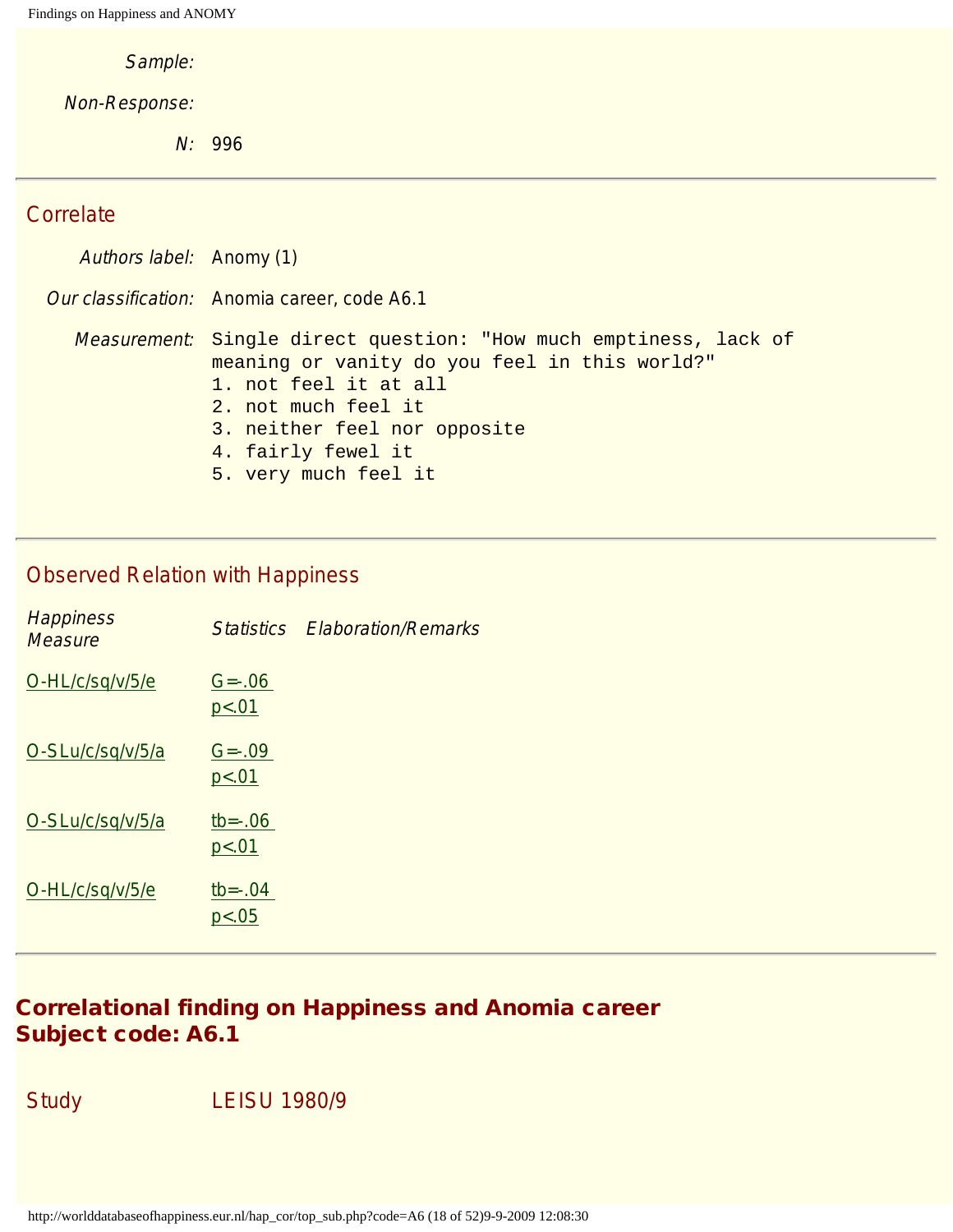|                    | <b>Reported in:</b> The Leisure Development Center<br>Survey of Values in 13 Countries.<br>Tablebook for the 1980 International Conference on Human Values. The Leisure<br>Development Center, Tokyo<br>Page in Report: 505/9 |
|--------------------|-------------------------------------------------------------------------------------------------------------------------------------------------------------------------------------------------------------------------------|
| <i>Population:</i> | 18+ aged, general public, Singapore, 1979                                                                                                                                                                                     |
| Sample:            |                                                                                                                                                                                                                               |
| Non-Response:      |                                                                                                                                                                                                                               |
| N:                 | 1006                                                                                                                                                                                                                          |

#### **Correlate**

Authors label: Anomy (1)

Our classification: Anomia career, code A6.1

Measurement: Single direct question: "How much emptiness, lack of meaning or vanity do you feel in this world?" 1. not feel it at all

- 2. not much feel it
- 3. neither feel nor opposite
- 4. fairly fewel it
- 5. very much feel it

| <b>Happiness</b><br><b>Measure</b> |                        | <b>Statistics Elaboration/Remarks</b> |
|------------------------------------|------------------------|---------------------------------------|
| O-SLu/c/sq/v/5/a                   | $G = -11$<br>p<.01     |                                       |
| O-HL/c/sq/v/5/e                    | $G = -0.11$<br>p < .01 |                                       |
| O-HL/c/sq/v/5/e                    | $tb = -.07$<br>p<.01   |                                       |
| O-SLu/c/sq/v/5/a                   | $tb = -.07$<br>p<.01   |                                       |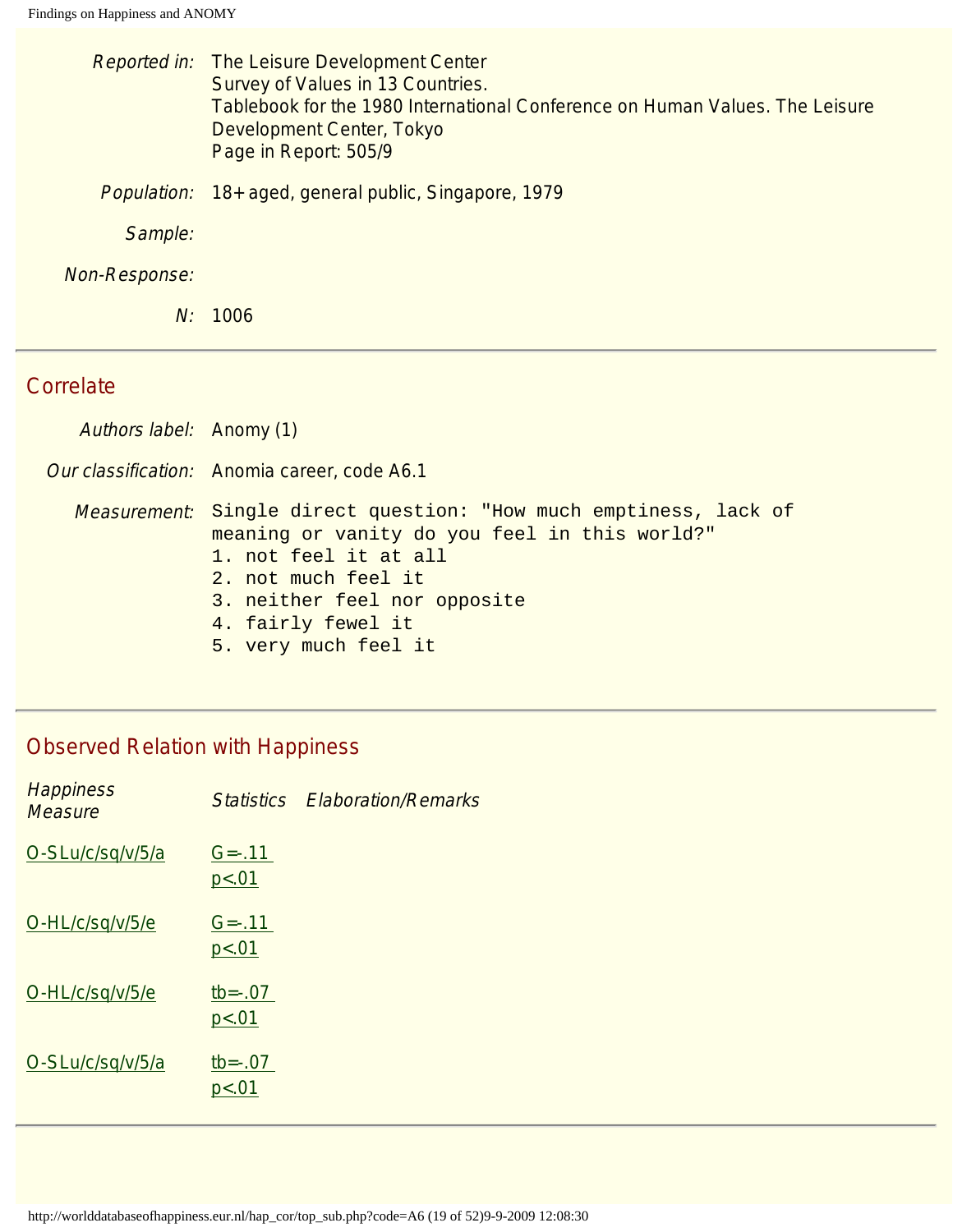# Correlational finding on Happiness and Anomia career Subject code: A6.1

| <b>Study</b>        | <b>ORMEL 1980</b>                                                                                                                                                      |
|---------------------|------------------------------------------------------------------------------------------------------------------------------------------------------------------------|
| <b>Reported in:</b> | Ormel, J.<br>Moeite met Leven of een Moeilijk Leven. (Difficulties with Living or a Difficult Life).<br>Konstapel, 1980, Groningen, Netherlands<br>Page in Report: 350 |
|                     | <i>Population:</i> 15-60 aged, general public, followed 12 month, The Netherlands, 1967-77                                                                             |
| Sample:             |                                                                                                                                                                        |
| Non-Response:       | 18%                                                                                                                                                                    |
|                     | N: 296                                                                                                                                                                 |
|                     |                                                                                                                                                                        |

# **Correlate**

| Authors label: Dissatisfaction with society (1)                                                                                                                                                                                                                                                                                                                                                                                                                                                                                                                      |  |  |
|----------------------------------------------------------------------------------------------------------------------------------------------------------------------------------------------------------------------------------------------------------------------------------------------------------------------------------------------------------------------------------------------------------------------------------------------------------------------------------------------------------------------------------------------------------------------|--|--|
| Our classification: Anomia career, code A6.1                                                                                                                                                                                                                                                                                                                                                                                                                                                                                                                         |  |  |
| Measurement: 5-item additive index concerning dissatisfaction with<br>society:<br>1. There are so many different opinions<br>about good and evil that one<br>becomes confused about it.<br>2. The problem of our world is that<br>most people don't believe in<br>anything.<br>3. As things are to day, it is<br>irreponsable to bring children into<br>this world.<br>4. If it realily matters few people<br>care about one.<br>5. What we are lacking in this world is<br>life-long friendship.<br>Rated on a 4-point scale.<br>Assessed at T2(1976) and T3(1977). |  |  |

# Observed Relation with Happiness

**Happiness Measure Statistics Elaboration/Remarks**<br>Measure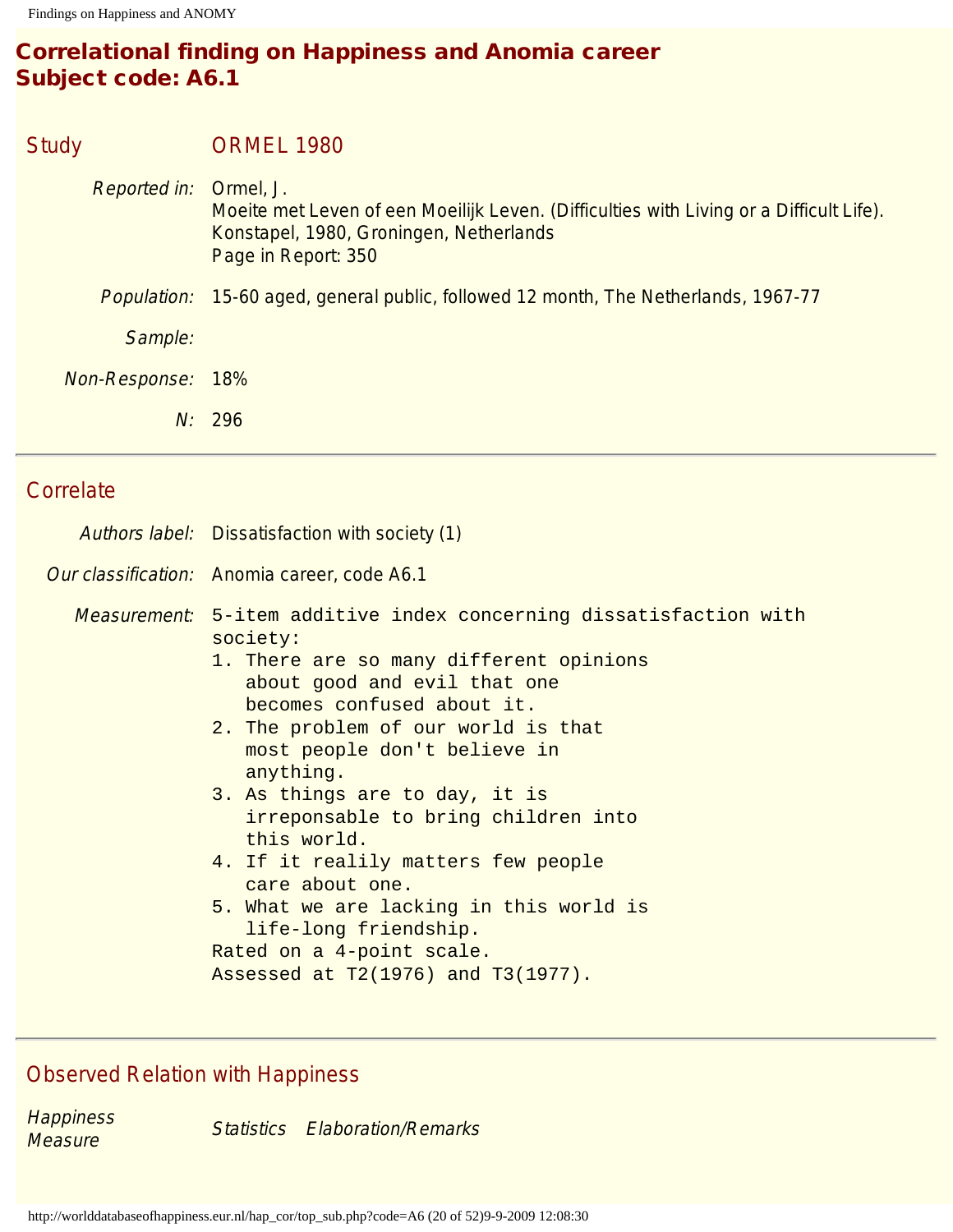| A-BB/cw/mq/v/4/c | $r = -22$<br>p < .01 | T2 happiness by T2 dissatisfaction. |
|------------------|----------------------|-------------------------------------|
| A-BB/cw/mg/v/4/c | $r = -18$<br>p<.01   | T3 happiness by T2 dissatisfaction. |
| A-BB/cw/mg/v/4/c | $r = -22$<br>p<.01   | T2 happiness by T3 dissatisfaction. |
| A-BB/cw/mg/v/4/c | $r = -0.29$<br>p<.01 | T3 happiness by T3 dissatisfaction. |

# Correlational finding on Happiness and Anomia career Subject code: A6.1

| Study |                                  | <b>SIGEL 1981</b>                                                                                                                             |
|-------|----------------------------------|-----------------------------------------------------------------------------------------------------------------------------------------------|
|       | <i>Reported in:</i> Sigelman, L. | Is Ignorance Bliss? A Reconsideration of the Folk Wisdom.<br>Human Relations, 1981, Vol. 34, 965 - 974. ISSN 0018 7267<br>Page in Report: 971 |
|       | Population:                      | 18+ aged, general public, non-institutionalized, USA, 1974-76                                                                                 |
|       | Sample:                          |                                                                                                                                               |
|       | Non-Response:                    |                                                                                                                                               |
|       | N:                               | 2650                                                                                                                                          |

# **Correlate**

| Authors label: Anomia (1) |                                                                                                                                                               |
|---------------------------|---------------------------------------------------------------------------------------------------------------------------------------------------------------|
|                           | Our classification: Anomia career, code A6.1                                                                                                                  |
|                           | Measurement: The Srole (1956) anomia scale, defined as the number of<br>"agree" responses to nine items which tap feelings of<br>rootlessness or normlessness |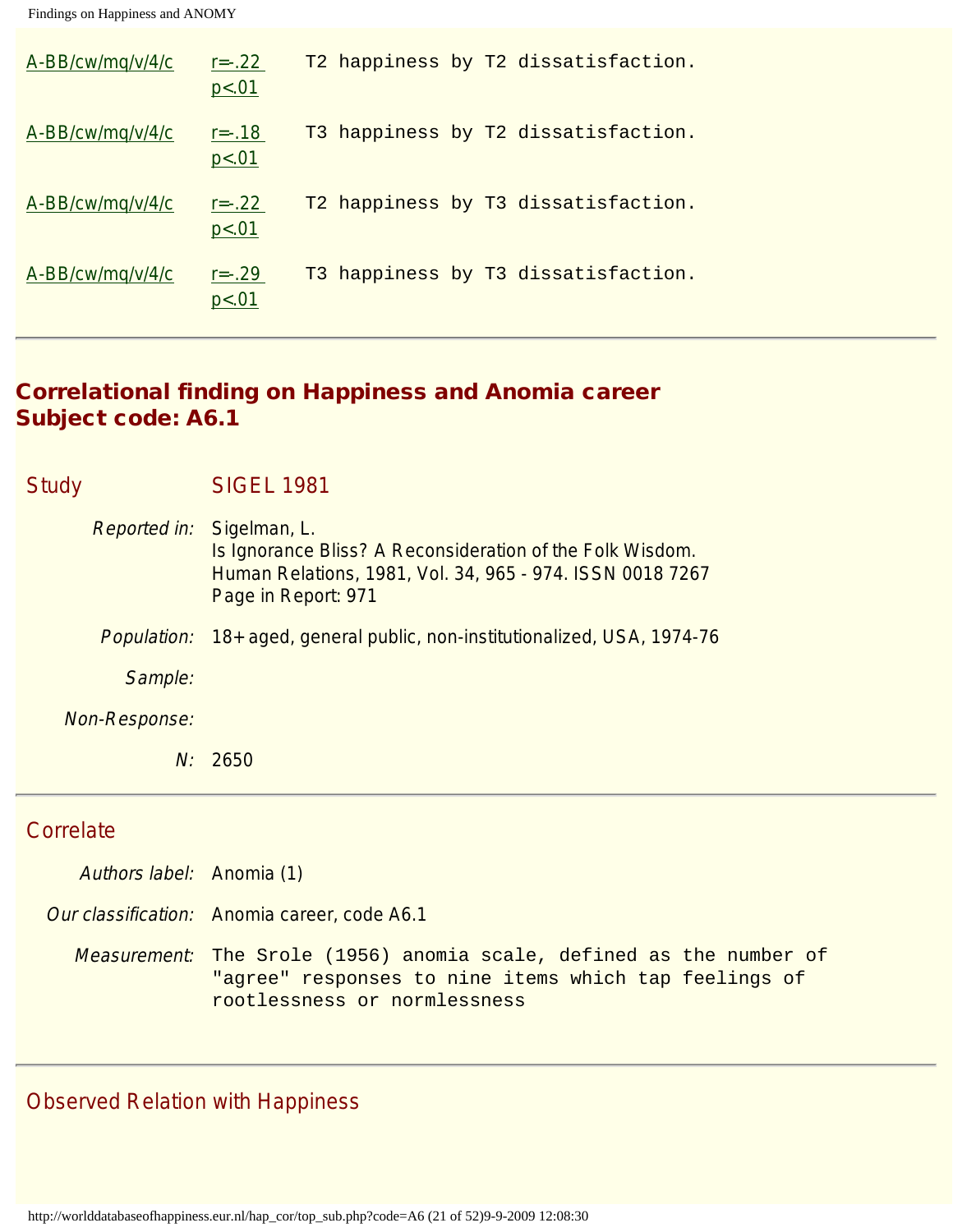| <b>Happiness</b><br><b>Measure</b> |                        | <b>Statistics Elaboration/Remarks</b> |
|------------------------------------|------------------------|---------------------------------------|
| O-HL/c/sq/v/3/aa                   | $r = < .40$<br>p < .01 |                                       |

# Correlational finding on Happiness and Current anomy Subject code: A6.2

#### Study BRADS 2006

- Reported in: Bradshaw, J.; Hoelscher, P.; Richardson, D. Comparing Child Well-Being in OECD Countries: Concepts and Methods. Innocenti Working Paper no. 2006-3, Unicef Research Centre, 2006, Florence, Italy. ISSN: 1014 7837 Page in Report: 4, 70-72,75
- Population: 15 yearaged, 29 countries, 2001
	- Sample: Probability multi-stage cluster sample
- Non-Response:
	- N: 137682

# **Correlate**

| Authors label: Feeling an outsider                                                                                                                                                                                                                                                                                                                                                                                                                                                                                                                                                         |
|--------------------------------------------------------------------------------------------------------------------------------------------------------------------------------------------------------------------------------------------------------------------------------------------------------------------------------------------------------------------------------------------------------------------------------------------------------------------------------------------------------------------------------------------------------------------------------------------|
| Our classification: Current anomy, code A6.2                                                                                                                                                                                                                                                                                                                                                                                                                                                                                                                                               |
| Measurement: Self report on single question:<br>I feel like an outsider (or left out of things)                                                                                                                                                                                                                                                                                                                                                                                                                                                                                            |
| <i>Measured Values:</i> OECD countries: Austria = $5,8$ Belgium = $7,9$ Canada = $8,9$ Czech Republic = $9,7$<br>Denmark = 5,3 Finland = 5,5 France = 7,7 Germany = $6,1$ Greece = $6,3$ Hungary =<br>9,3 Ireland = 5,6 Italy = 4,9 Netherlands = 3,9 Norway = 5,6 Poland = 8,2 Portugal =<br>$6,4$ Spain = 3,3 Sweden = 5,2 Switzerland = 7,1 United Kingdom 6,8 United States =<br>NA. Average of OECD countries: $6.4$ %, SD = $1.7$ % Non-OECD Countries: Croatia =<br>NA Estonia = NA Israel = 2,3 Latvia = 5,2 Lithuania = NA Malta = NA Russian<br>Federation = $6.1$ Slovenia = NA |
| Remarks: source: PISA 2003                                                                                                                                                                                                                                                                                                                                                                                                                                                                                                                                                                 |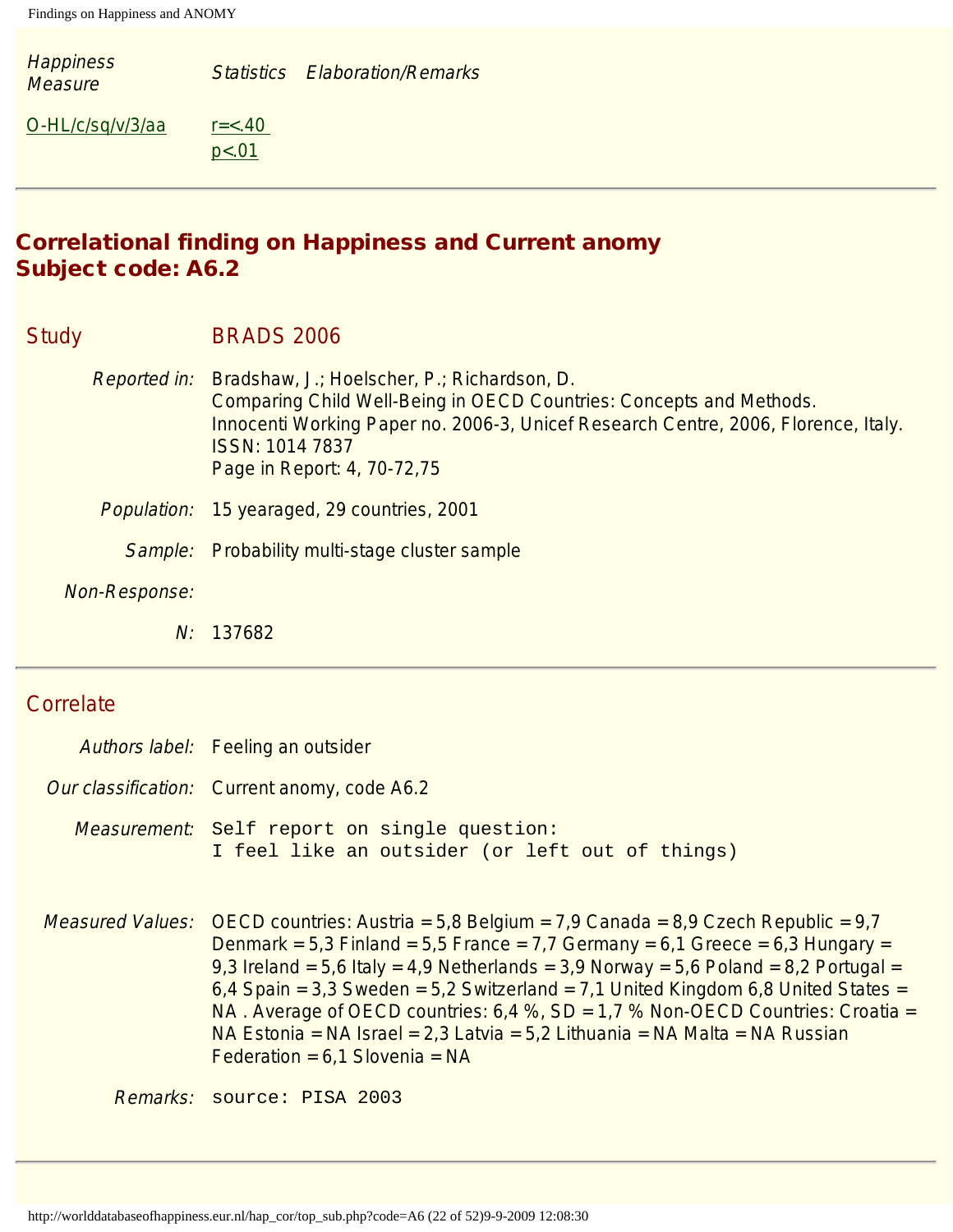#### Observed Relation with Happiness

| <b>Happiness</b><br><b>Measure</b> |                        | <b>Statistics Elaboration/Remarks</b>      |
|------------------------------------|------------------------|--------------------------------------------|
| $C-BW/c/sq/l/11/a$                 | $r = -0.44$<br>p < .05 | % happy in nation by % feeling an outsider |

### Correlational finding on Happiness and Current anomy Subject code: A6.2

Study BRADS 2006

- Reported in: Bradshaw, J.; Hoelscher, P.; Richardson, D. Comparing Child Well-Being in OECD Countries: Concepts and Methods. Innocenti Working Paper no. 2006-3, Unicef Research Centre, 2006, Florence, Italy. ISSN: 1014 7837 Page in Report: 70, 72, 73
- Population: 15 yearaged, 29 countries, 2001
	- Sample: Probability multi-stage cluster sample
- Non-Response:
	- N: 137682

#### **Correlate**

- Authors label: Feeling awkward and out of place Our classification: Current anomy, code A6.2
- - Measurement: Self report on single question: I feel awkward and out of place - disagree - agree
- *Measured Values:* OECD countries: Austria =  $8,2$ , Belgium =  $15,6$ , Canada =  $10,5$  Czech Republic =  $6,4$ Denmark = 11,8 Finland =  $8,4$  France = 12,3 Germany = 11,4 Greece =  $8,3$  Hungary  $= 7.6$  Ireland  $= 7.8$  Italy  $= 6.2$  Netherlands  $= 6.9$  Norway  $= 9.1$  Poland  $= 9.9$  Portugal  $= 1.6$ 11,7 Spain = 8,9 Sweden = 4,9 Switzerland = 11,7 United Kingdom 8,7 United States  $=$  NA Average of OECD countries: 6,4 %, SD  $=$  1,7 % Non-OECD Countries: Croatia  $=$  NA Estonia = NA Israel = 3,6 Latvia = 9,6 Lithuania = NA Malta = NA Russian Federation 14,3 Slovenia NA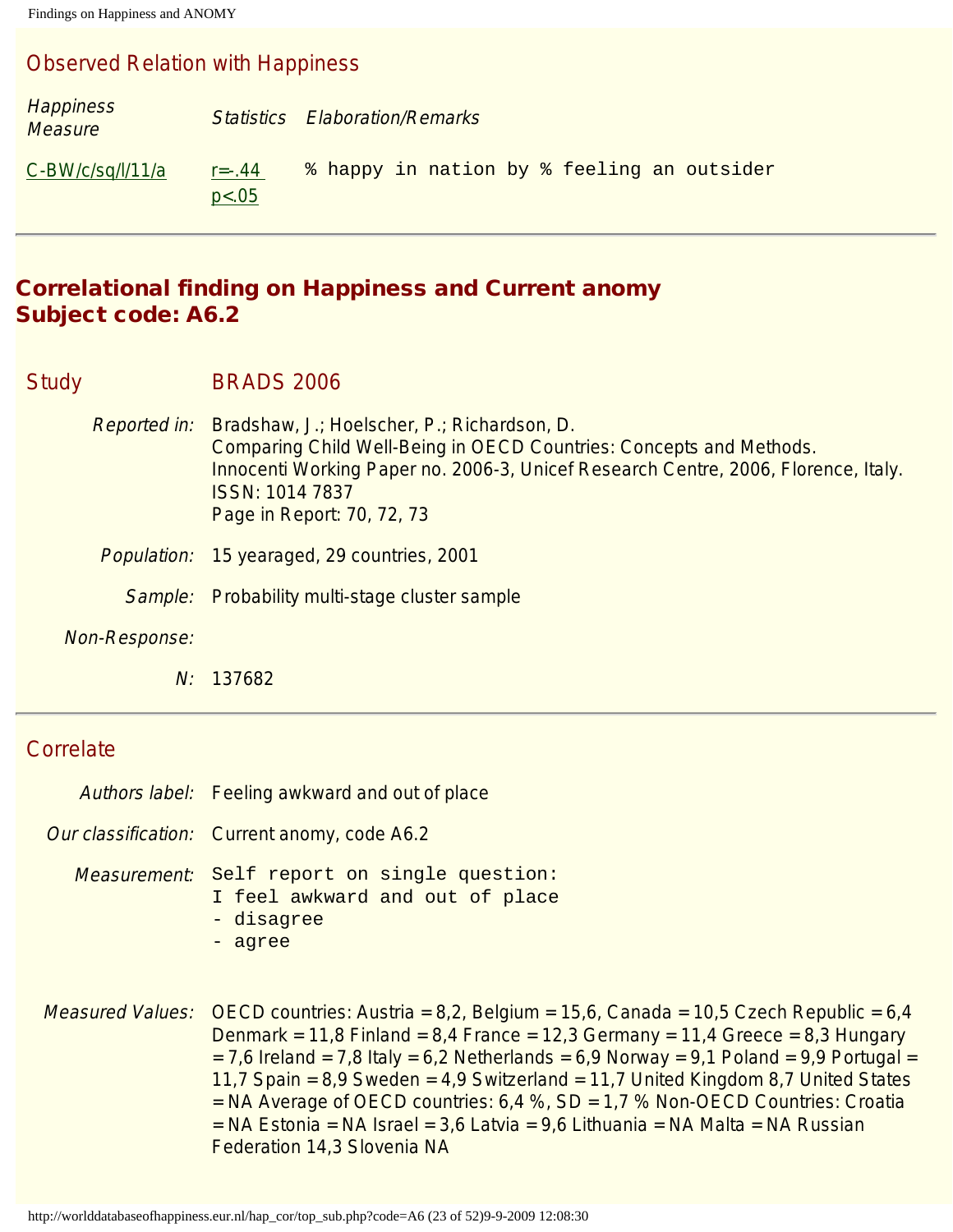Remarks: Data: PISA 2003

## Observed Relation with Happiness

| Happiness<br><i>Measure</i> | <b>Statistics Elaboration/Remarks</b>           |
|-----------------------------|-------------------------------------------------|
| $C-BW/c/sq/l/11/a$          | r=-.10 ns % happy in nation by %feeling awkward |

# Correlational finding on Happiness and Current anomy Subject code: A6.2

| <b>Study</b> |                    | <b>DOBSO 1985</b>                                                                                                                                                                                                 |
|--------------|--------------------|-------------------------------------------------------------------------------------------------------------------------------------------------------------------------------------------------------------------|
|              |                    | Reported in: Dobson, C.D.<br><b>Attitudes and Perceptions.</b><br>Powers, E.A.; et al.; Eds.: "Late Life Transitions", Kluwer, 1985, Dordrecht,<br>Netherlands, 123 - 136. ISBN 0898381371<br>Page in Report: 135 |
|              | <i>Population:</i> | 50+ aged males, fulltime employed at T1, followed ten years, Iowa, USA, 1964-74                                                                                                                                   |
|              | Sample:            | Non-probability purposive-quota sample                                                                                                                                                                            |
|              |                    | Non-Response: T1 refusals: 8% T1-T2 drop-out: 29%, of which 20% deceased                                                                                                                                          |
|              | N:                 | 1870                                                                                                                                                                                                              |

## **Correlate**

| Authors label: Anomie (1) |                                                                                                   |
|---------------------------|---------------------------------------------------------------------------------------------------|
|                           | <i>Our classification:</i> Current anomy, code A6.2                                               |
|                           | Measurement: 5 item index concerning sense of belonging to others and<br>society.<br>(Srole 1956) |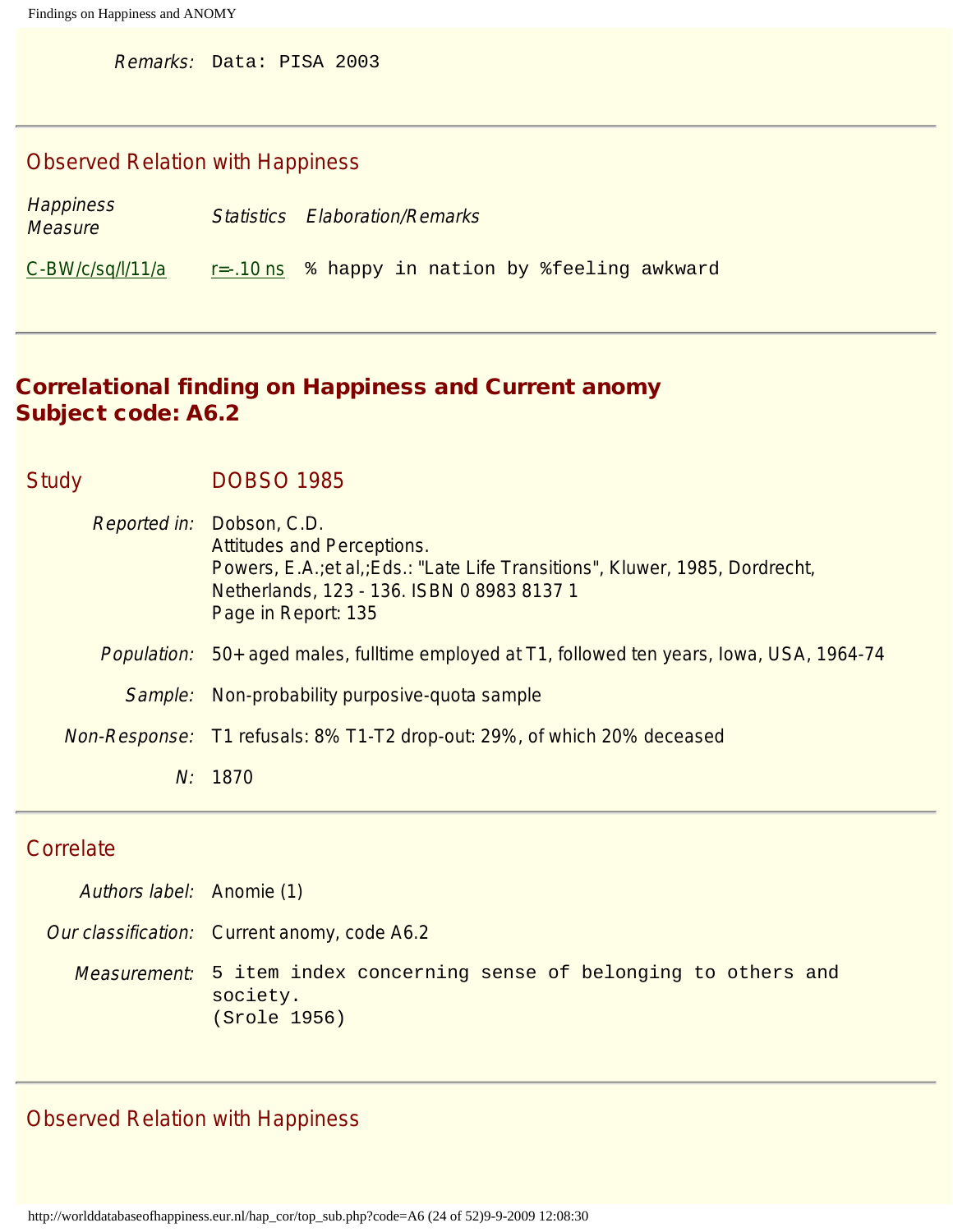| <b>Happiness</b><br><b>Measure</b> |                      | <b>Statistics Elaboration/Remarks</b> |
|------------------------------------|----------------------|---------------------------------------|
| M-CO/h/sq/v/4/a                    | $r = +.25$<br>p<.001 | T1                                    |
| M-CO/h/sq/v/4/a                    | $r = +.23$<br>p<.001 | T <sub>2</sub>                        |

# Correlational finding on Happiness and Current anomy Subject code: A6.2

| Study |                 | <b>GEHMA 1992A/2</b>                                                                                                                                                                                                                                                                                                      |
|-------|-----------------|---------------------------------------------------------------------------------------------------------------------------------------------------------------------------------------------------------------------------------------------------------------------------------------------------------------------------|
|       |                 | Reported in: Gehmacher, E.<br>Coping, Happiness and Ideology. Some Suggestions for the Application of Happiness<br>Research in Politological Research.<br>Paper Presented at the International Conference "Towards the Good Society:<br>Applying the Social Sciences", 1992, Rotterdam, Netherlands<br>Page in Report: 13 |
|       |                 | Population: Adults, general public, Austria, 1992                                                                                                                                                                                                                                                                         |
|       | Sample:         |                                                                                                                                                                                                                                                                                                                           |
|       | Non-Response: ? |                                                                                                                                                                                                                                                                                                                           |
|       |                 | N: 1553                                                                                                                                                                                                                                                                                                                   |

#### **Correlate**

Authors label: Anomy (1)

Our classification: Current anomy, code A6.2

Measurement:

| <b>Happiness</b><br><b>Measure</b> | <b>Statistics Elaboration/Remarks</b>                                             |
|------------------------------------|-----------------------------------------------------------------------------------|
| O-SLW/c/sq/v/5/d                   | Beta=-.34 ß controled for sex, age, education, work status<br>and home ownership. |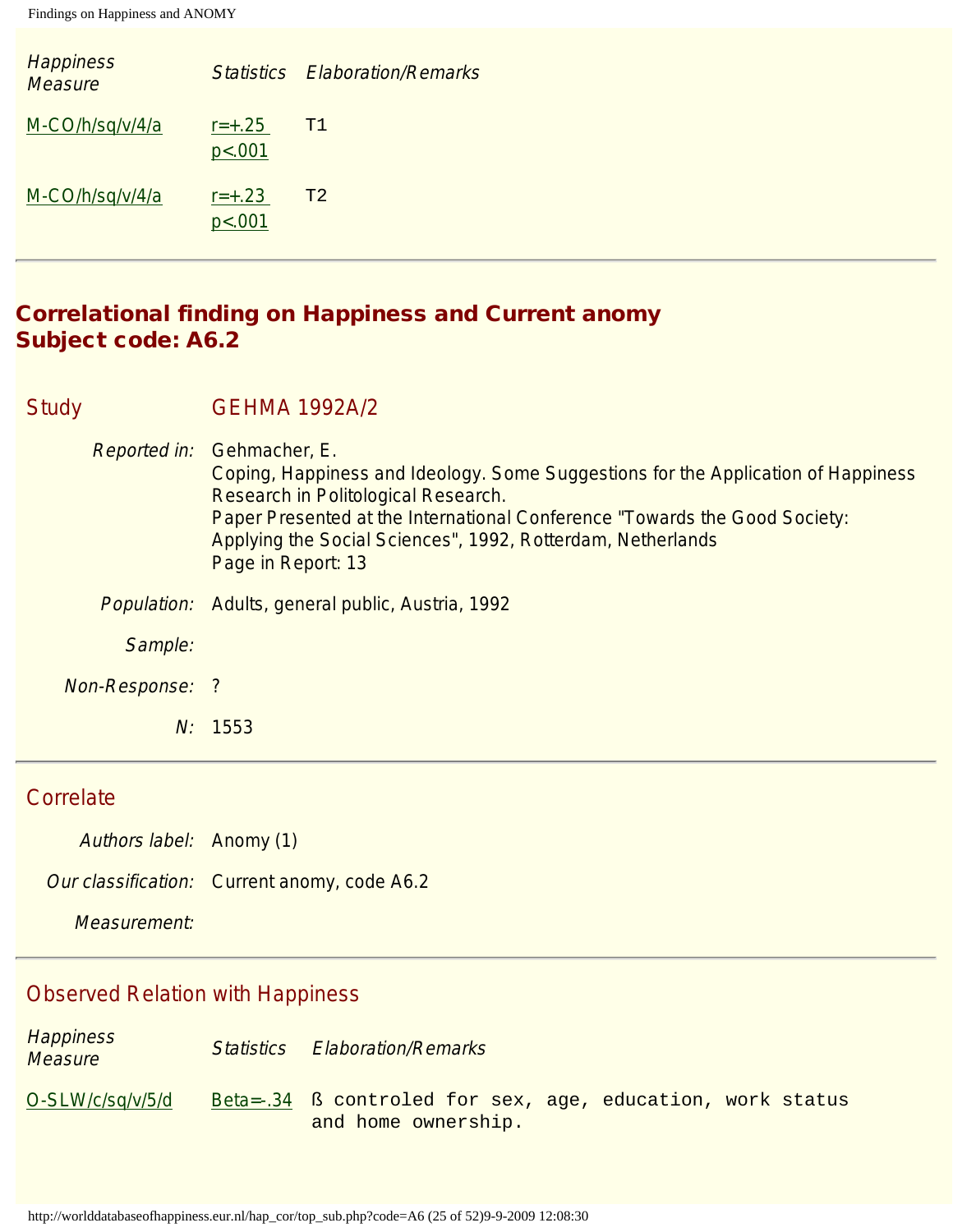# Correlational finding on Happiness and Current anomy Subject code: A6.2

Study **KEYES** 1998 Reported in: Keyes, C.L. Social Well-Being. Social Psychology Quarterly 1998, Vol. 61, 121 - 140. ISSN 0190 2725 Page in Report: 132 Population: 18 + aged, Dane County, Wisconsin USA, 1994 Sample: Probability simple random sample Non-Response: 37% N: 373

## **Correlate**

| Authors label: Anomie Scale (1)                                                                                                                                                                                                                                                                                                               |
|-----------------------------------------------------------------------------------------------------------------------------------------------------------------------------------------------------------------------------------------------------------------------------------------------------------------------------------------------|
| Our classification: Current anomy, code A6.2                                                                                                                                                                                                                                                                                                  |
| <i>Measurement:</i> 3-item index<br>1. Most public officials are not really interested in the<br>problems of the average person<br>2. The lot of the average person is getting worse not<br>better<br>3. It is not fair to bring children into the world with the<br>way things look for the future<br>Responses scored yes $(1)$ or no $(0)$ |

Measured Values:  $M = 1.2$  SD = 1.1

| <b>Happiness</b><br><b>Measure</b> |       | <b>Statistics Elaboration/Remarks</b> |
|------------------------------------|-------|---------------------------------------|
| $O-SLW/cm/sq/v/4/a$ $r=-.18$       | p<.01 |                                       |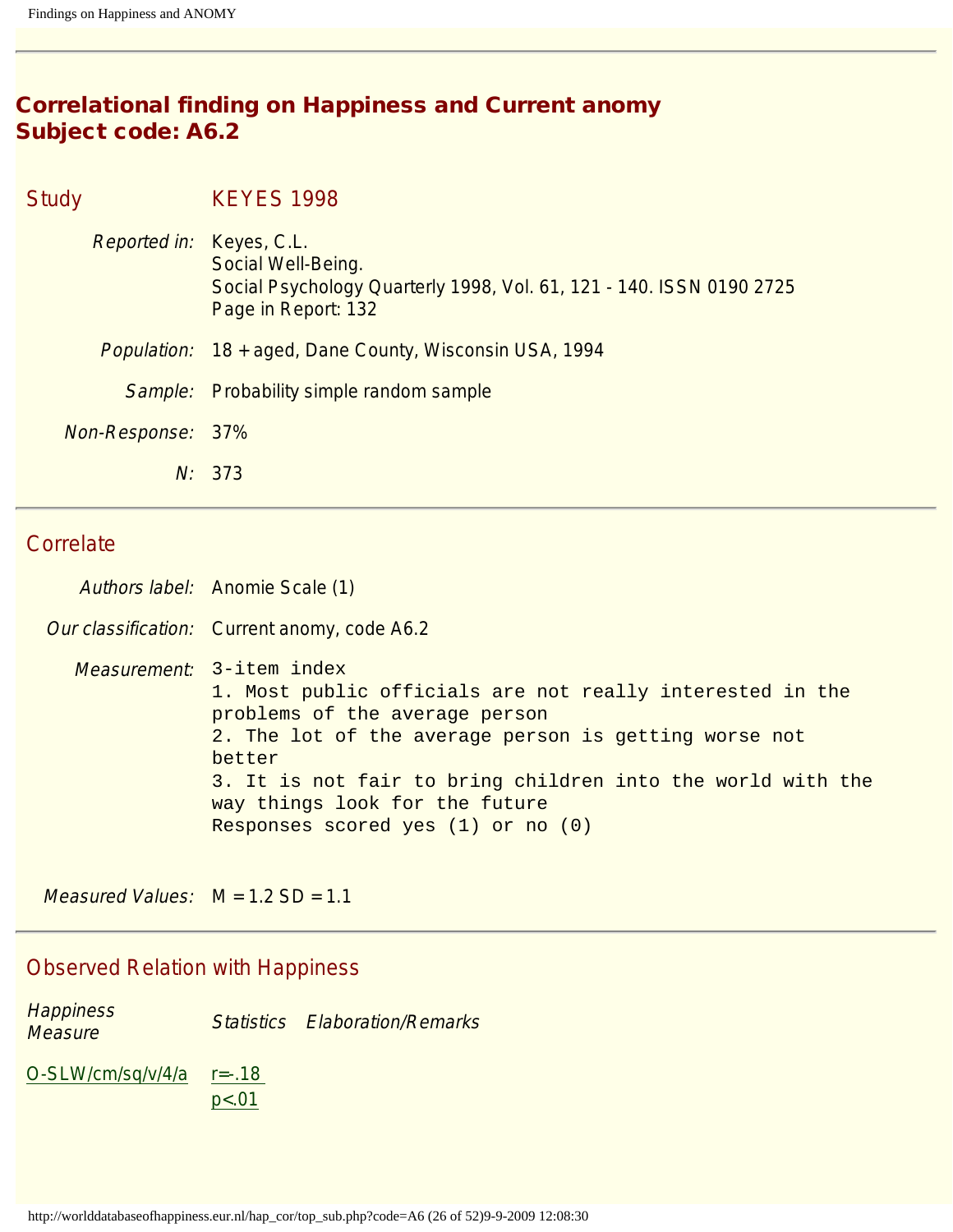#### $O-SLu/h/sq/v/4/a$   $r=-.16$ [p<.01](#page-45-0)

# Correlational finding on Happiness and Current anomy Subject code: A6.2

| <b>Study</b> |                   | <b>KEYES 1998</b>                                                                                                                             |
|--------------|-------------------|-----------------------------------------------------------------------------------------------------------------------------------------------|
|              |                   | Reported in: Keyes, C.L.<br>Social Well-Being.<br>Social Psychology Quarterly 1998, Vol. 61, 121 - 140. ISSN 0190 2725<br>Page in Report: 132 |
|              |                   | Population: 18 + aged, Dane County, Wisconsin USA, 1994                                                                                       |
|              | Sample:           | <b>Probability simple random sample</b>                                                                                                       |
|              | Non-Response: 37% |                                                                                                                                               |
|              | N:                | 373                                                                                                                                           |

### **Correlate**

| Authors label: Social Actualization (1)                                                                                                                                                                                                                                                                                                                                                                                                                                                                                                                                                                                                                             |
|---------------------------------------------------------------------------------------------------------------------------------------------------------------------------------------------------------------------------------------------------------------------------------------------------------------------------------------------------------------------------------------------------------------------------------------------------------------------------------------------------------------------------------------------------------------------------------------------------------------------------------------------------------------------|
| Our classification: Current anomy, code A6.2                                                                                                                                                                                                                                                                                                                                                                                                                                                                                                                                                                                                                        |
| <i>Measurement:</i> Respondents indicated (dis)agreement with the following<br>statements:<br>a) Society has stopped making progress $(-)$<br>b) Society is not improving for people like you $(-)$<br>c) Social institutions (e.g. government & law) do not make<br>your life better $(-)$<br>d) Society is continually evolving $(+)$<br>e) Society is a productive place for people to live in $(+)$<br>f) There is no social progress $(-)$<br>g) The world is becoming a better place for everyone (+)<br>Items with (-) are reverse scored on scale ranging from<br>1.strongly 2.moderately 3.slightly disagree 4.slightly<br>5. moderately 6. Strongly agree |

Measured Values: M = 32.1 SD = 5.7

Error Estimates: Metric Loading ranging from 0.54 to 1.0 Validity coefficient for the scoring ranged from 0.46 to 0.62 Alpha reliabiliy 0 .69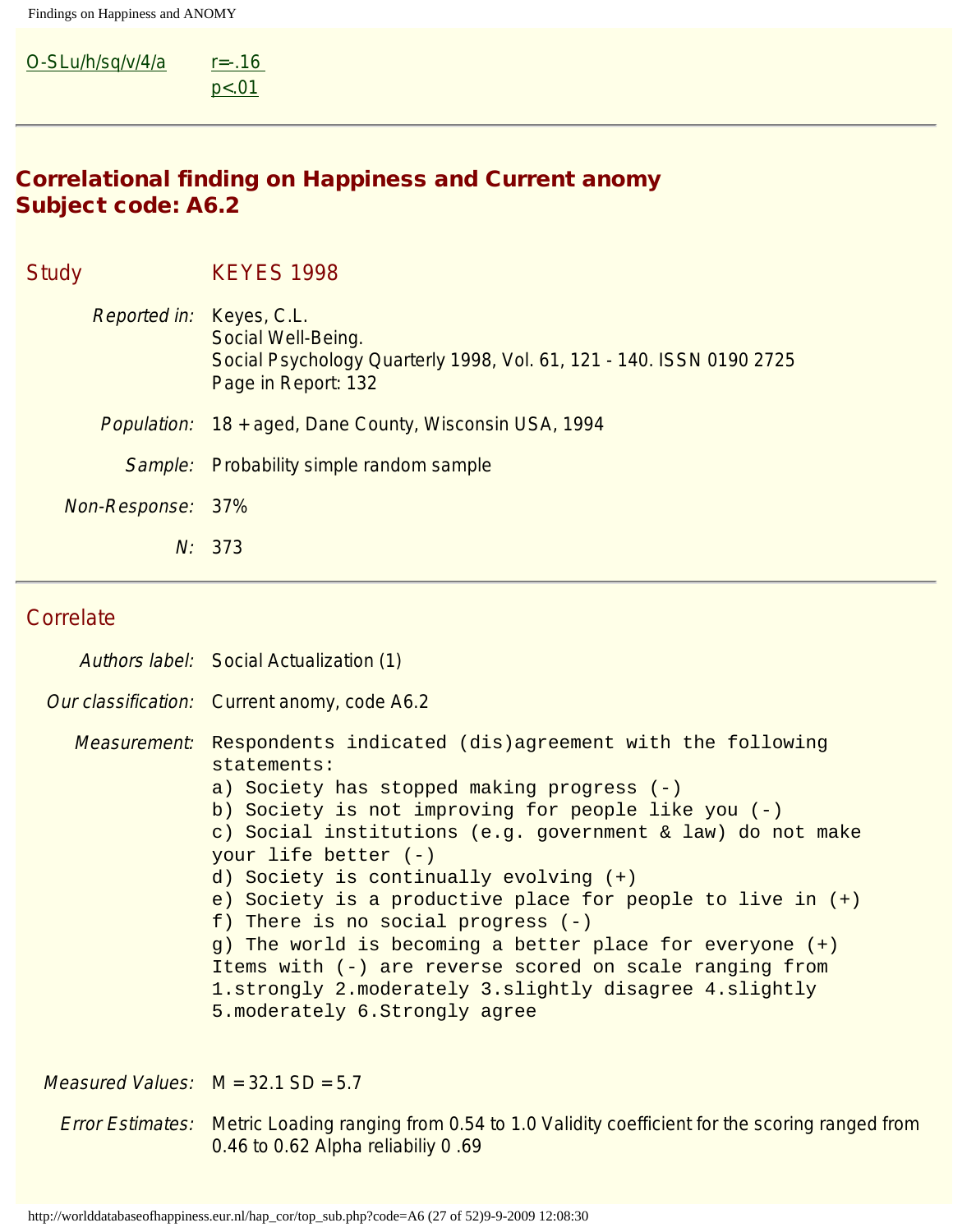## Observed Relation with Happiness

| <b>Happiness</b><br><b>Measure</b> |                     | Statistics Flaboration/Remarks |
|------------------------------------|---------------------|--------------------------------|
| O-SLW/cm/sq/v/4/a                  | $r = +.26$<br>p<.01 |                                |
| O-SLu/h/sq/v/4/a                   | $r = +.16$<br>p<.01 |                                |

# Correlational finding on Happiness and Current anomy Subject code: A6.2

| Study             | <b>KEYES 1998</b>                                                                                                                                    |
|-------------------|------------------------------------------------------------------------------------------------------------------------------------------------------|
|                   | <i>Reported in:</i> Keyes, C.L.<br>Social Well-Being.<br>Social Psychology Quarterly 1998, Vol. 61, 121 - 140. ISSN 0190 2725<br>Page in Report: 138 |
|                   | Population: 18 + aged, Dane County, Wisconsin USA, 1994                                                                                              |
|                   | Sample: Probability simple random sample                                                                                                             |
| Non-Response: 37% |                                                                                                                                                      |
|                   | N: 373                                                                                                                                               |

# **Correlate**

Authors label: Social Acceptance (1)

Our classification: Current anomy, code A6.2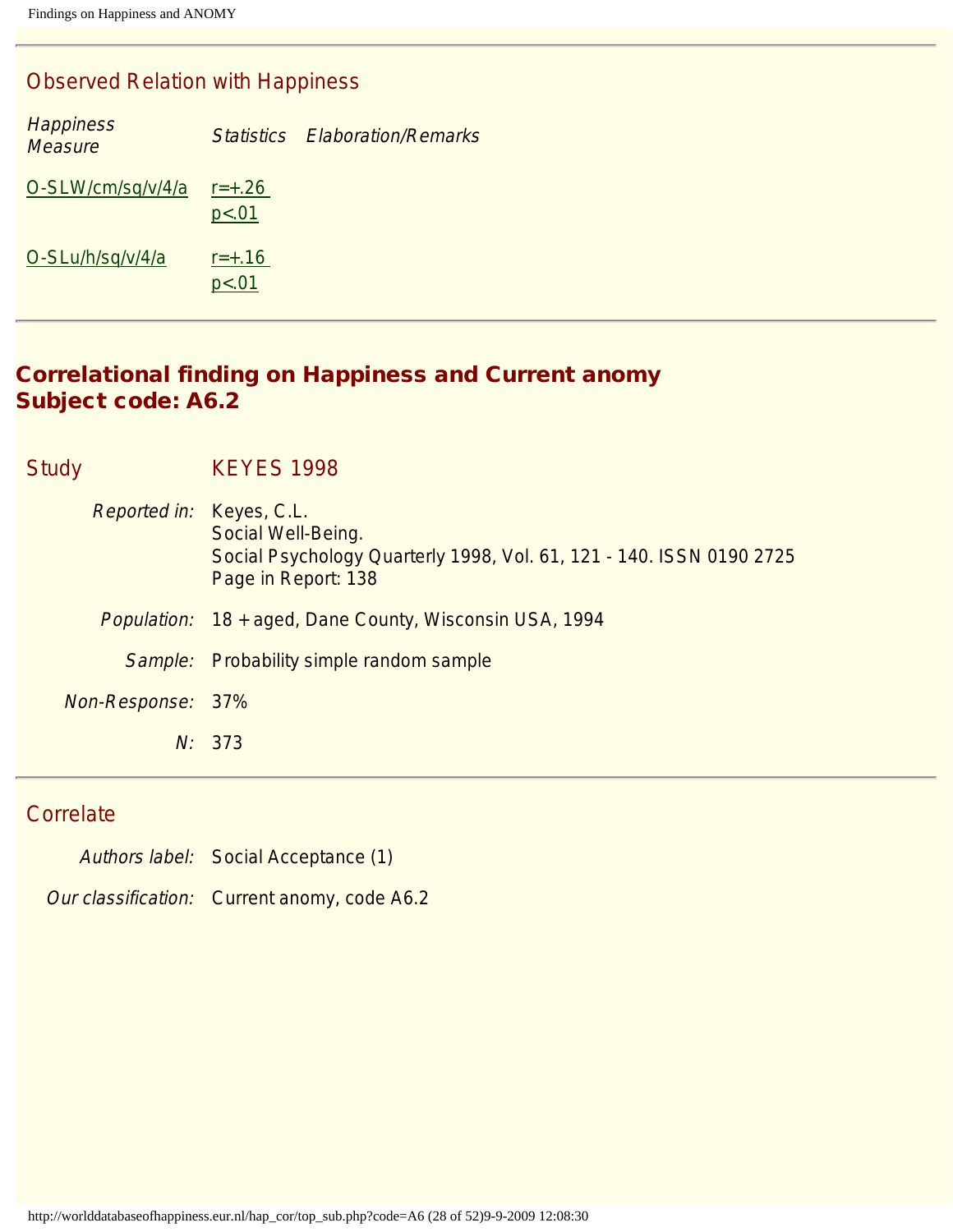|                                             | <i>Measurement</i> : Respondents indicated (dis)agreement with the following<br>statements: You think/believe/feel<br>a) Other people are unreliable $(-)$<br>b) People are kind (+)<br>c) People are selfcentered $(-)$<br>d) People are not trustworthy (-)<br>e) People only live for themselves $(-)$<br>f) People are more and more dishonest $(-)$<br>g) People care about each-other's problems (+)<br>Items with (-) are reverse scored on scale ranging from<br>1.strongly 2.moderately 3.slightly disagree 4.slightly<br>5. moderately 6. strongly agree |
|---------------------------------------------|--------------------------------------------------------------------------------------------------------------------------------------------------------------------------------------------------------------------------------------------------------------------------------------------------------------------------------------------------------------------------------------------------------------------------------------------------------------------------------------------------------------------------------------------------------------------|
| <i>Measured Values:</i> $M = 28.3 SD = 6.4$ |                                                                                                                                                                                                                                                                                                                                                                                                                                                                                                                                                                    |
|                                             | Error Estimates: Metric Loading ranging from 0.62 to 1.1 Validity Coefficient ranging from 0.51 to 0.68<br>Alpha Reliability 0.77                                                                                                                                                                                                                                                                                                                                                                                                                                  |

# Observed Relation with Happiness

| <b>Happiness</b><br><b>Measure</b> |                     | <b>Statistics Elaboration/Remarks</b> |
|------------------------------------|---------------------|---------------------------------------|
| O-SLW/cm/sq/v/4/a                  | $r = +.21$<br>p<.01 |                                       |
| O-SLu/h/sq/v/4/a                   | $r = +.14$<br>p<.01 |                                       |

# Correlational finding on Happiness and Current anomy Subject code: A6.2

| <b>Study</b> |                          | <b>KEYES 1998</b>                                                                                                 |
|--------------|--------------------------|-------------------------------------------------------------------------------------------------------------------|
|              | Reported in: Keyes, C.L. | Social Well-Being.<br>Social Psychology Quarterly 1998, Vol. 61, 121 - 140. ISSN 0190 2725<br>Page in Report: 132 |
|              |                          | <i>Population:</i> 18 + aged, Dane County, Wisconsin USA, 1994                                                    |
|              |                          | Sample: Probability simple random sample                                                                          |
|              | Non-Response: 37%        |                                                                                                                   |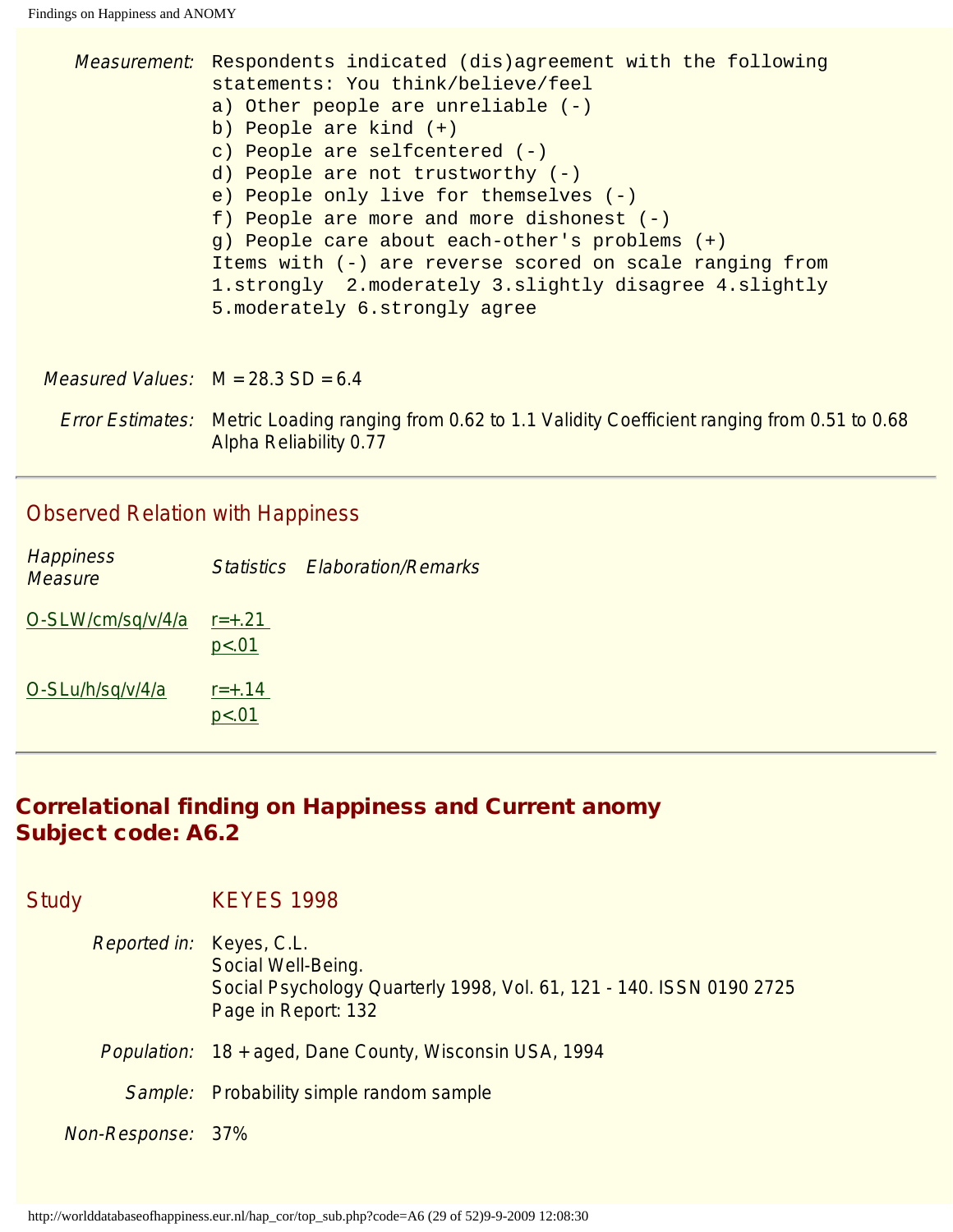N: 373

### **Correlate**

|                                             | Authors label: Social Integration (1)                                                                                                                                                                                                                                                                                                                                                                                                                                                                                                                                                                                                  |
|---------------------------------------------|----------------------------------------------------------------------------------------------------------------------------------------------------------------------------------------------------------------------------------------------------------------------------------------------------------------------------------------------------------------------------------------------------------------------------------------------------------------------------------------------------------------------------------------------------------------------------------------------------------------------------------------|
|                                             | Our classification: Current anomy, code A6.2                                                                                                                                                                                                                                                                                                                                                                                                                                                                                                                                                                                           |
|                                             | <i>Measurement</i> : Respondents indicated (dis)agreement with the following<br>statements: You think/believe/feel<br>a) you do not belong to a community $(-)$<br>b) you are an important part of your community $(+)$<br>c) people in your community listen to you (+)<br>d) close to other people in your community $(+)$<br>e) your community as a source of comfort $(+)$<br>f) your community does not take you seriously $(-)$<br>g) other people value you as a person<br>Items with (-) are reverse scored on scale ranging from<br>1.strongly 2.moderately 3.slightly disagree 4.slightly<br>5. moderately 6. strongly agree |
| <i>Measured Values:</i> $M = 33.0 SD = 6.4$ |                                                                                                                                                                                                                                                                                                                                                                                                                                                                                                                                                                                                                                        |

Error Estimates: Metric Loading ranging from 1.0 to 1.3 Validity Coefficients ranging from .46 to .66 Alpha Reliability .81

## Observed Relation with Happiness

| <b>Happiness</b><br><b>Measure</b> |                     | <b>Statistics Elaboration/Remarks</b> |
|------------------------------------|---------------------|---------------------------------------|
| O-SLW/cm/sq/v/4/a                  | $r = +.32$<br>p<.01 |                                       |
| O-SLu/h/sq/v/4/a                   | $r = +.31$<br>p<.01 |                                       |

## Correlational finding on Happiness and Current anomy Subject code: A6.2

Study **KEYES** 1998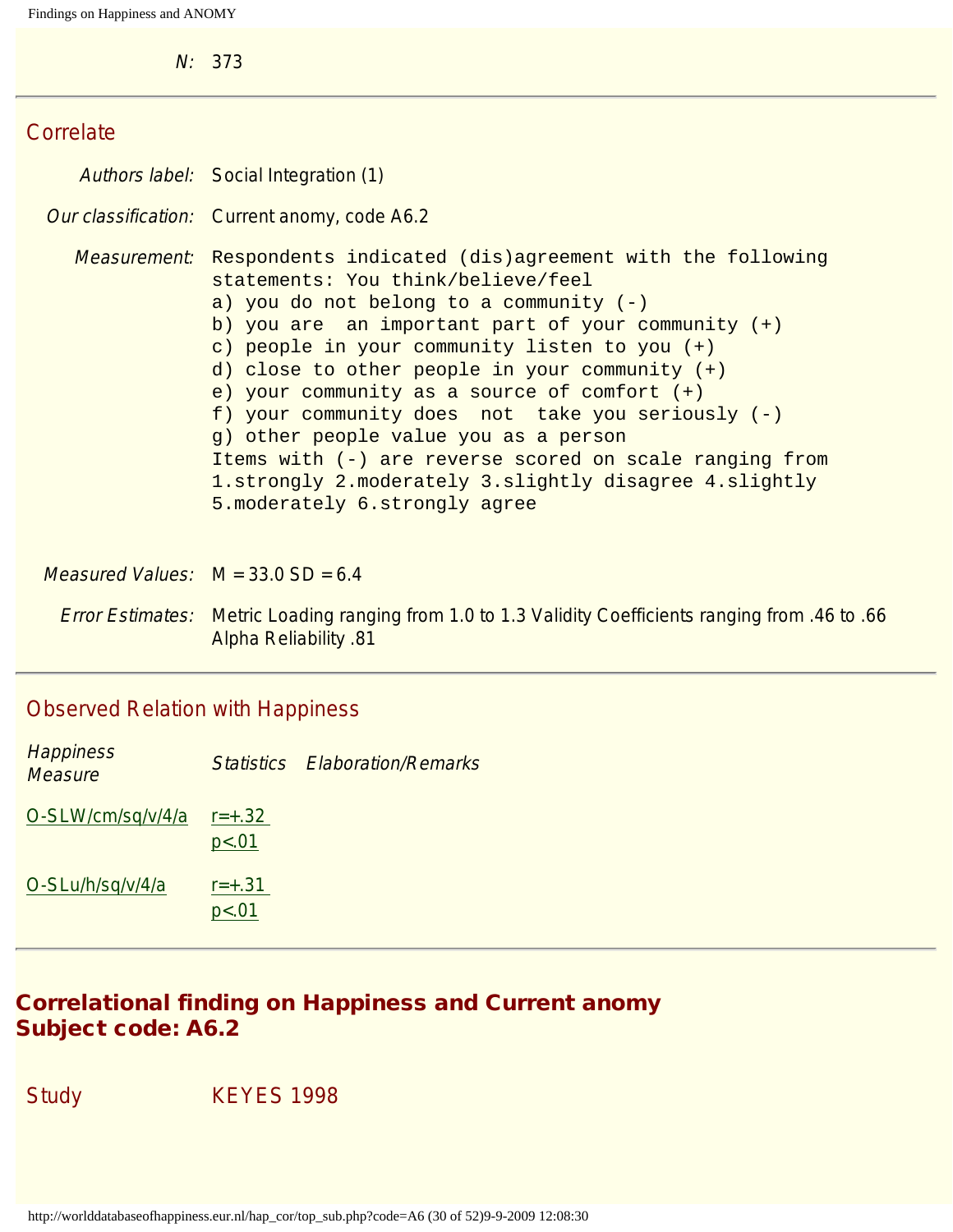| Reported in: Keyes, C.L. | Social Well-Being.<br>Social Psychology Quarterly 1998, Vol. 61, 121 - 140. ISSN 0190 2725<br>Page in Report: 132 |
|--------------------------|-------------------------------------------------------------------------------------------------------------------|
|                          | Population: 18 + aged, Dane County, Wisconsin USA, 1994                                                           |
|                          | <i>Sample:</i> Probability simple random sample                                                                   |
| Non-Response: 37%        |                                                                                                                   |
|                          | N: 373                                                                                                            |

# **Correlate**

| Authors label: Social Contribution (1)                                                                                                                                                                                                                                                                                                                                                                                                                                                                                                                                                                                                                                                            |
|---------------------------------------------------------------------------------------------------------------------------------------------------------------------------------------------------------------------------------------------------------------------------------------------------------------------------------------------------------------------------------------------------------------------------------------------------------------------------------------------------------------------------------------------------------------------------------------------------------------------------------------------------------------------------------------------------|
| Our classification: Current anomy, code A6.2                                                                                                                                                                                                                                                                                                                                                                                                                                                                                                                                                                                                                                                      |
| <i>Measurement</i> : Respondents indicated (dis)agreement with the following<br>statements: You think/believe/feel<br>a) Your behavior has impact on others $(+)$<br>b) You have something valuable to give to the world $(+)$<br>c) Your daily activities do not produce anything worthwhile<br>for your community $(-)$<br>d) You don't have time or energy to give anything to your<br>community $(-)$<br>e) Your work provides an important product for society $(+)$<br>f) You have nothing important to contribute to society $(-)$<br>Items with (-) are reverse scored on scale ranging from<br>1.strongly 2.moderately 3.slightly disagree 4.slightly<br>5. moderately 6. strongly agree |

Measured Values:  $M = 30.3 SD = 5.2$ 

Error Estimates: Metric Loading ranging from .86 to 1.2 validity coefficient ranging from .49 to .65 Alpha Reliability .75

## Observed Relation with Happiness

**Happiness Trappriless**<br>Measure **Statistics Elaboration/Remarks** 

 $O-SLW/cm/sq/v/4/a$   $r=+.27$ [p<.01](#page-45-0)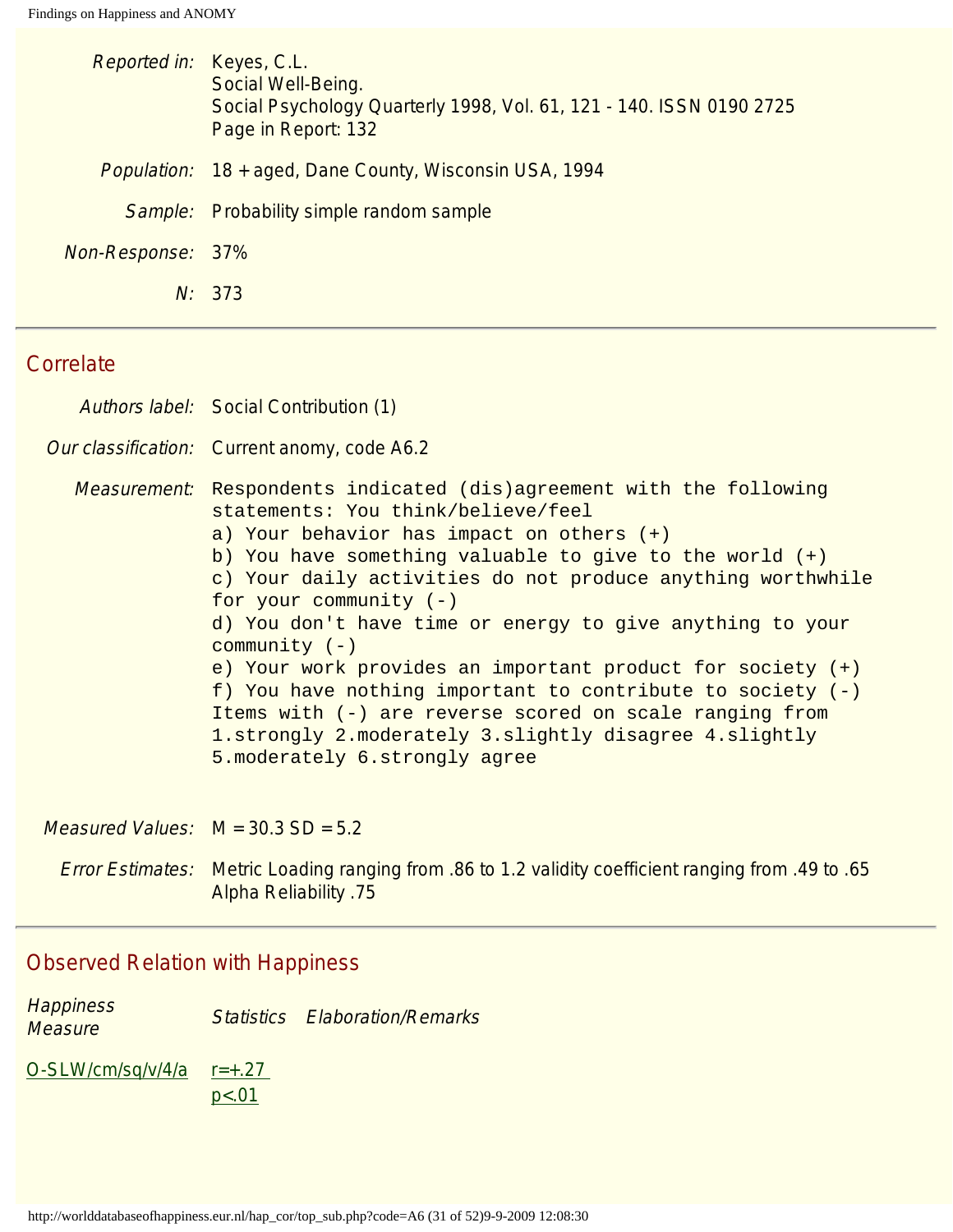#### $O-SLu/h/sq/v/4/a$   $r=+.20$  $p < .01$

# Correlational finding on Happiness and Current anomy Subject code: A6.2

| <b>Study</b> |                          | <b>KEYES 1998</b>                                                                                                 |
|--------------|--------------------------|-------------------------------------------------------------------------------------------------------------------|
|              | Reported in: Keyes, C.L. | Social Well-Being.<br>Social Psychology Quarterly 1998, Vol. 61, 121 - 140. ISSN 0190 2725<br>Page in Report: 138 |
|              |                          | Population: 18 + aged, Dane County, Wisconsin USA, 1994                                                           |
|              |                          | <i>Sample:</i> Probability simple random sample                                                                   |
|              | Non-Response: 37%        |                                                                                                                   |
|              | N:                       | 373                                                                                                               |

# **Correlate**

| Authors label: Social Coherence                                                                                                                                                                                                                                                                                                                                                                                                                                                                                                                                                                                                                     |
|-----------------------------------------------------------------------------------------------------------------------------------------------------------------------------------------------------------------------------------------------------------------------------------------------------------------------------------------------------------------------------------------------------------------------------------------------------------------------------------------------------------------------------------------------------------------------------------------------------------------------------------------------------|
| Our classification: Current anomy, code A6.2                                                                                                                                                                                                                                                                                                                                                                                                                                                                                                                                                                                                        |
| <i>Measurement</i> : Respondents indicated (dis)agreement with the following<br>statements:<br>a) The world is too complex for you $(-)$<br>b) Only scientists understand how the world works $(-)$<br>c) You cannot make sense of what's going on in the world<br>$(-)$<br>d) Most cultures are so strange that you cannot understand<br>them $(-)$<br>e) It is worthwhile to understand the world you live in $(+)$<br>f) It is hard to predict what will happen next in society<br>$(-)$<br>Items with (-) are reverse scored on scale ranging from<br>1.strongly 2.moderately 3.slightly disagree 4.slightly<br>5. moderately 6. strongly agree |

Measured Values:  $M = 28.3 SD = 6.4$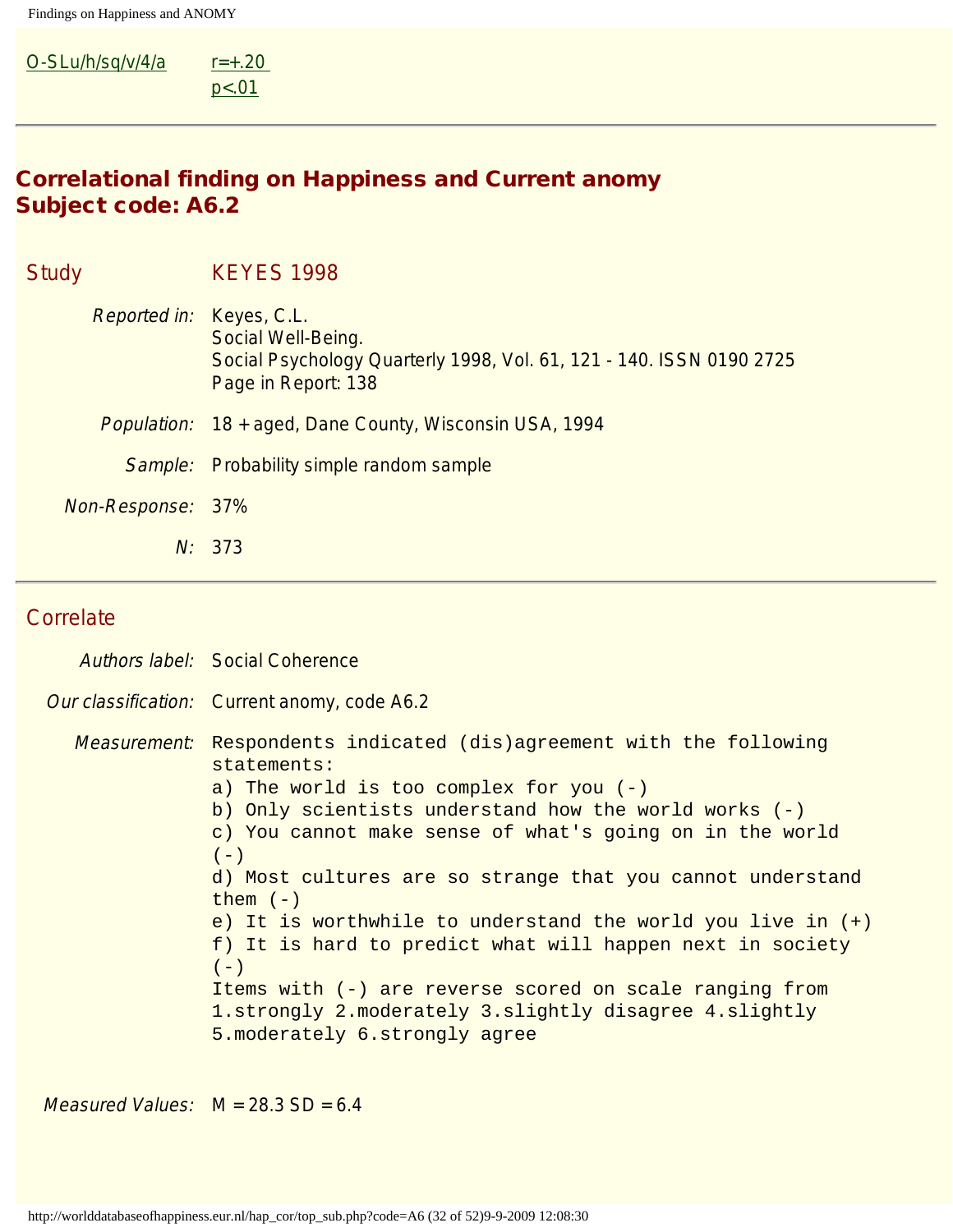Error Estimates: Metric Loading ranging from .92 to 1.3 Validity Coefficients ranging from .43 to .55 Alpha Reliability .77

#### Observed Relation with Happiness

| <b>Happiness</b><br><b>Measure</b> | <b>Statistics</b>     | <b>Elaboration/Remarks</b> |
|------------------------------------|-----------------------|----------------------------|
| O-SLW/cm/sq/v/4/a                  | $r = +.20$<br>p < .01 |                            |
| O-SLu/h/sq/v/4/a                   | $r = +.16$<br>p < .01 |                            |

# Correlational finding on Happiness and Current anomy Subject code: A6.2

| <b>Study</b>        | <b>OGRI 1994/1</b>                                                                                                                                                                                                                                                                                       |
|---------------------|----------------------------------------------------------------------------------------------------------------------------------------------------------------------------------------------------------------------------------------------------------------------------------------------------------|
| <b>Reported in:</b> | Ogris, G.<br>Korrelate mit Lebenszufriedenheit: Glück und Wohlbefinden in Osterreich und<br>Slowenien. (Correlates of Life-Satisfaction, Happiness and Well-Being in Austria and<br>Slovenia).<br>Paper presented at the 13th World Congress of Sociology, 1994, Bielefeld, Germany<br>Page in Report: 4 |
|                     | <i>Population:</i> Adults, general public, Slovenia, 1994                                                                                                                                                                                                                                                |
| Sample:             | Probability multi-stage cluster sample                                                                                                                                                                                                                                                                   |
| Non-Response:       | not reported                                                                                                                                                                                                                                                                                             |
|                     | N: 1998                                                                                                                                                                                                                                                                                                  |
|                     |                                                                                                                                                                                                                                                                                                          |

# **Correlate**

Authors label: Anomie (1)

Our classification: Current anomy, code A6.2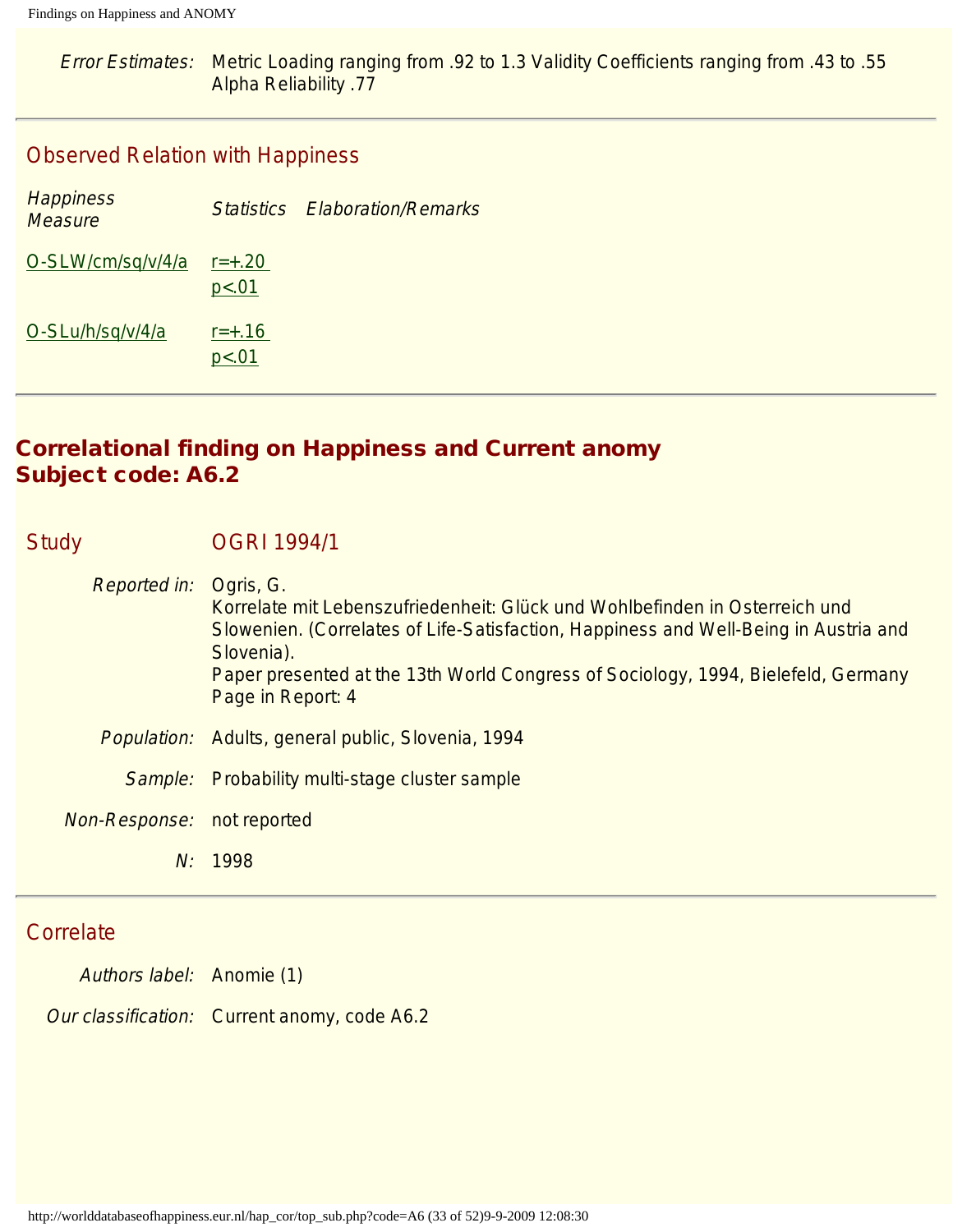| <i>Measurement:</i> 3 questions         |  |  |
|-----------------------------------------|--|--|
| 1. Today everything in a mess, I do not |  |  |
| know where I stand                      |  |  |
| 2. These days things are so difficult,  |  |  |
| I do not know, what is happening        |  |  |
| 3. These days everything changes so     |  |  |
| fast, I often do not know what I        |  |  |
| should do                               |  |  |
| Each rated on a 7-scale:                |  |  |
| totally disagree totally agree          |  |  |
|                                         |  |  |

# Observed Relation with Happiness

| <b>Happiness</b><br><b>Measure</b> |             | <b>Statistics Elaboration/Remarks</b> |
|------------------------------------|-------------|---------------------------------------|
| O-HL/c/sq/v/5/d                    | $r = -0.15$ | question 1 everything is in a mess    |
| O-SLW/u/sq/v/5/d                   | $r = -0.19$ | question 1                            |
| A-AOL/c/sq/v/5/c                   | $r = -0.15$ | question 1                            |
| O-HL/c/sq/v/5/d                    | $r = -0.18$ | question 2things are so difficult     |
| O-SLW/u/sq/v/5/d                   | $r = -0.19$ | question 2                            |
| A-AOL/c/sq/v/5/c                   | $r = -0.18$ | question 2                            |
| O-HL/c/sq/v/5/d                    | $r = -.22$  | question 3  changes so fast           |
| O-SLW/u/sq/v/5/d                   | $r = -.22$  | question 3                            |
| A-AOL/c/sq/v/5/c                   | $r = -.2$   | question 3                            |

# Correlational finding on Happiness and Current anomy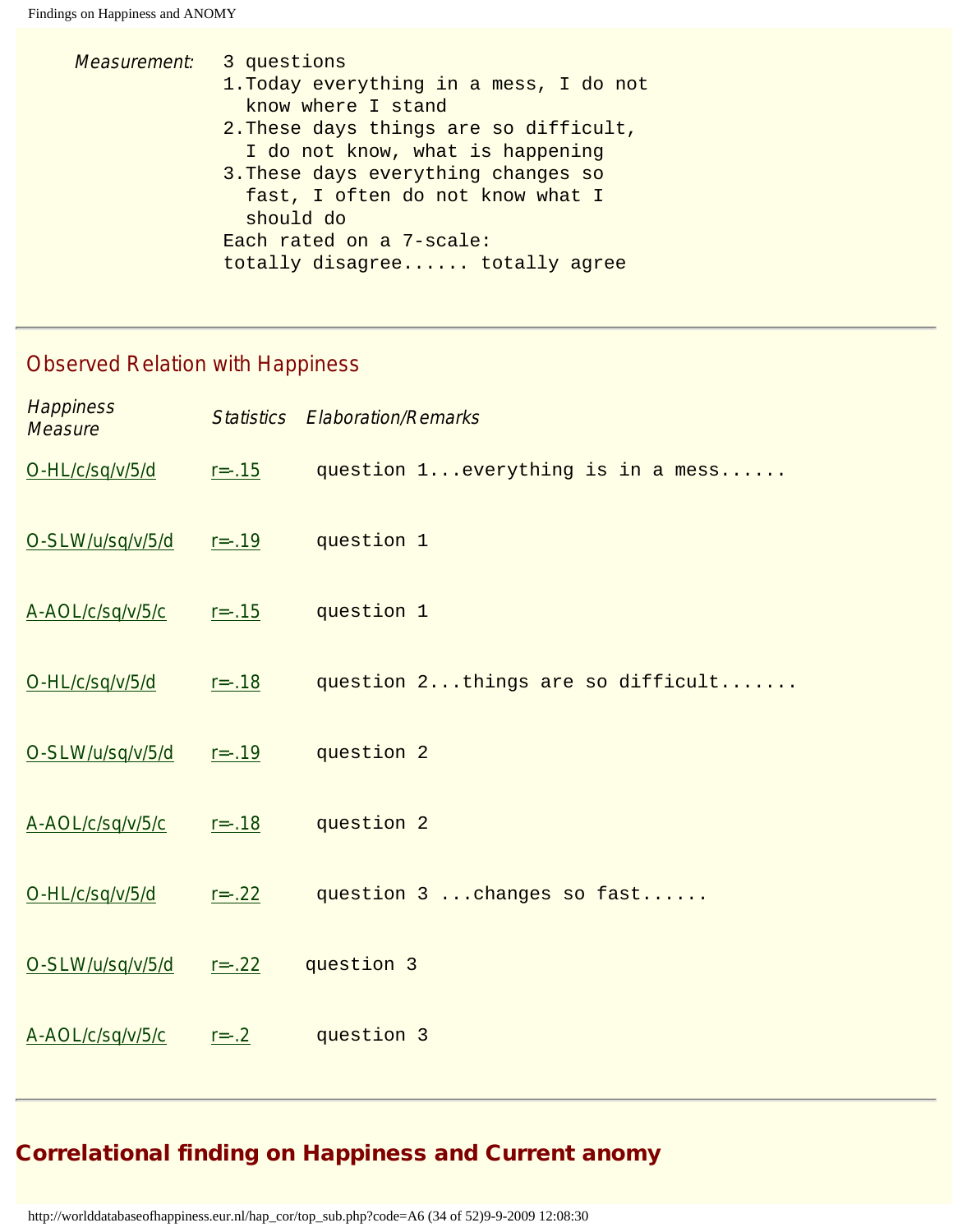# Subject code: A6.2

| <b>Study</b> |                     | <b>OGRI 1994/2</b>                                                                                                                                                                                                                                                                                       |
|--------------|---------------------|----------------------------------------------------------------------------------------------------------------------------------------------------------------------------------------------------------------------------------------------------------------------------------------------------------|
|              | <b>Reported in:</b> | Ogris, G.<br>Korrelate mit Lebenszufriedenheit: Glück und Wohlbefinden in Osterreich und<br>Slowenien. (Correlates of Life-Satisfaction, Happiness and Well-Being in Austria and<br>Slovenia).<br>Paper presented at the 13th World Congress of Sociology, 1994, Bielefeld, Germany<br>Page in Report: E |
|              | <i>Population:</i>  | Adult, general public, Austria 1994                                                                                                                                                                                                                                                                      |
|              | Sample:             | Probability multi-stage cluster sample                                                                                                                                                                                                                                                                   |
|              | Non-Response:       | not reported                                                                                                                                                                                                                                                                                             |
|              |                     | N: 1998                                                                                                                                                                                                                                                                                                  |
|              |                     |                                                                                                                                                                                                                                                                                                          |

# **Correlate**

| Authors label: anomy (1) |                                                                                                                                                                                                                                                                                                                             |
|--------------------------|-----------------------------------------------------------------------------------------------------------------------------------------------------------------------------------------------------------------------------------------------------------------------------------------------------------------------------|
|                          | Our classification: Current anomy, code A6.2                                                                                                                                                                                                                                                                                |
|                          | <i>Measurement:</i> 3 questions<br>1 Today everthing is in a mess, I do not know where I stand<br>2 These days things are so difficult, I do not know what is<br>happening<br>3 These days everything changes so fast, I often do not<br>know what I should do<br>Each rated on a 7-scale:<br>totally disagreetotally agree |

| <b>Happiness</b><br><b>Measure</b> |             | <b>Statistics Elaboration/Remarks</b> |
|------------------------------------|-------------|---------------------------------------|
| O-SLW/u/sq/v/5/d                   | $r = -0.18$ | Question 1 everything is in a mess    |
| O-HL/c/sq/v/5/d                    | $r = -0.18$ | question 1                            |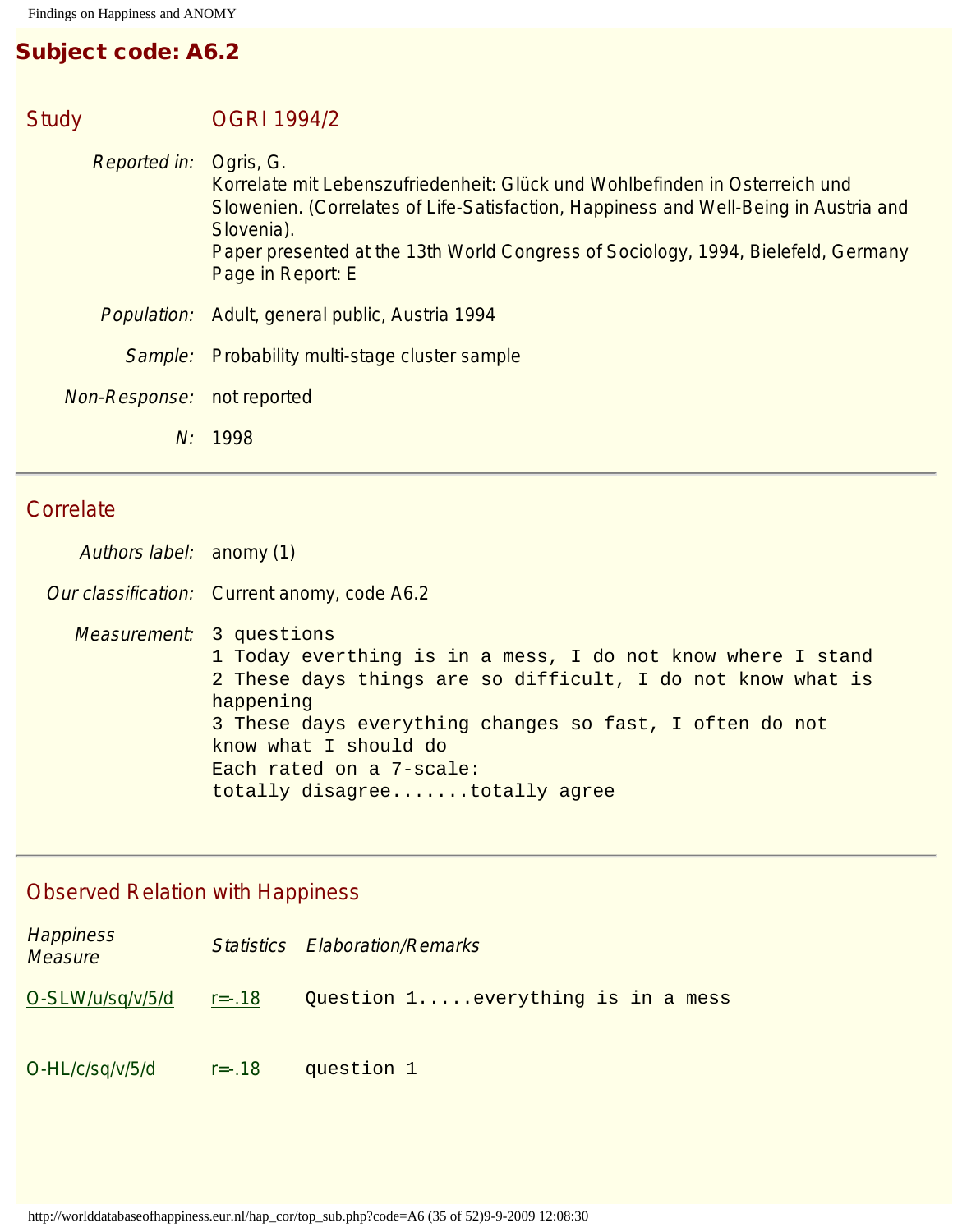| A-AOL/c/sq/v/5/c | $r = -.21$  | question1                     |
|------------------|-------------|-------------------------------|
| O-SLW/u/sq/v/5/d | $r = -0.17$ | question 2things so difficult |
| O-HL/c/sq/v/5/d  | $r = -0.17$ | question2                     |
| A-AOL/c/sq/v/5/c | $r = -0.18$ | question 2                    |
| O-SLW/u/sq/v/5/d | $r = -0.15$ | question 3changes so fast     |
| O-HL/c/sq/v/5/d  | $r = -0.16$ | question 3                    |
| A-AOL/c/sq/v/5/c | $r = -0.23$ | question3                     |

# Correlational finding on Happiness and Current anomy Subject code: A6.2

| <b>Study</b> |               | <b>VENTE 1995</b>                                                                                                                                                                                                                                                     |
|--------------|---------------|-----------------------------------------------------------------------------------------------------------------------------------------------------------------------------------------------------------------------------------------------------------------------|
|              |               | <i>Reported in:</i> Ventegodt, S.<br>Livskvalitet i Danmark. (Quality of Life in Denmark).<br>Forskningscentrets Forlag (The Quality of Life Research Center), København,<br>Denmark, ISBN 8790190017 http://www.livskvalitet.org/t1/index.asp<br>Page in Report: 358 |
|              |               | <i>Population:</i> 18-88 aged, general public, Denmark, 1993                                                                                                                                                                                                          |
|              | Sample:       | Non-probability purposive sample                                                                                                                                                                                                                                      |
|              | Non-Response: | 39%                                                                                                                                                                                                                                                                   |
|              |               | N: 1494                                                                                                                                                                                                                                                               |
|              |               |                                                                                                                                                                                                                                                                       |

### **Correlate**

Authors label: relations with society (1)

Our classification: Current anomy, code A6.2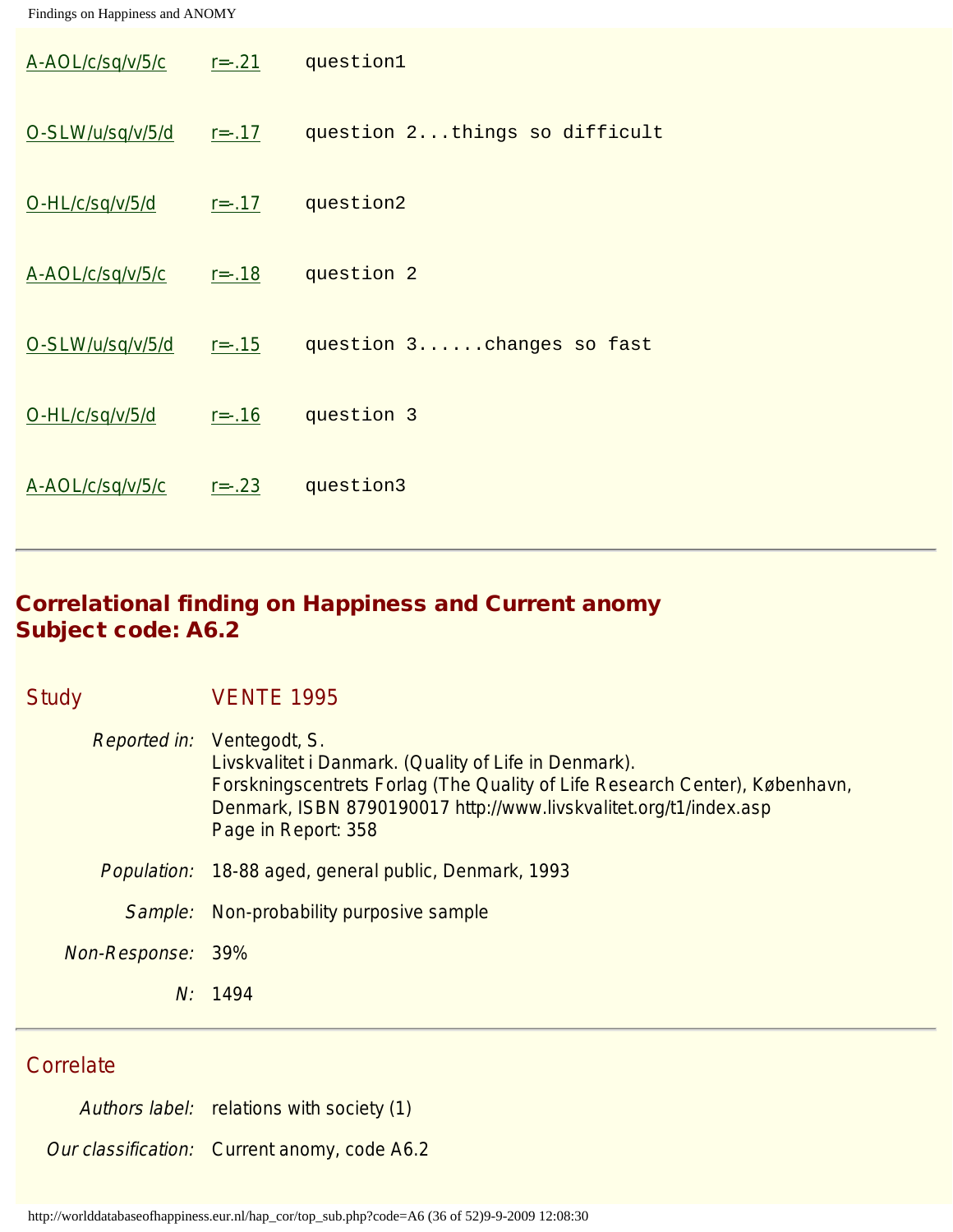```
Measurement: Single question:
"How are your current relations with society at large?"
1: very bad
2: bad
3: neither/nor
4: good
5: very good
```
Measured Values: N: all:1363, 1:15, 2:69, 3:392, 4:716, 5:171

#### Observed Relation with Happiness

| <b>Happiness</b><br>Measure |                       | <b>Statistics Elaboration/Remarks</b>                                                           |
|-----------------------------|-----------------------|-------------------------------------------------------------------------------------------------|
| A-AOL/m/sq/v/5/a            | $r = +.31$<br>p < .00 | $1: Mt=6.66$<br>$2: Mt=6.34$<br>$3: Mt=7.14$<br>$4: Mt = 8.08$<br>$5: Mt = 8.81$<br>All Mt=7.80 |
| O-SLu/c/sq/v/5/e            | $r = +.34$<br>p<.00   | $1: Mt=6.00$<br>$2: Mt=5.90$<br>$3: Mt=6.71$<br>$4: Mt=7.75$<br>$5: Mt = 8.59$<br>All Mt=7.45   |
| O-HL/c/sq/v/5/h             | $r = +.30$<br>p < .00 | $1: Mt = 5.50$<br>$2: Mt=5.84$<br>$3: Mt=6.39$<br>$4: Mt=7.21$<br>$5: Mt = 7.95$<br>All Mt=6.98 |
|                             |                       |                                                                                                 |

# Correlational finding on Happiness and Current anomy Subject code: A6.2

Study **VENTE 1995**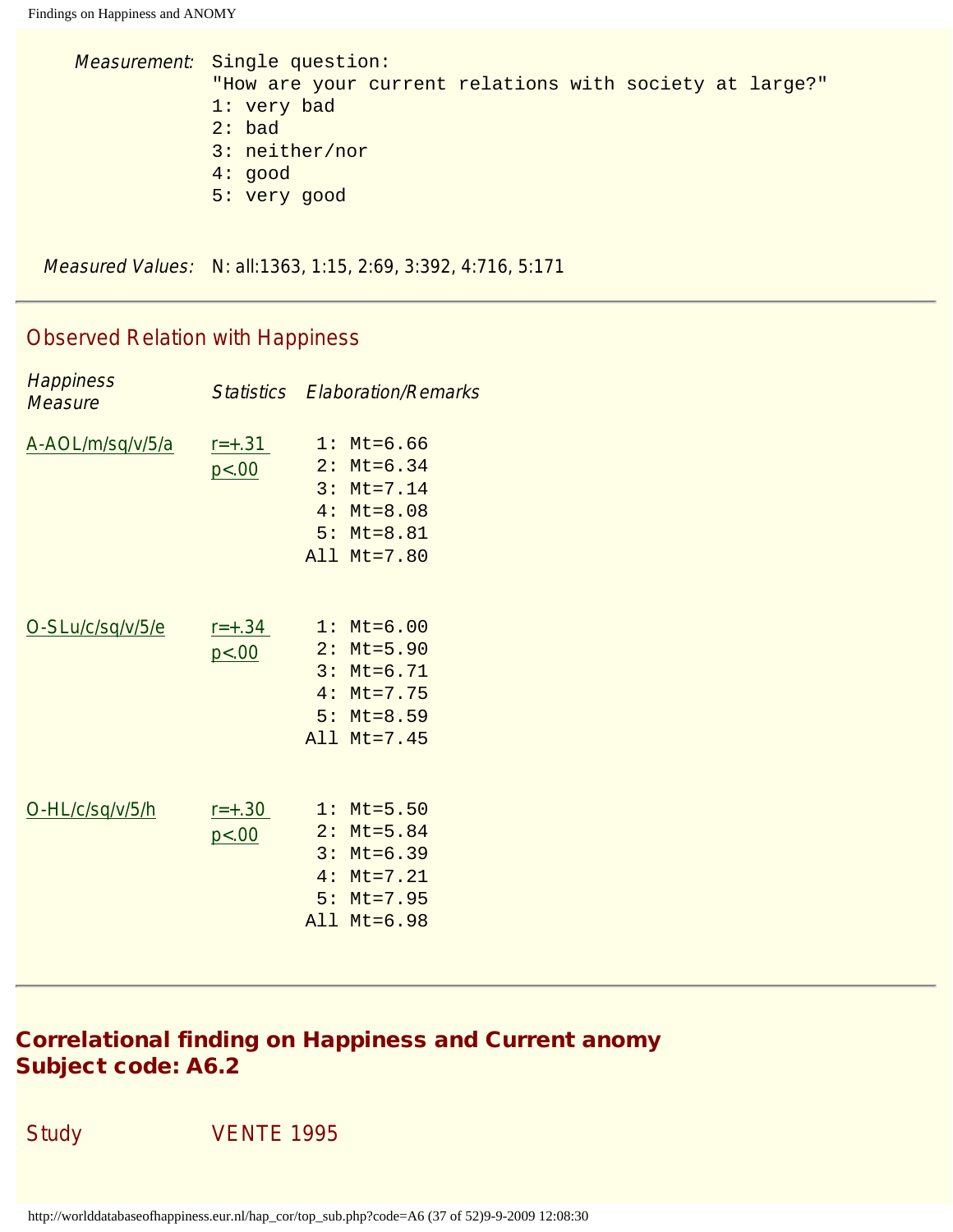|                   | Reported in: Ventegodt, S.<br>Livskvalitet i Danmark. (Quality of Life in Denmark).<br>Forskningscentrets Forlag (The Quality of Life Research Center), København,<br>Denmark, ISBN 8790190017 http://www.livskvalitet.org/t1/index.asp<br>Page in Report: 360 |  |
|-------------------|----------------------------------------------------------------------------------------------------------------------------------------------------------------------------------------------------------------------------------------------------------------|--|
| Population:       | 18-88 aged, general public, Denmark, 1993                                                                                                                                                                                                                      |  |
|                   | Sample: Non-probability purposive sample                                                                                                                                                                                                                       |  |
| Non-Response: 39% |                                                                                                                                                                                                                                                                |  |
|                   | N: 1494                                                                                                                                                                                                                                                        |  |
|                   |                                                                                                                                                                                                                                                                |  |

#### **Correlate**

Authors label: satisfaction with society (1)

Our classification: Current anomy, code A6.2

Measurement: Single question: "How satisfied are you at present with society at large?" 1: very dissatisfied

- 2: dissatisfied
- 3: neither/nor
- 4: satisfied
- 5: very satisfied

Measured Values: N: all:1457, 1:39, 2:176, 3:452, 4:676, 5:114

| <b>Happiness</b><br><b>Measure</b> |            | <b>Statistics Elaboration/Remarks</b> |
|------------------------------------|------------|---------------------------------------|
| A-AOL/m/sq/v/5/a                   | $r = +.25$ | $1: Mt=6.35$                          |
|                                    | p<.00      | $2: \text{Mt} = 7.08$                 |
|                                    |            | $3: Mt=7.51$                          |
|                                    |            | $4: \text{Mt} = 8.04$                 |
|                                    |            | $5: \text{Mt} = 8.98$                 |
|                                    |            | All Mt=7.79                           |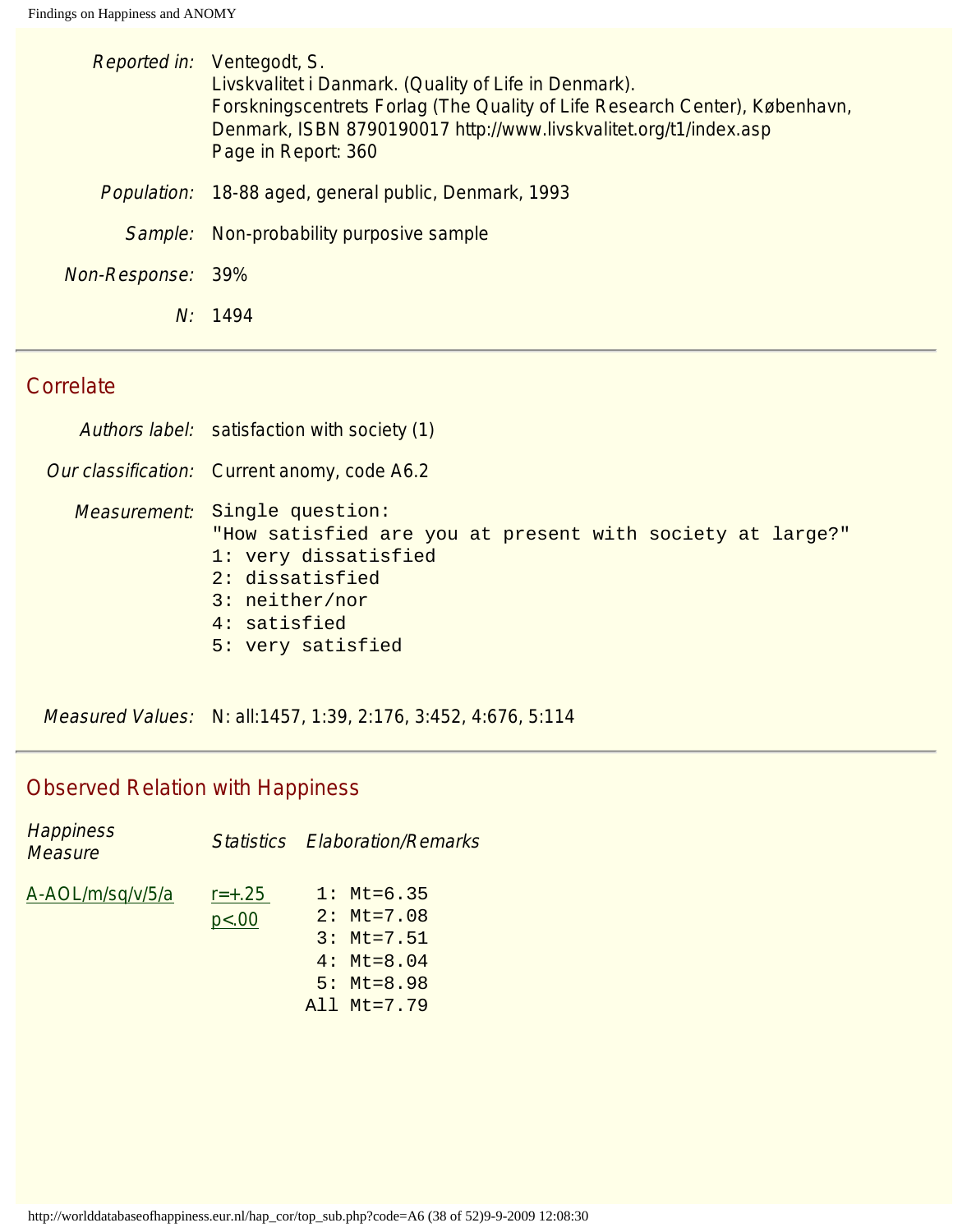| O-SLu/c/sq/v/5/e | $r = +.28$<br>p<.00 | 2:<br>3:<br>4 : | $1: \mathsf{Mt} = 6.15$<br>$Mt = 6.63$<br>$Mt = 7.13$<br>$Mt = 7.76$<br>$5: \text{Mt} = 8.70$<br>$A11$ Mt=7.46 |
|------------------|---------------------|-----------------|----------------------------------------------------------------------------------------------------------------|
| O-HL/c/sq/v/5/h  | $r = +.25$<br>p<.00 | 2:<br>4 :       | $1: \mathsf{Mt} = 6.15$<br>$Mt = 6.23$<br>$3: \text{Mt} = 6.64$<br>$Mt = 7.21$<br>$5:$ Mt=8.14<br>All Mt=6.96  |

# Appendix 1: Happiness Items used

<span id="page-38-2"></span><span id="page-38-1"></span><span id="page-38-0"></span>

| <b>Happiness Item</b><br>Code | <b>Full Text</b>                                                                                                                   |
|-------------------------------|------------------------------------------------------------------------------------------------------------------------------------|
| A-AOL/c/sq/v/5/c              | Selfreport on single question:                                                                                                     |
|                               | How well do you feel these days? Is your current well-being?<br>0 very low<br>1<br>$\overline{2}$<br>$\overline{3}$<br>4 very high |
| A-AOL/m/sq/v/5/a              | Single direct question:                                                                                                            |
|                               | How are you feeling now?<br>5 very good<br>4 good<br>3 neither good nor poor<br>2 poor<br>1 very poor                              |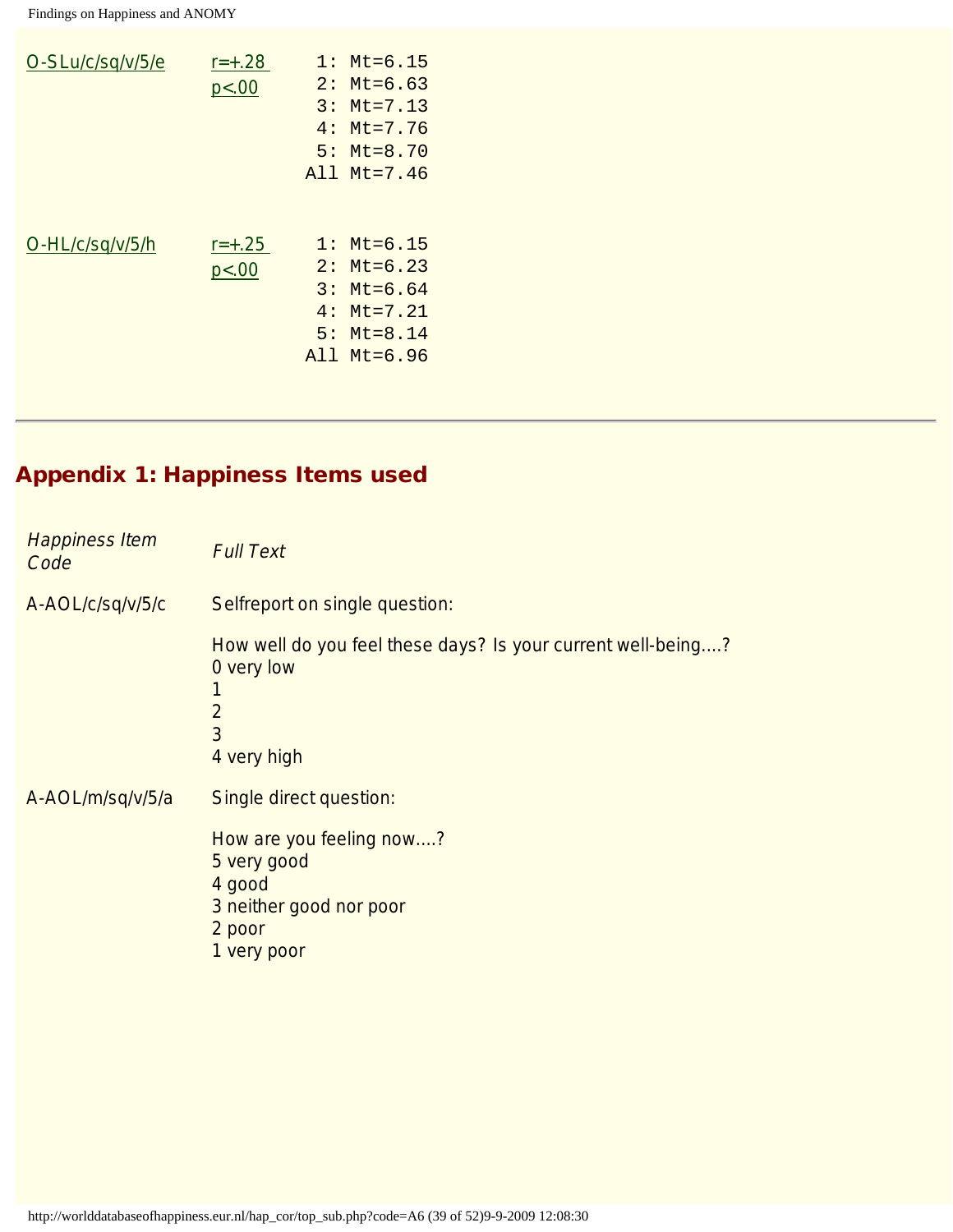<span id="page-39-0"></span>A-BB/cw/mq/v/4/c Selfreport on 8 questions: " In the past few weeks did you ever feel.....?" A Pleased about having accomplished something B Upset because someone critized you C Proud because someone complimented you one something you had done D That things are going your way E So restless you couldn't sit long in a chair F Unhappy or depressed G Particularly interested in something H Lonely and remote from other people Response options: 0 not at all 1 sometimes 2 often 3 very often Scoring:  $a = 0$ ......... $d = 3$ Summation: Positive Affect Score (PAS): summed scores on A, C, D, G Negative Affect Score (NAS): summed scores on B, E, F, H Affect Balance Score (ABS): PAS minus NAS Name: Bradburn's Affect Balance Scale (variant) A-BC/cm/mq/v/4/a Selfreport on 13 questions: "During the past month, did you ever feel.....?" A. Exited or pleased about something you were doing B. That important things in life are going your way C. Happy, satisfied, or pleased with your personal life. D. Exited or pleased with something you did or a problem you solved E. That you have a lot of friends you can count on F. Nervous or tense G. So restless and irritated you couldn't sit still H. Down-hearted or depressed I. Felt concerned or worried about your health J. Guilty about something you shouldn't have done K. Unable to get a good night's sleep L. That your mind was not working the way it should M. Miserable or discouraged about your future Answer options: 1 none of the time 2 3 4 most of the time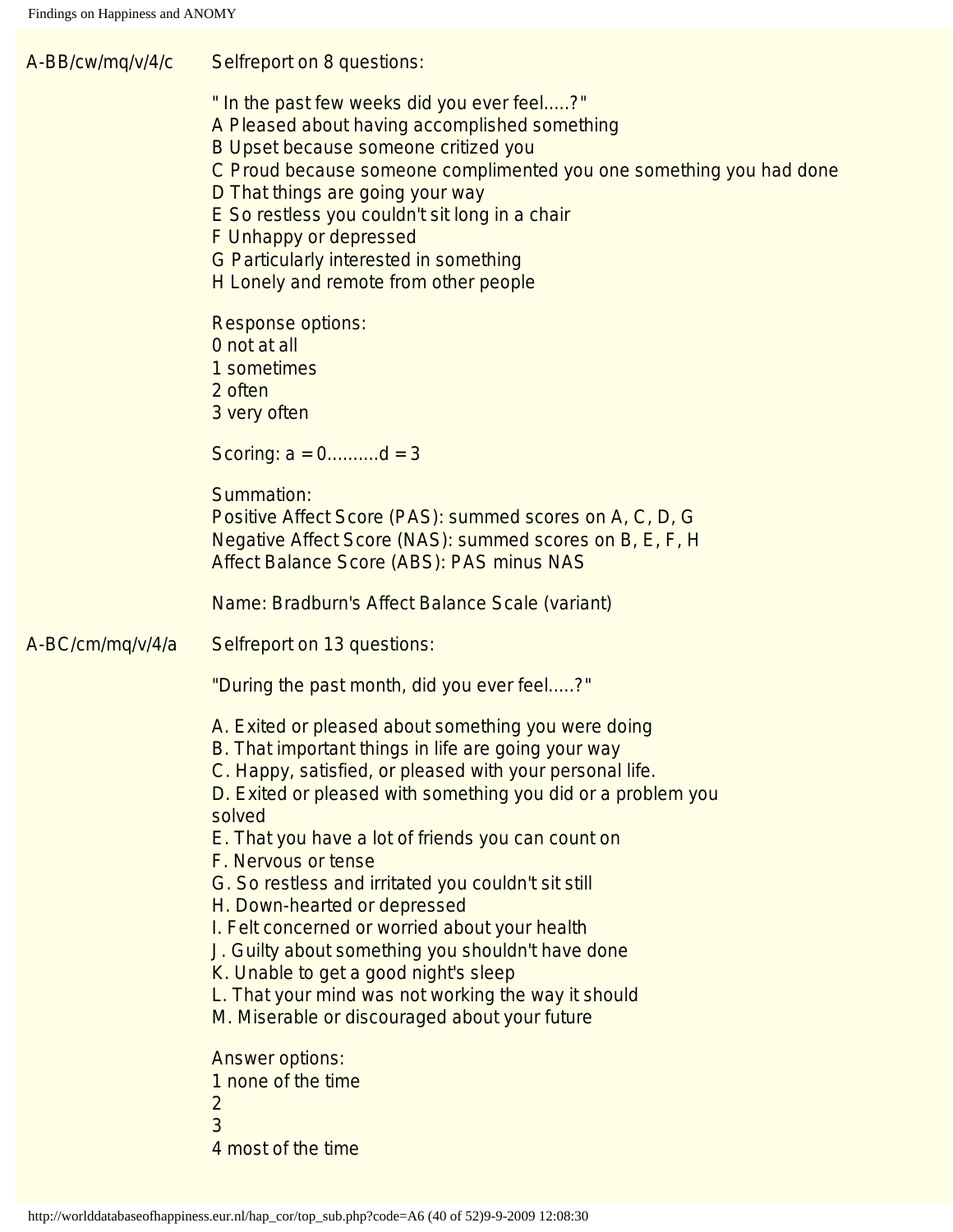<span id="page-40-2"></span><span id="page-40-1"></span><span id="page-40-0"></span>

|                  | Summation:<br>Positive Affect Scale (PAS): A+B+C+D+E<br>Negative Affect Scale (NAS):F+G+H+I+J+K+L+M<br>Affect Balance Scale (ABS): PAS minus NAS<br>Possible range: $-32$ to $+20$                                                                                                                                                                                                                |
|------------------|---------------------------------------------------------------------------------------------------------------------------------------------------------------------------------------------------------------------------------------------------------------------------------------------------------------------------------------------------------------------------------------------------|
|                  | Name: Bradburn's Affect Balance Scale (variation by Cohen)                                                                                                                                                                                                                                                                                                                                        |
| C-BW/c/sq/l/11/a | Selfreport on single question:                                                                                                                                                                                                                                                                                                                                                                    |
|                  | "Here is a picture of a ladder. Suppose we say that the top of<br>the ladder represents the best possible life for you and the<br>bottom represents the worst possible life for you. Where on the ladder do you feel you<br>personally stand at the present time?"<br>[10] best possible life<br>[9]<br>[8]<br>$[7]$<br>[6]<br>$[5]$<br>[4]<br>$[3]$<br>$[2]$<br>$[1]$<br>[0] worst possible life |
|                  | Preceded by 1) open questions about what the respondent imagines as the best<br>possible life and the worst possible life. 2) ratings on the ladder of one's life five years<br>ago and where on the ladder one expects to stand five years from now.                                                                                                                                             |
|                  | Name: Cantril's self anchoring ladder rating of life (original)                                                                                                                                                                                                                                                                                                                                   |
| M-CO/h/sq/v/4/a  | Selfreport on single question:                                                                                                                                                                                                                                                                                                                                                                    |
|                  | How do you feel things have worked out for you generally?<br>4 very well<br>3 fairly well<br>2 not very well<br>1 not at all well                                                                                                                                                                                                                                                                 |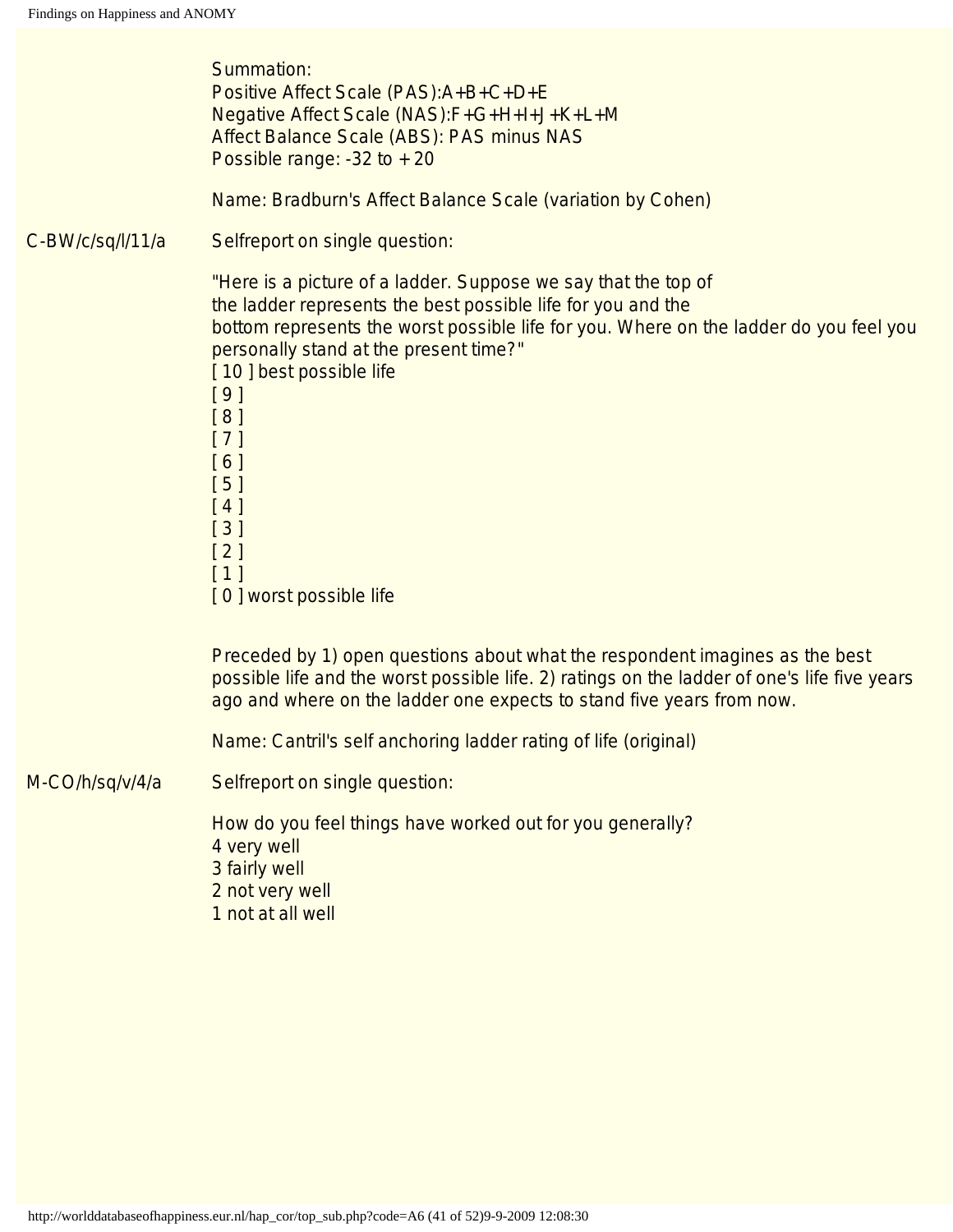<span id="page-41-3"></span><span id="page-41-2"></span><span id="page-41-1"></span><span id="page-41-0"></span>

| O-DT/u/sqt/v/7/a | Selfreport on single question, asked twice in interview:                                                                                                                                                                 |
|------------------|--------------------------------------------------------------------------------------------------------------------------------------------------------------------------------------------------------------------------|
|                  | How do you feel about your life as a whole?<br>7 delighted<br>6 pleased<br>5 mostly satisfied<br>4 mixed<br>3 mostly dissatisfied<br>2 unhappy<br>1 terrible                                                             |
|                  | Summation: arithmetic mean                                                                                                                                                                                               |
|                  | Name: Andrews & Withey's "Delighted-Terrible Scale" (original version)<br>Also known as Lehman's 'Global lifesatisfaction'                                                                                               |
| O-HL/c/sq/v/3/aa | Selfreport on single question:                                                                                                                                                                                           |
|                  | Taken all together, how would you say things are these days? Would you say that you<br>are?<br>3 very happy<br>2 pretty happy<br>1 not too happy                                                                         |
| O-HL/c/sq/v/5/d  | Selfreport on single question:                                                                                                                                                                                           |
|                  | Taking your life as a whole now, are you?<br>5 very happy<br>4 quite happy<br>3 more happy than unhappy<br>2 more unhappy than happy<br>1 quite unhappy                                                                  |
| O-HL/c/sq/v/5/e  | Selfreport on single question:                                                                                                                                                                                           |
|                  | How happy do you feel as you live now? Please choose one item on this card that<br>comes closest to your feeling.<br>5 very happy<br>4 fairly happy<br>3 neither happy nor unhappy<br>2 fairly unhappy<br>1 very unhappy |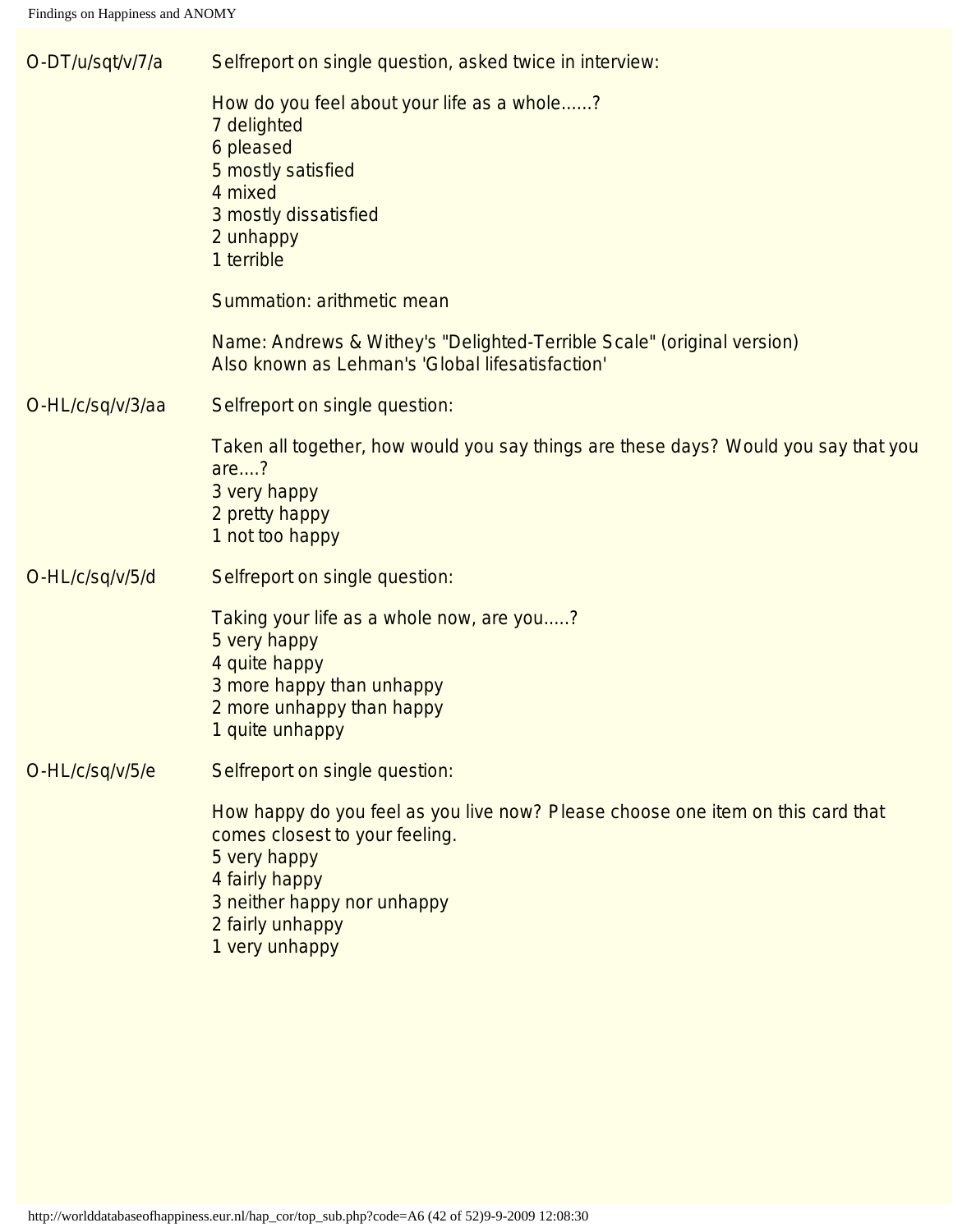<span id="page-42-2"></span><span id="page-42-1"></span><span id="page-42-0"></span>

| O-HL/c/sq/v/5/h  | Selfreport on single question                                                                                                                                                                                                                             |
|------------------|-----------------------------------------------------------------------------------------------------------------------------------------------------------------------------------------------------------------------------------------------------------|
|                  | 'How happy are you now?'<br>5 very happy<br>4 happy<br>3 neither happy nor unhappy<br>2 unhappy<br>1 very unhappy                                                                                                                                         |
|                  | <b>Original text in Danish:</b><br>'Hvor lykkelig er du for tiden?'<br>5 meget lykkelig<br>4 lykkelig<br>3 hverken eller<br>2 ullykklig<br>1 meget ullykkelig                                                                                             |
| O-SLu/c/sq/v/5/a | Selfreport on single question:                                                                                                                                                                                                                            |
|                  | Overall, how satisfied are you with your present life?<br>Please choose from this card that is closest to your feeling.<br>5 very satisfied<br>4 fairly satisfied<br>3 neither satisfied nor dissatisfied<br>2 fairly dissatisfied<br>1 very dissatisfied |
| O-SLu/c/sq/v/5/e | Selfreport on single question:                                                                                                                                                                                                                            |
|                  | 'How satisfied are you with your life now?'<br>5 very satisfied<br>2 satisfied<br>3 neither satisfied nor dissatisfied<br>2 dissatisfied<br>1 very dissatisfied                                                                                           |
|                  | <b>Original text in Danish:</b><br>'Hvor tilfreds er du med dit liv for tiden?'<br>5 meget tilfreds<br>4 tilfreds<br>3 hverken tilfreds eller utilfreds<br>2 utilfreds<br>1 meget utilfreds                                                               |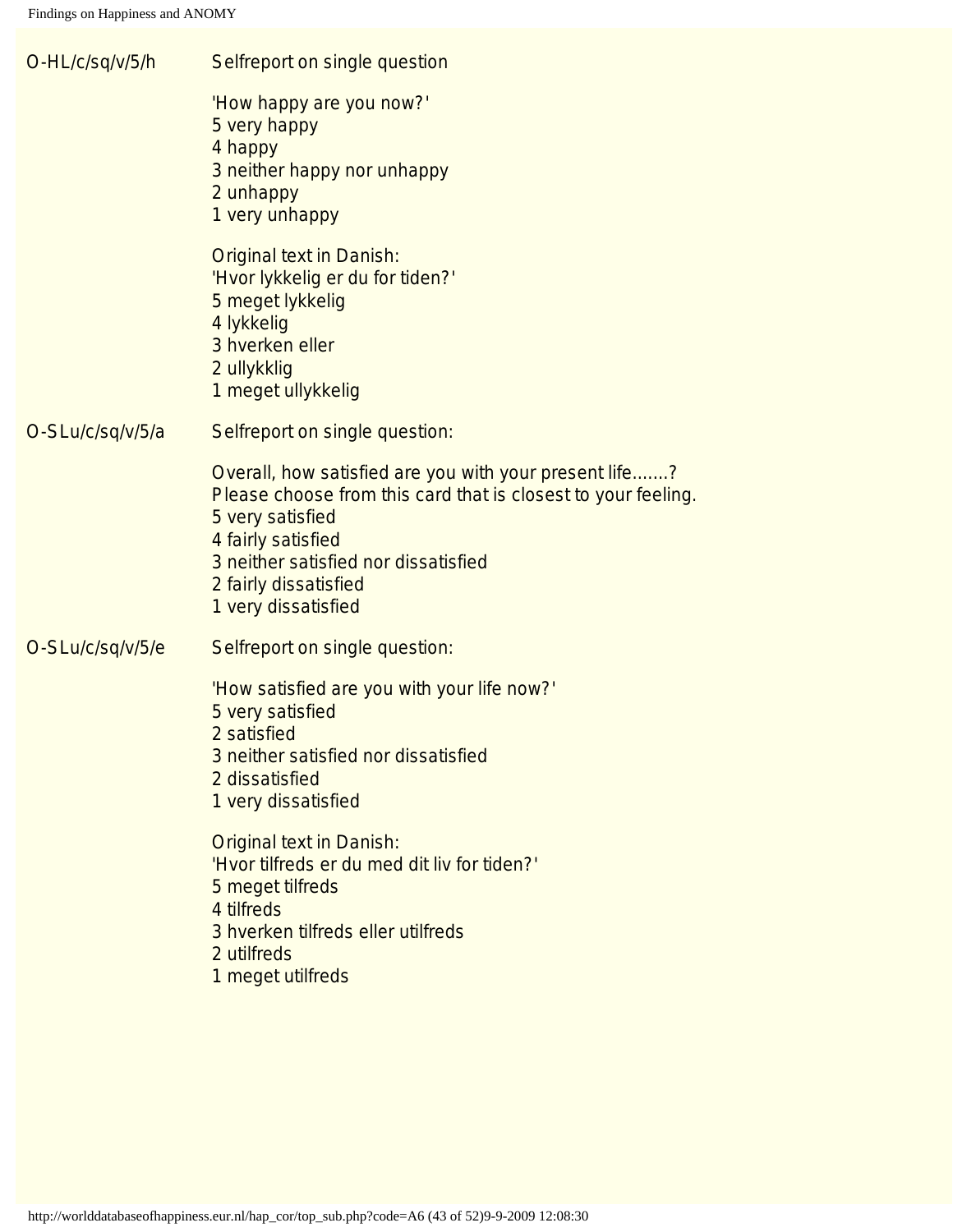<span id="page-43-3"></span><span id="page-43-2"></span><span id="page-43-1"></span><span id="page-43-0"></span>

| O-SLu/h/sq/v/4/a  | Selfreport on single question:                                                                                                                                                                                                                                                          |
|-------------------|-----------------------------------------------------------------------------------------------------------------------------------------------------------------------------------------------------------------------------------------------------------------------------------------|
|                   | Ss were asked to pretend for a moment that their life would end next week end then<br>indicate how happy they felt about the life they been able to live. (Full question not<br>reported)<br>4 very satisfied<br>3 somewhat satisfied<br>2 a little satisfied<br>1 not at all satisfied |
| O-SLW/c/sq/l/11/b | Selfreport on single question:                                                                                                                                                                                                                                                          |
|                   | "How dissatisfied would you say you are with things in general today?"<br>Rated on ladder scale<br>[10] completely satisfied<br>$[ \ ]$<br>$\Box$<br>$\left[ \ \right]$<br>$\Box$<br>[]<br>$[ \ ]$<br>$\Box$<br>$\left[ \ \right]$<br>$\Box$<br>[0] completely dissatisfied             |
| O-SLW/c/sq/v/5/d  | Selfreport on single question:                                                                                                                                                                                                                                                          |
|                   | Taking everything into consideration, how satisfied are you with life in general at the<br>present time? Would you say you are?<br>5 extremely satisfied<br>4 very satisfied<br>3 fairly satisfied<br>2 slightly satisfied<br>1 not satisfied"                                          |
| O-SLW/cm/sq/v/4/a | Selfreport on single question                                                                                                                                                                                                                                                           |
|                   | 'satisfied with global life right now'<br>(full question not reported)<br>4 very satisfied<br>3 somewhat satisfied<br>2 a little satisfied<br>1 not at all satisfied                                                                                                                    |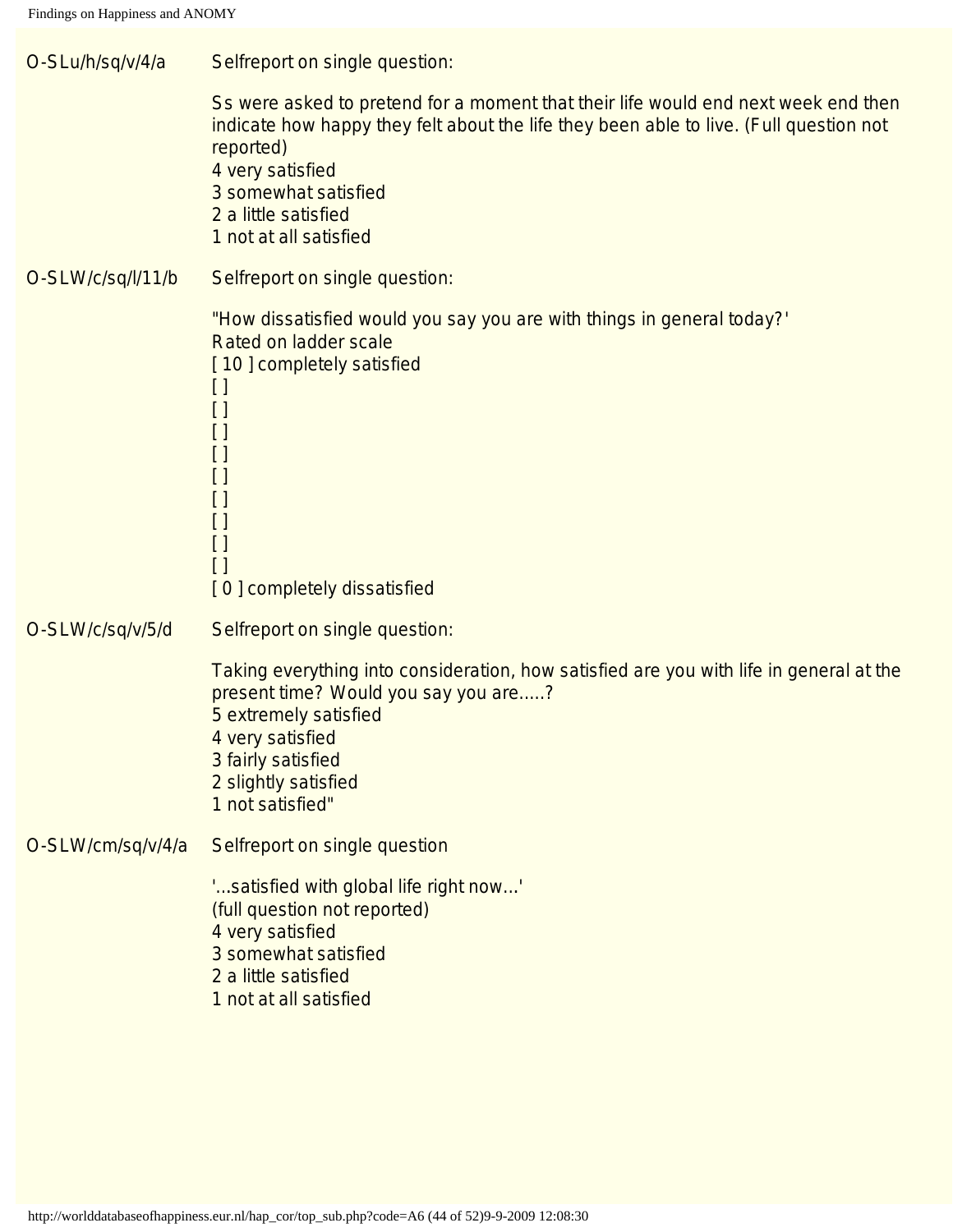O-SLW/u/sq/v/5/d Selfreport on single question:

Taking your life as a whole, are you .......?

5 very satisfied

4 quite satisfied

3 more satisfied than discontented

2 more discontented than satisfied

1 quite dissatisfied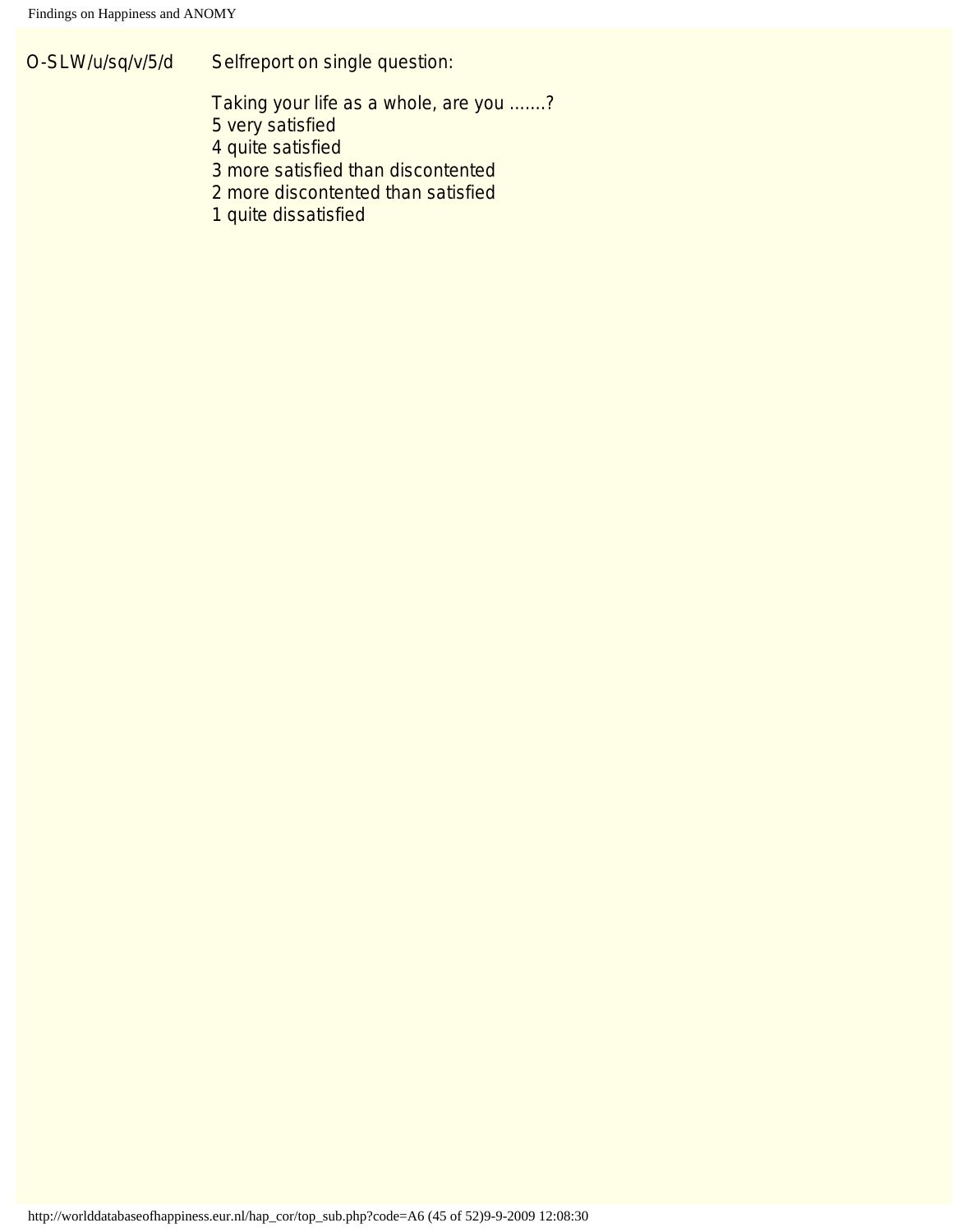# Appendix 2: Statistics used

<span id="page-45-3"></span><span id="page-45-2"></span><span id="page-45-1"></span><span id="page-45-0"></span>

| Symbol      | Explanation                                                                                                                                                                                                                                                                                                   |
|-------------|---------------------------------------------------------------------------------------------------------------------------------------------------------------------------------------------------------------------------------------------------------------------------------------------------------------|
| <b>Beta</b> | (B) STANDARDIZED REGRESSION COEFFICIENT by LEAST SQUARES (OLS)<br>Type: test statistic.<br>Measurement level: Correlates: all metric, Happinessl: metric.<br>Range: $[-1; +1]$                                                                                                                                |
|             | Meaning:<br>beta > 0 « a higher correlate level corresponds with, on an average, higher happiness<br>rating.<br>beta < 0 « a higher correlate level corresponds with, on an average, lower happiness<br>rating.<br>beta = $0 \times no$ correlation.<br>beta = $+1$ or -1 « perfect correlation.              |
|             | Remark:<br>Mean of observations is subtracted from all observations if standardized.                                                                                                                                                                                                                          |
| $E^2$       | <b>CORRELATION RATIO (Elsewhere sometimes called h<sup>2</sup> or ETA)</b><br>Type: test statistic<br>Measurement level: Correlate: nominal or ordinal, Happiness: metric<br>Range: [0; 1]                                                                                                                    |
|             | Meaning: correlate is accountable for $E^2$ x 100 % of the variation in happiness.<br>$E^2 = 0$ « knowledge of the correlate value does not improve the prediction quality of<br>the happiness rating.<br>$E^2 = 1$ « knowledge of the correlate value enables an exact prediction of the<br>happiness rating |
| G           | <b>GOODMAN &amp; Kruskal's GAMMA</b><br>Type: test statistic<br>Measurement level: Correlate: ordinal, Happinessl: ordinal<br>Range: [-1; +1]                                                                                                                                                                 |
|             | Meaning:<br>$G = 0$ « no rank correlation<br>$G = +1$ « strongest possible rank correlation, where high correlate values correspond<br>with high happiness ratings.<br>$G = -1$ « strongest possible rank correlation, where high correlate values correspond<br>with low happiness ratings.                  |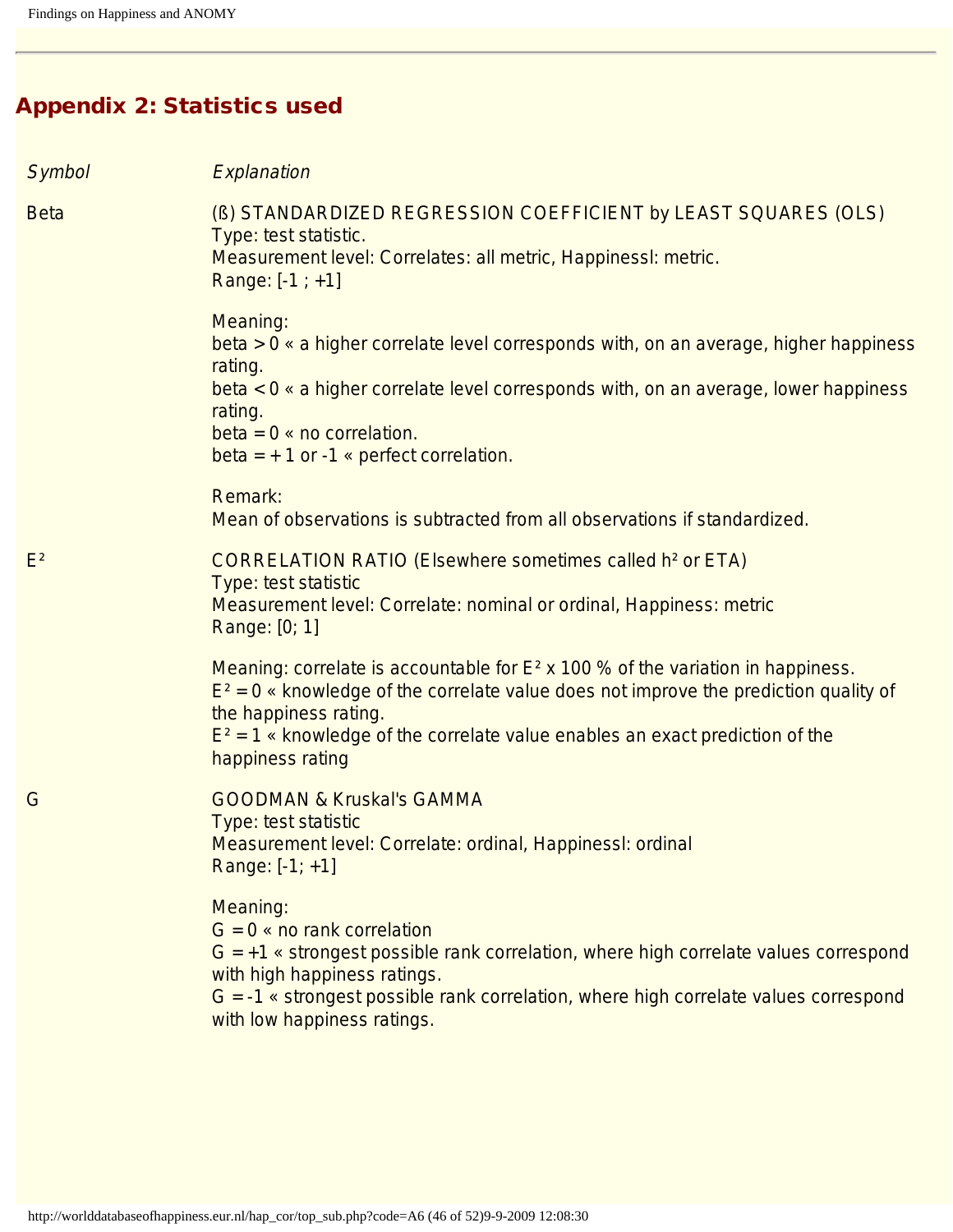<span id="page-46-0"></span>

| $\mathsf{r}$ | <b>PRODUCT-MOMENT CORRELATION COEFFICIENT (Also "Pearson's correlation</b><br>coefficient' or simply 'correlation coefficient')<br>Type: test statistic.<br>Measurement level: Correlate: metric, Happiness: metric<br>Range: $[-1; +1]$                                                      |
|--------------|-----------------------------------------------------------------------------------------------------------------------------------------------------------------------------------------------------------------------------------------------------------------------------------------------|
|              | Meaning:<br>$r = 0$ « no correlation,<br>$r = 1$ « perfect correlation, where high correlate values correspond with high<br>happiness values, and<br>$r = -1$ « perfect correlation, where high correlate values correspond with low<br>happiness values.                                     |
| tb           | KENDALL'S RANK CORRELATION COEFFICIENT TAU-B<br>Type: test statistic<br>Measurement level: Correlate: ordinal, Happiness: ordinal<br>Range: $[-1; +1]$                                                                                                                                        |
|              | Meaning:<br>$tb = 0$ « no rank correlation<br>tb = 1 $\epsilon$ perfect rank correlation, where high values of the correlate correspond with<br>high happiness ratings.<br>$tb = -1$ « perfect rank correlation, where high values of the correlate correspond with<br>low happiness ratings. |

# Appendix 3: About the World Database of Happiness

## Structure of the collections

The World Database of Happiness is an ongoing register of scientific research on the subjective enjoyment of life.

It brings together findings that are scattered throughout many studies and provides a basis for synthetic work.

World literature on Happiness

Selection on subject

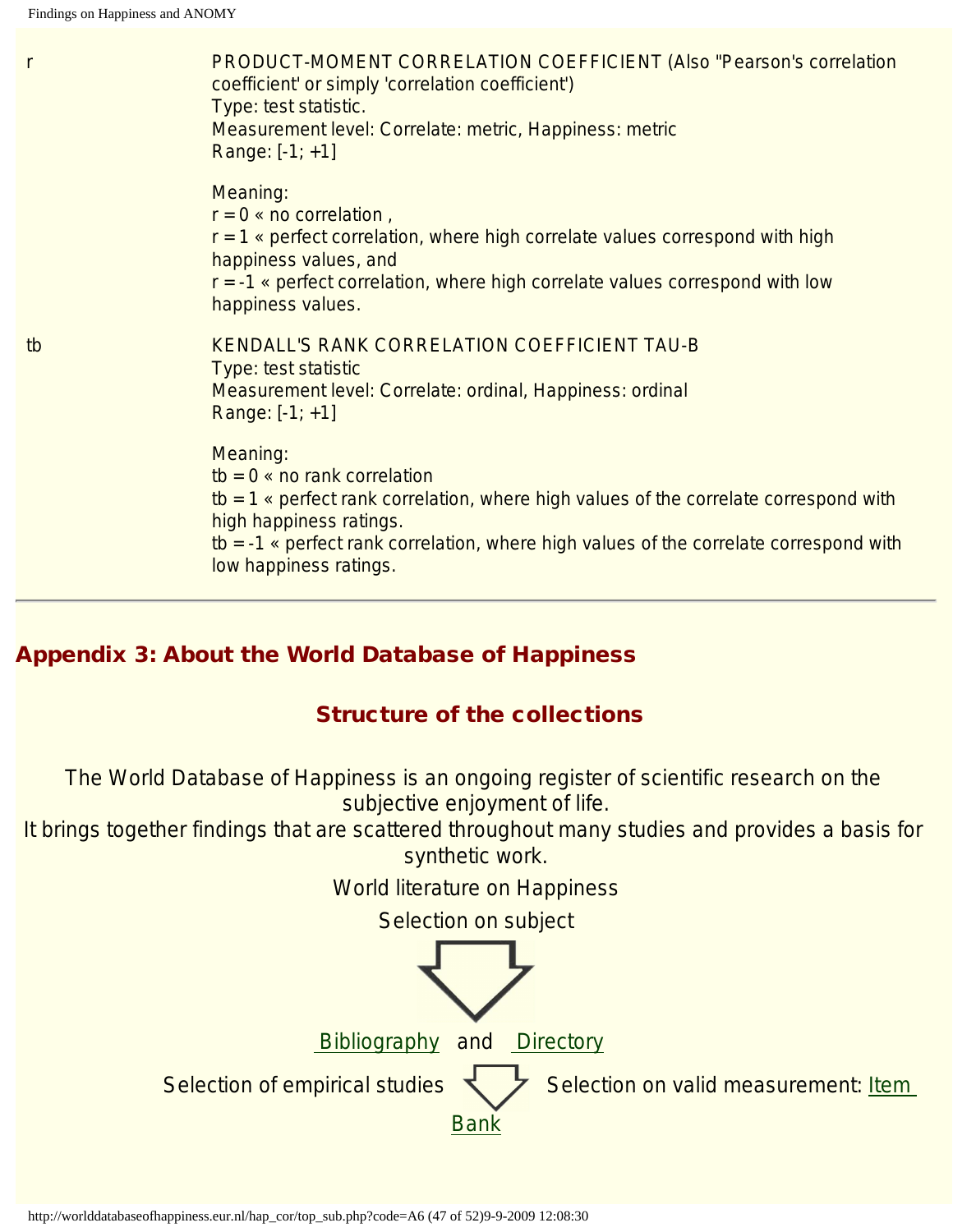Abstracting and classification of findings





How happy people are, distributional findings [Happiness in Nations](http://worlddatabaseofhappiness.eur.nl/hap_nat/nat_fp.php) , [Happiness in Publics](http://worlddatabaseofhappiness.eur.nl/hap_pub/pub_fp.php) What goes together with happiness [Correlational Findings](http://worlddatabaseofhappiness.eur.nl/hap_cor/cor_fp.htm)



Listing of comparable findings in Nations

[States of Nations](http://worlddatabaseofhappiness.eur.nl/statnat/datafile_nations.htm) , [Trends in Nations](http://worlddatabaseofhappiness.eur.nl/trendnat/framepage.htm)

Size of the collections 1226 Happiness measures (Item Bank) 4258 Nations surveys in 206 Nations 149 Distinguished publics in 1199 studies 12032 Correlational findings in 1196 studies

# Appendix 4 Further Findings in the World Database of Happiness

|                | <b>Main Subjects Subject Description</b>                       | <b>Number of Studies</b> |
|----------------|----------------------------------------------------------------|--------------------------|
| A <sub>1</sub> | ACTIVITY: LEVEL (how much one does)                            | 58                       |
| A2             | <b>ACTIVITY: PATTERN (what one does)</b>                       | 32                       |
| A3             | <b>AFFECTIVE LIFE</b>                                          | 48                       |
| A <sub>4</sub> | <b>AGE</b>                                                     | 400                      |
| A <sub>5</sub> | <b>AGGRESSION</b>                                              | 12                       |
| A <sub>6</sub> | <b>ANOMY</b>                                                   | 32                       |
| A7             | <b>APPEARANCE (good looks)</b>                                 | 15                       |
| A <sub>8</sub> | <b>ATTITUDES</b>                                               | 6                        |
| A9             | <b>AUTHORITARIANISM</b>                                        | $\overline{4}$           |
| <b>B1</b>      | <b>BIRTH CONTROL</b>                                           | 1                        |
| <b>B2</b>      | <b>BIRTH HISTORY (own birth)</b>                               | 201                      |
| <b>B3</b>      | <b>BODY</b>                                                    | 77                       |
| C <sub>1</sub> | <b>CHILDREN</b>                                                | 1                        |
| C <sub>2</sub> | <b>CHILDREN: WANT FOR (Parental aspirations)</b>               | 6                        |
| C <sub>3</sub> | <b>CHILDREN: HAVING (parental status)</b>                      | 195                      |
| C <sub>4</sub> | <b>CHILDREN: CHARACTERISTICS OF ONE'S CHILDREN</b>             | 25                       |
| C <sub>5</sub> | <b>CHILDREN: RELATION WITH ONE'S CHILDREN</b>                  | 8                        |
| C6             | <b>CHILDREN: REARING OF ONE'S CHILDREN (parental behavior)</b> | 26                       |
| C <sub>7</sub> | <b>COMMUNAL LIVING</b>                                         | 9                        |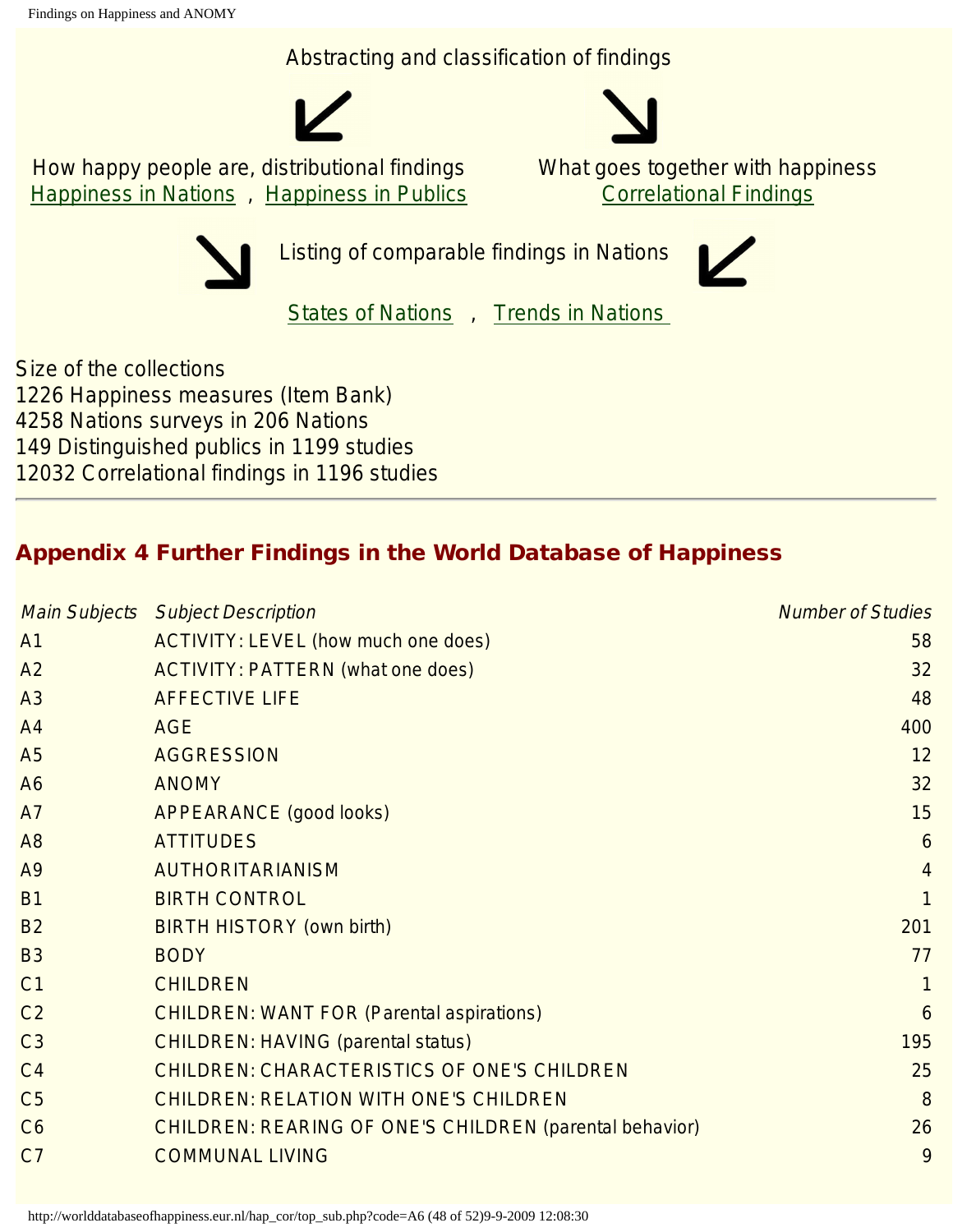| C <sub>9</sub><br><b>COPING</b><br>C <sub>10</sub><br><b>CREATIVENESS</b><br><b>CULTURE (Arts and Sciences)</b><br>C11<br><b>DAILY JOYS &amp; HASSLES</b><br>D <sub>1</sub><br><b>EDUCATION</b><br>E1<br><b>EMPLOYMENT</b><br>E2<br><b>ETHNICITY</b><br>E <sub>3</sub><br><b>EXPRESSIVE BEHAVIOR</b><br>E4<br><b>FAMILY OF ORIGIN (earlier family for adults, current for young)</b><br>F <sub>1</sub><br>F <sub>2</sub><br><b>FAMILY OF PROCREATION</b><br><b>FAMILY OF RELATIVES</b><br>F <sub>3</sub><br><b>FARMING</b><br>F <sub>4</sub><br><b>FREEDOM</b><br>F <sub>5</sub><br><b>FRIENDSHIP</b><br>F <sub>6</sub><br>G1<br><b>GENDER</b><br>G <sub>2</sub><br><b>GRIEF</b><br><b>HABITS</b><br>H <sub>1</sub><br>H <sub>2</sub><br><b>HANDICAP</b><br><b>HAPPINESS: VIEWS ON HAPPINESS</b><br>H <sub>3</sub><br><b>HAPPINESS: DISPERSION OF HAPPINESS</b><br>H <sub>4</sub><br><b>H5</b><br><b>HAPPINESS: CAREER</b><br>HAPPINESS: CORRESPONDENCE OF DIFFERENT MEASURES<br>H <sub>6</sub><br><b>HAPPINESS OF OTHERS</b><br>H7<br>H <sub>8</sub><br><b>HAPPINESS: REPUTATION OF HAPPINESS</b><br><b>HEALTH-BEHAVIOR</b><br>H <sub>9</sub><br><b>HELPING</b><br><b>H10</b><br><b>H11</b><br><b>HOPE</b><br>H <sub>12</sub><br><b>HOUSEHOLD: COMPOSITION</b><br><b>HOUSEHOLD: WORK</b><br>H <sub>13</sub><br><b>HOUSING</b><br>H <sub>14</sub><br><b>INCOME</b><br> 1<br><b>INSTITUTIONAL LIVING</b><br>12<br><b>INTELLIGENCE</b><br>13<br><b>INTERESTS</b><br> 4<br><b>INTERVIEW</b><br>15<br><b>INTIMACY</b><br>16<br><b>LANGUAGE</b><br>L1<br><b>LEADERSHIP</b><br>L2 | C8 | <b>CONCERNS</b> | 18             |
|-----------------------------------------------------------------------------------------------------------------------------------------------------------------------------------------------------------------------------------------------------------------------------------------------------------------------------------------------------------------------------------------------------------------------------------------------------------------------------------------------------------------------------------------------------------------------------------------------------------------------------------------------------------------------------------------------------------------------------------------------------------------------------------------------------------------------------------------------------------------------------------------------------------------------------------------------------------------------------------------------------------------------------------------------------------------------------------------------------------------------------------------------------------------------------------------------------------------------------------------------------------------------------------------------------------------------------------------------------------------------------------------------------------------------------------------------------------------------------------------------------------------------------------------------------------------------------|----|-----------------|----------------|
|                                                                                                                                                                                                                                                                                                                                                                                                                                                                                                                                                                                                                                                                                                                                                                                                                                                                                                                                                                                                                                                                                                                                                                                                                                                                                                                                                                                                                                                                                                                                                                             |    |                 | 43             |
|                                                                                                                                                                                                                                                                                                                                                                                                                                                                                                                                                                                                                                                                                                                                                                                                                                                                                                                                                                                                                                                                                                                                                                                                                                                                                                                                                                                                                                                                                                                                                                             |    |                 | 6              |
|                                                                                                                                                                                                                                                                                                                                                                                                                                                                                                                                                                                                                                                                                                                                                                                                                                                                                                                                                                                                                                                                                                                                                                                                                                                                                                                                                                                                                                                                                                                                                                             |    |                 | 8              |
|                                                                                                                                                                                                                                                                                                                                                                                                                                                                                                                                                                                                                                                                                                                                                                                                                                                                                                                                                                                                                                                                                                                                                                                                                                                                                                                                                                                                                                                                                                                                                                             |    |                 | 5              |
|                                                                                                                                                                                                                                                                                                                                                                                                                                                                                                                                                                                                                                                                                                                                                                                                                                                                                                                                                                                                                                                                                                                                                                                                                                                                                                                                                                                                                                                                                                                                                                             |    |                 | 302            |
|                                                                                                                                                                                                                                                                                                                                                                                                                                                                                                                                                                                                                                                                                                                                                                                                                                                                                                                                                                                                                                                                                                                                                                                                                                                                                                                                                                                                                                                                                                                                                                             |    |                 | 363            |
|                                                                                                                                                                                                                                                                                                                                                                                                                                                                                                                                                                                                                                                                                                                                                                                                                                                                                                                                                                                                                                                                                                                                                                                                                                                                                                                                                                                                                                                                                                                                                                             |    |                 | 98             |
|                                                                                                                                                                                                                                                                                                                                                                                                                                                                                                                                                                                                                                                                                                                                                                                                                                                                                                                                                                                                                                                                                                                                                                                                                                                                                                                                                                                                                                                                                                                                                                             |    |                 | 12             |
|                                                                                                                                                                                                                                                                                                                                                                                                                                                                                                                                                                                                                                                                                                                                                                                                                                                                                                                                                                                                                                                                                                                                                                                                                                                                                                                                                                                                                                                                                                                                                                             |    |                 | 236            |
|                                                                                                                                                                                                                                                                                                                                                                                                                                                                                                                                                                                                                                                                                                                                                                                                                                                                                                                                                                                                                                                                                                                                                                                                                                                                                                                                                                                                                                                                                                                                                                             |    |                 | 58             |
|                                                                                                                                                                                                                                                                                                                                                                                                                                                                                                                                                                                                                                                                                                                                                                                                                                                                                                                                                                                                                                                                                                                                                                                                                                                                                                                                                                                                                                                                                                                                                                             |    |                 | 157            |
|                                                                                                                                                                                                                                                                                                                                                                                                                                                                                                                                                                                                                                                                                                                                                                                                                                                                                                                                                                                                                                                                                                                                                                                                                                                                                                                                                                                                                                                                                                                                                                             |    |                 | 25             |
|                                                                                                                                                                                                                                                                                                                                                                                                                                                                                                                                                                                                                                                                                                                                                                                                                                                                                                                                                                                                                                                                                                                                                                                                                                                                                                                                                                                                                                                                                                                                                                             |    |                 | 32             |
|                                                                                                                                                                                                                                                                                                                                                                                                                                                                                                                                                                                                                                                                                                                                                                                                                                                                                                                                                                                                                                                                                                                                                                                                                                                                                                                                                                                                                                                                                                                                                                             |    |                 | 152            |
|                                                                                                                                                                                                                                                                                                                                                                                                                                                                                                                                                                                                                                                                                                                                                                                                                                                                                                                                                                                                                                                                                                                                                                                                                                                                                                                                                                                                                                                                                                                                                                             |    |                 | 370            |
|                                                                                                                                                                                                                                                                                                                                                                                                                                                                                                                                                                                                                                                                                                                                                                                                                                                                                                                                                                                                                                                                                                                                                                                                                                                                                                                                                                                                                                                                                                                                                                             |    |                 | 1              |
|                                                                                                                                                                                                                                                                                                                                                                                                                                                                                                                                                                                                                                                                                                                                                                                                                                                                                                                                                                                                                                                                                                                                                                                                                                                                                                                                                                                                                                                                                                                                                                             |    |                 | $\mathbf{1}$   |
|                                                                                                                                                                                                                                                                                                                                                                                                                                                                                                                                                                                                                                                                                                                                                                                                                                                                                                                                                                                                                                                                                                                                                                                                                                                                                                                                                                                                                                                                                                                                                                             |    |                 | 25             |
|                                                                                                                                                                                                                                                                                                                                                                                                                                                                                                                                                                                                                                                                                                                                                                                                                                                                                                                                                                                                                                                                                                                                                                                                                                                                                                                                                                                                                                                                                                                                                                             |    |                 | 49             |
|                                                                                                                                                                                                                                                                                                                                                                                                                                                                                                                                                                                                                                                                                                                                                                                                                                                                                                                                                                                                                                                                                                                                                                                                                                                                                                                                                                                                                                                                                                                                                                             |    |                 | 10             |
|                                                                                                                                                                                                                                                                                                                                                                                                                                                                                                                                                                                                                                                                                                                                                                                                                                                                                                                                                                                                                                                                                                                                                                                                                                                                                                                                                                                                                                                                                                                                                                             |    |                 | 191            |
|                                                                                                                                                                                                                                                                                                                                                                                                                                                                                                                                                                                                                                                                                                                                                                                                                                                                                                                                                                                                                                                                                                                                                                                                                                                                                                                                                                                                                                                                                                                                                                             |    |                 | 310            |
|                                                                                                                                                                                                                                                                                                                                                                                                                                                                                                                                                                                                                                                                                                                                                                                                                                                                                                                                                                                                                                                                                                                                                                                                                                                                                                                                                                                                                                                                                                                                                                             |    |                 | $\overline{0}$ |
|                                                                                                                                                                                                                                                                                                                                                                                                                                                                                                                                                                                                                                                                                                                                                                                                                                                                                                                                                                                                                                                                                                                                                                                                                                                                                                                                                                                                                                                                                                                                                                             |    |                 | 19             |
|                                                                                                                                                                                                                                                                                                                                                                                                                                                                                                                                                                                                                                                                                                                                                                                                                                                                                                                                                                                                                                                                                                                                                                                                                                                                                                                                                                                                                                                                                                                                                                             |    |                 | 25             |
|                                                                                                                                                                                                                                                                                                                                                                                                                                                                                                                                                                                                                                                                                                                                                                                                                                                                                                                                                                                                                                                                                                                                                                                                                                                                                                                                                                                                                                                                                                                                                                             |    |                 | 5              |
|                                                                                                                                                                                                                                                                                                                                                                                                                                                                                                                                                                                                                                                                                                                                                                                                                                                                                                                                                                                                                                                                                                                                                                                                                                                                                                                                                                                                                                                                                                                                                                             |    |                 | 8              |
|                                                                                                                                                                                                                                                                                                                                                                                                                                                                                                                                                                                                                                                                                                                                                                                                                                                                                                                                                                                                                                                                                                                                                                                                                                                                                                                                                                                                                                                                                                                                                                             |    |                 | 137            |
|                                                                                                                                                                                                                                                                                                                                                                                                                                                                                                                                                                                                                                                                                                                                                                                                                                                                                                                                                                                                                                                                                                                                                                                                                                                                                                                                                                                                                                                                                                                                                                             |    |                 | 32             |
|                                                                                                                                                                                                                                                                                                                                                                                                                                                                                                                                                                                                                                                                                                                                                                                                                                                                                                                                                                                                                                                                                                                                                                                                                                                                                                                                                                                                                                                                                                                                                                             |    |                 | 106            |
|                                                                                                                                                                                                                                                                                                                                                                                                                                                                                                                                                                                                                                                                                                                                                                                                                                                                                                                                                                                                                                                                                                                                                                                                                                                                                                                                                                                                                                                                                                                                                                             |    |                 | 552            |
|                                                                                                                                                                                                                                                                                                                                                                                                                                                                                                                                                                                                                                                                                                                                                                                                                                                                                                                                                                                                                                                                                                                                                                                                                                                                                                                                                                                                                                                                                                                                                                             |    |                 | 43             |
|                                                                                                                                                                                                                                                                                                                                                                                                                                                                                                                                                                                                                                                                                                                                                                                                                                                                                                                                                                                                                                                                                                                                                                                                                                                                                                                                                                                                                                                                                                                                                                             |    |                 | 71             |
|                                                                                                                                                                                                                                                                                                                                                                                                                                                                                                                                                                                                                                                                                                                                                                                                                                                                                                                                                                                                                                                                                                                                                                                                                                                                                                                                                                                                                                                                                                                                                                             |    |                 | 8              |
|                                                                                                                                                                                                                                                                                                                                                                                                                                                                                                                                                                                                                                                                                                                                                                                                                                                                                                                                                                                                                                                                                                                                                                                                                                                                                                                                                                                                                                                                                                                                                                             |    |                 | 73             |
|                                                                                                                                                                                                                                                                                                                                                                                                                                                                                                                                                                                                                                                                                                                                                                                                                                                                                                                                                                                                                                                                                                                                                                                                                                                                                                                                                                                                                                                                                                                                                                             |    |                 | 103            |
|                                                                                                                                                                                                                                                                                                                                                                                                                                                                                                                                                                                                                                                                                                                                                                                                                                                                                                                                                                                                                                                                                                                                                                                                                                                                                                                                                                                                                                                                                                                                                                             |    |                 | $\overline{2}$ |
|                                                                                                                                                                                                                                                                                                                                                                                                                                                                                                                                                                                                                                                                                                                                                                                                                                                                                                                                                                                                                                                                                                                                                                                                                                                                                                                                                                                                                                                                                                                                                                             |    |                 | 8              |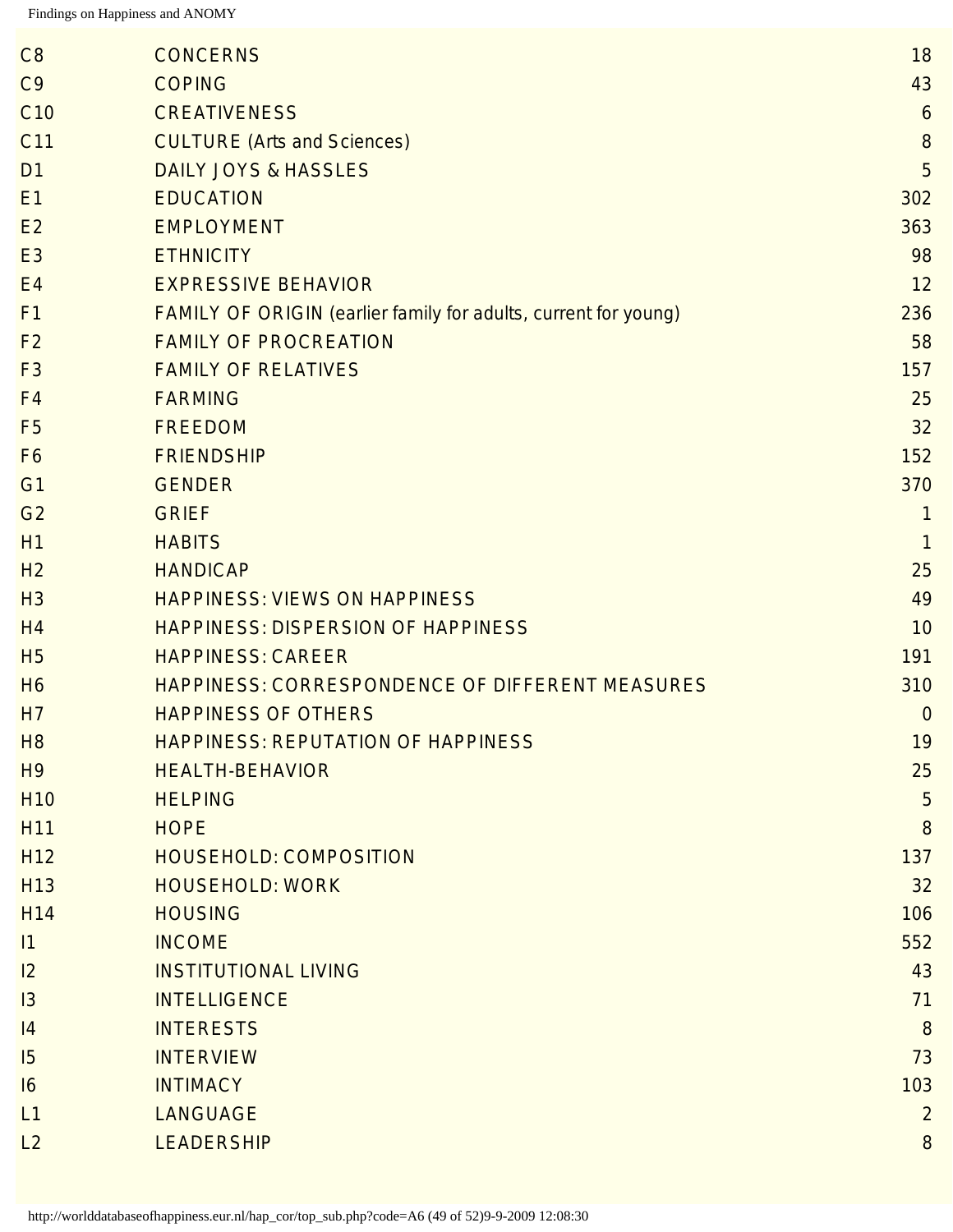| L3              | <b>LEISURE</b>                                                 | 206            |
|-----------------|----------------------------------------------------------------|----------------|
| L4              | LIFE APPRAISALS: OTHER THAN HAPPINESS                          | 368            |
| L5              | <b>LIFE CHANGE</b>                                             | 35             |
| L6              | <b>LIFE EVENTS</b>                                             | 86             |
| L7              | <b>LIFE GOALS</b>                                              | 75             |
| L8              | <b>LIFE HISTORY</b>                                            | $\overline{2}$ |
| L9              | <b>LIFE STYLE</b>                                              | 22             |
| L10             | <b>LOCAL ENVIRONMENT</b>                                       | 374            |
| L11             | <b>LOTTERY</b>                                                 | 8              |
| L12             | <b>LOVE-LIFE</b>                                               | 31             |
| M1              | <b>MARRIAGE: MARITAL STATUS CAREER</b>                         | 64             |
| M <sub>2</sub>  | <b>MARRIAGE: CURRENT MARITAL STATUS</b>                        | 543            |
| M <sub>3</sub>  | <b>MARRIAGE: RELATIONSHIP</b>                                  | 115            |
| M <sub>4</sub>  | <b>MARRIAGE: PARTNER</b>                                       | 46             |
| M <sub>5</sub>  | <b>MEANING</b>                                                 | 23             |
| M <sub>6</sub>  | <b>MEDICAL TREATMENT</b>                                       | 81             |
| M <sub>7</sub>  | <b>MENTAL HEALTH</b>                                           | 218            |
| M8              | <b>MIGRATION: TO OTHER COUNTRY</b>                             | 29             |
| M <sub>9</sub>  | <b>MIGRATION: MOVING WITHIN COUNTRY (residential mobility)</b> | 17             |
| M <sub>10</sub> | <b>MIGRATION: MIGRANT WORK</b>                                 | 3              |
| M11             | <b>MILITARY LIFE</b>                                           | $\overline{7}$ |
| M <sub>12</sub> | <b>MODERNITY</b>                                               | 6              |
| M <sub>13</sub> | <b>MOOD</b>                                                    | 246            |
| M14             | <b>MOTIVATION</b>                                              | $\overline{7}$ |
| N1              | <b>NATION: NATIONALITY</b>                                     | 29             |
| N <sub>2</sub>  | <b>NATION: ERA (temporal period)</b>                           | 41             |
| N <sub>3</sub>  | NATION: NATIONAL CHARACTER (modal personality)                 | 29             |
| N <sub>4</sub>  | <b>NATION: CONDITION IN ONE'S NATION</b>                       | 430            |
| <b>N5</b>       | <b>NATION: POSITION OF ONE'S NATION</b>                        | $\mathbf{1}$   |
| <b>N6</b>       | <b>NATION: ATTITUDES TO ONES NATION</b>                        | 152            |
| N <sub>7</sub>  | <b>NATION: LIVABILITY OF ONE'S NATION</b>                      | 17             |
| N <sub>8</sub>  | <b>NATION i: ATTITUDES IN</b>                                  | $\mathbf{1}$   |
| N <sub>9</sub>  | <b>REGION IN NATION</b>                                        | 59             |
| <b>N10</b>      | <b>NUTRITION</b>                                               | 23             |
| N21             | <b>ERA</b>                                                     | $\theta$       |
| O <sub>1</sub>  | <b>OCCUPATION</b>                                              | 178            |
| O <sub>2</sub>  | <b>ORGAN TRANSPLANTATION</b>                                   | 17             |
| P <sub>1</sub>  | <b>PERSONALITY: HISTORY</b>                                    | 48             |
| P <sub>2</sub>  | <b>PERSONALITY: CHANGE</b>                                     | 10             |
|                 |                                                                |                |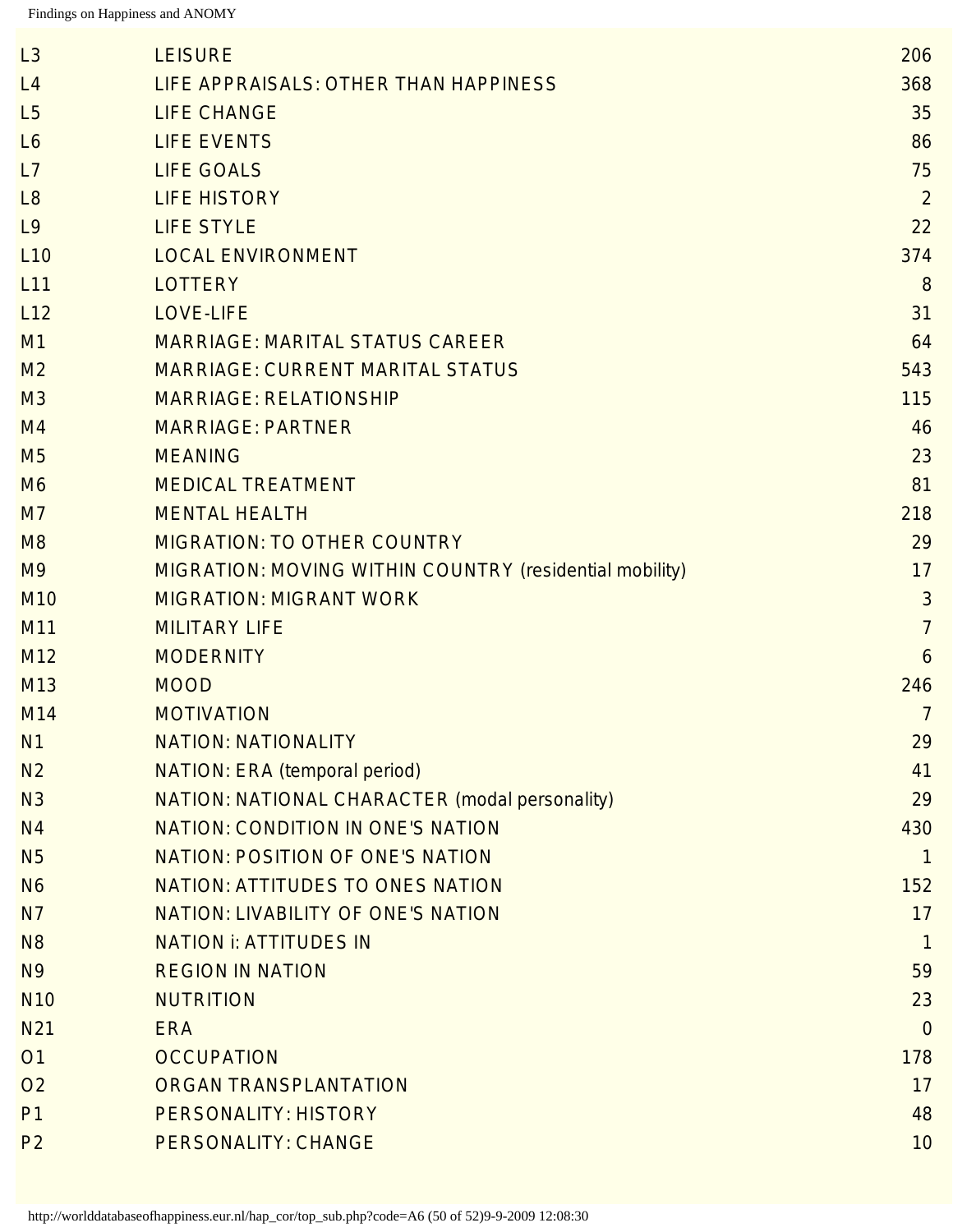| P <sub>3</sub>  | PERSONALITY: CURRENT ORGANIZATION                      | $\overline{7}$ |
|-----------------|--------------------------------------------------------|----------------|
| P <sub>4</sub>  | PERSONALITY: CURRENT TRAITS                            | 462            |
| <b>P5</b>       | <b>PERSONALITY: LATER</b>                              | 23             |
| P <sub>6</sub>  | <b>PHYSICAL HEALTH</b>                                 | 427            |
| P <sub>7</sub>  | <b>PLANNING</b>                                        | 11             |
| P <sub>8</sub>  | <b>POLITICAL BEHAVIOUR</b>                             | 231            |
| P <sub>9</sub>  | <b>POPULARITY</b>                                      | 26             |
| P <sub>10</sub> | <b>POSSESSIONS</b>                                     | 60             |
| P <sub>11</sub> | <b>PRISON</b>                                          | $\mathbf{1}$   |
| P <sub>12</sub> | <b>PROBLEMS</b>                                        | 25             |
| P <sub>13</sub> | PSYCHO-SOMATIC COMPLAINTS                              | 62             |
| P <sub>14</sub> | <b>PETS</b>                                            | $\mathfrak{Z}$ |
| R <sub>1</sub>  | <b>RELIGION</b>                                        | 251            |
| R <sub>2</sub>  | <b>RESOURCES</b>                                       | 9              |
| R <sub>3</sub>  | <b>RETIREMENT</b>                                      | 89             |
| R <sub>4</sub>  | <b>ROLES</b>                                           | 23             |
| S <sub>1</sub>  | <b>SCHOOL</b>                                          | 129            |
| S <sub>2</sub>  | <b>SELF-IMAGE</b>                                      | 237            |
| S <sub>3</sub>  | <b>SEX-LIFE</b>                                        | 61             |
| S <sub>4</sub>  | <b>SLEEP</b>                                           | 16             |
| S <sub>5</sub>  | <b>SOCIAL MOBILITY</b>                                 | 17             |
| S <sub>6</sub>  | <b>SOCIAL PARTICIPATION: PERSONAL CONTACTS</b>         | 69             |
| S <sub>7</sub>  | SOCIAL PARTICIPATION : VOLUNTARY ASSOCIATIONS          | 131            |
| S <sub>8</sub>  | SOCIAL PARTICIPATION: TOTAL (personal + associations)  | 34             |
| S <sub>9</sub>  | SOCIO-ECONOMIC STATUS                                  | 154            |
| <b>S10</b>      | <b>SOCIAL SUPPORT: RECEIVED</b>                        | 62             |
| <b>S11</b>      | <b>SOCIAL SUPPORT: PROVIDED</b>                        | 6              |
| S <sub>12</sub> | <b>SPORTS</b>                                          | 38             |
| S <sub>13</sub> | <b>STIMULANTS</b>                                      | 49             |
| <b>S14</b>      | <b>SUICIDE</b>                                         | 8              |
| S <sub>15</sub> | <b>SUMMED DETERMINANTS</b>                             | 92             |
| T1              | <b>TIME</b>                                            | 53             |
| T <sub>2</sub>  | <b>THERAPY</b>                                         | 38             |
| T3              | <b>TOLERANCE</b>                                       | 37             |
| V <sub>1</sub>  | <b>VALUES: CAREER</b>                                  | 8              |
| V <sub>2</sub>  | <b>VALUES: CURRENT PREFERENCES (OWN)</b>               | 73             |
| V3              | <b>VALUES: CLIMATE (current values in environment)</b> | $\overline{7}$ |
| V <sub>4</sub>  | <b>VALUES: SIMILARITY (current fit with others)</b>    | 12             |
| V <sub>5</sub>  | <b>VICTIM</b>                                          | 14             |
|                 |                                                        |                |